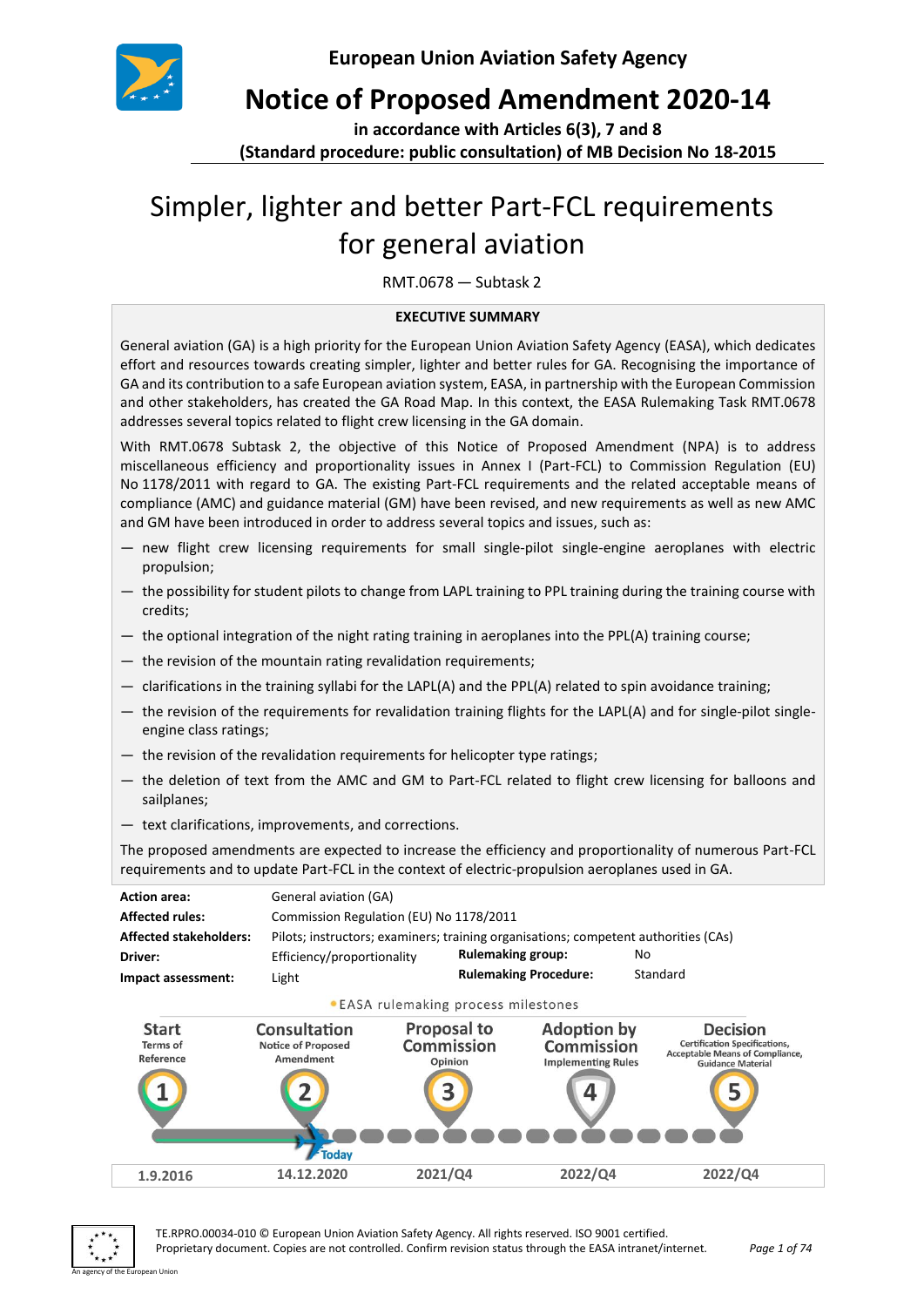### **Table of contents**

| 1.1.<br>1.2.<br>1.3.                                 |                                                                                      |
|------------------------------------------------------|--------------------------------------------------------------------------------------|
| 2.                                                   |                                                                                      |
| 2.1.<br>2.2.<br>2.3.<br>2.4.                         |                                                                                      |
| 3.                                                   |                                                                                      |
| 3.1.<br>3.2.                                         | Draft acceptable means of compliance and guidance material (draft EASA decision)  30 |
| 4.                                                   |                                                                                      |
| 4.1.<br>4.2.<br>4.3.<br>4.4.<br>4.5.<br>4.6.<br>4.7. |                                                                                      |
| 5.                                                   |                                                                                      |
| 6.                                                   |                                                                                      |
| 6.1.<br>6.2.                                         |                                                                                      |
| 7.                                                   |                                                                                      |

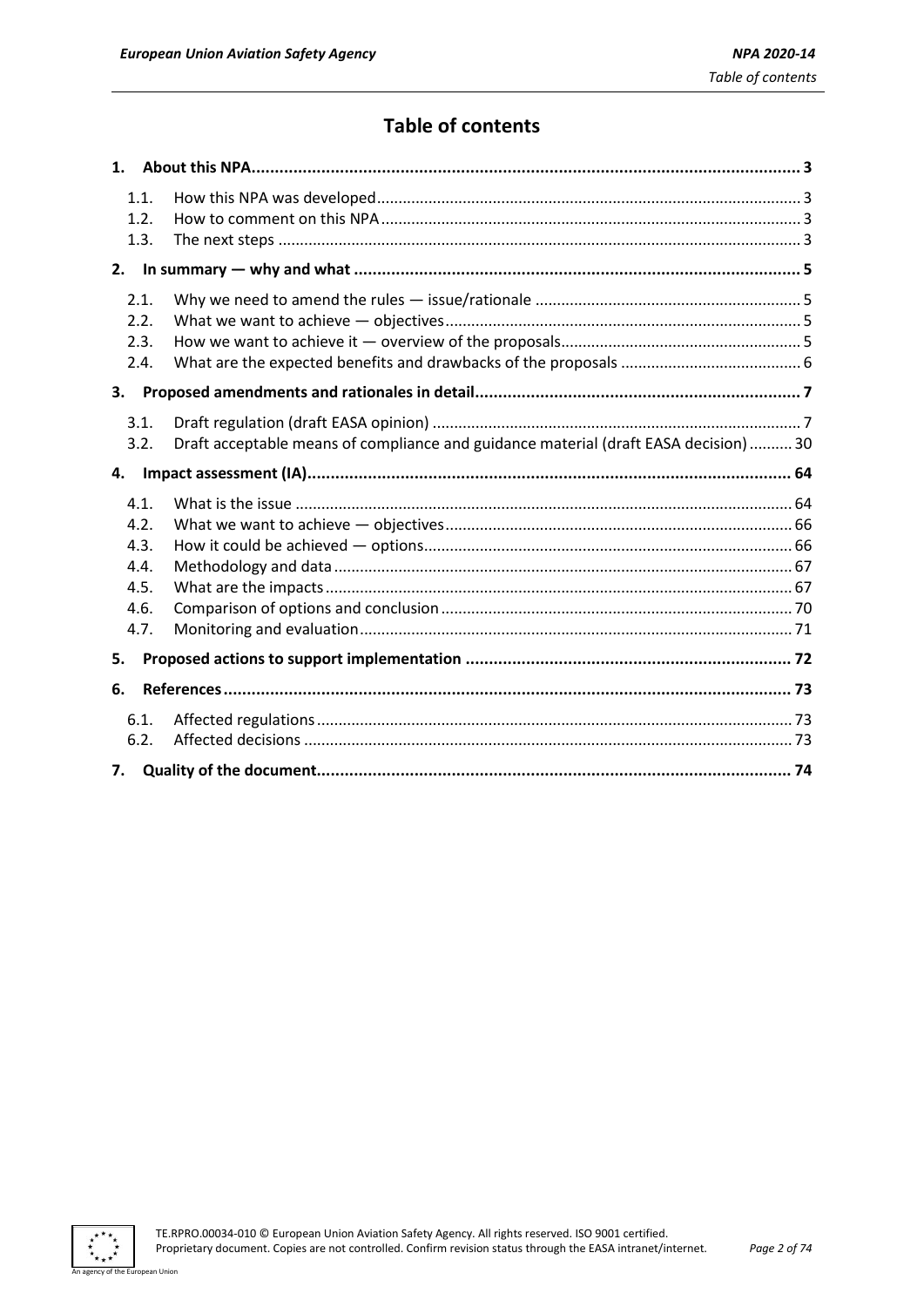### <span id="page-2-0"></span>**1. About this NPA**

#### <span id="page-2-1"></span>**1.1. How this NPA was developed**

EASA developed this NPA in line with Regulation (EU)  $2018/1139<sup>1</sup>$  (the 'Basic Regulation') and the Rulemaking Procedure<sup>2</sup>. This rulemaking activity is included in the European Plan for Aviation Safety (EPAS) for 2020–2024 <sup>3</sup> under RMT.0678.

The text of this NPA has been developed by EASA based on the outcomes of the discussions during meetings with its Advisory Bodies, on the conclusions from the EASA Rotorcraft Safety Roadmap<sup>4</sup>, on the inputs from other EASA rulemaking tasks, on a safety recommendation received, as well as on the inputs from Member States and stakeholders.

It is hereby submitted to all interested parties<sup>5</sup> for consultation.

#### <span id="page-2-2"></span>**1.2. How to comment on this NPA**

Please submit your comments using the automated **Comment-Response Tool (CRT)** available at **<http://hub.easa.europa.eu/crt/>**<sup>6</sup> .

The deadline for the submission of comments is **31 March 2021**.

#### <span id="page-2-3"></span>**1.3. The next steps**

Following the closing of the public commenting period, EASA will review all the comments received.

Based on the comments received, EASA will consider the need to amend Commission Regulation (EU) No 1178/2011<sup>7</sup> and, if necessary, issue an opinion. A summary of the comments received will be provided in the opinion.

The opinion would be submitted to the European Commission, which will use it as a technical basis in order to take the decision on whether or not to amend the Regulation.

If the European Commission decides that the Regulation should be amended, EASA will issue a decision that amends the AMC and GM to comply with the amendments introduced into the Regulation.

 $7$  Commission Regulation (EU) No 1178/2011 of 3 November 2011 laying down technical requirements and administrative procedures related to civil aviation aircrew pursuant to Regulation (EC) No 216/2008 of the European Parliament and of the Council (OJ L 311, 25.11.2011, p. 1) [\(https://eur-lex.europa.eu/legal-content/EN/TXT/?uri=CELEX%3A32011R1178&qid=1604403049341\)](https://eur-lex.europa.eu/legal-content/EN/TXT/?uri=CELEX%3A32011R1178&qid=1604403049341).



Regulation (EU) 2018/1139 of the European Parliament and of the Council of 4 July 2018 on common rules in the field of civil aviation and establishing a European Union Aviation Safety Agency, and amending Regulations (EC) No 2111/2005, (EC) No 1008/2008, (EU) No 996/2010, (EU) No 376/2014 and Directives 2014/30/EU and 2014/53/EU of the European Parliament and of the Council, and repealing Regulations (EC) No 552/2004 and (EC) No 216/2008 of the European Parliament and of the Council and Council Regulation (EEC) No 3922/91 (OJ L 212, 22.8.2018, p. 1) [\(https://eur-lex.europa.eu/legal-content/EN/TXT/?qid=1535612134845&uri=CELEX:32018R1139\)](https://eur-lex.europa.eu/legal-content/EN/TXT/?qid=1535612134845&uri=CELEX:32018R1139).

<sup>2</sup> EASA is bound to follow a structured rulemaking process as required by Article 115(1) of Regulation (EU) 2018/1139. Such a process has been adopted by the EASA Management Board (MB) and is referred to as the 'Rulemaking Procedure'. See MB Decision No 18-2015 of 15 December 2015 replacing Decision 01/2012 concerning the procedure to be applied by EASA for the issuing of opinions, certification specifications and guidance material [\(http://www.easa.europa.eu/the-agency/management-board/decisions/easa-mb-decision-18-2015](http://www.easa.europa.eu/the-agency/management-board/decisions/easa-mb-decision-18-2015-rulemaking-procedure) [rulemaking-procedure\).](http://www.easa.europa.eu/the-agency/management-board/decisions/easa-mb-decision-18-2015-rulemaking-procedure)

<sup>3</sup> [https://www.easa.europa.eu/sites/default/files/dfu/EPAS\\_2020-2024.pdf](https://www.easa.europa.eu/sites/default/files/dfu/EPAS_2020-2024.pdf)

<sup>4</sup> <https://www.easa.europa.eu/community/content/easa-rotorcraft-roadmap>

<sup>5</sup> In accordance with Article 115 of Regulation (EU) 2018/1139, and Articles 6(3) and 7 of the Rulemaking Procedure.

<sup>6</sup> In case of technical problems, please contact the CRT webmaster [\(crt@easa.europa.eu\)](mailto:crt@easa.europa.eu).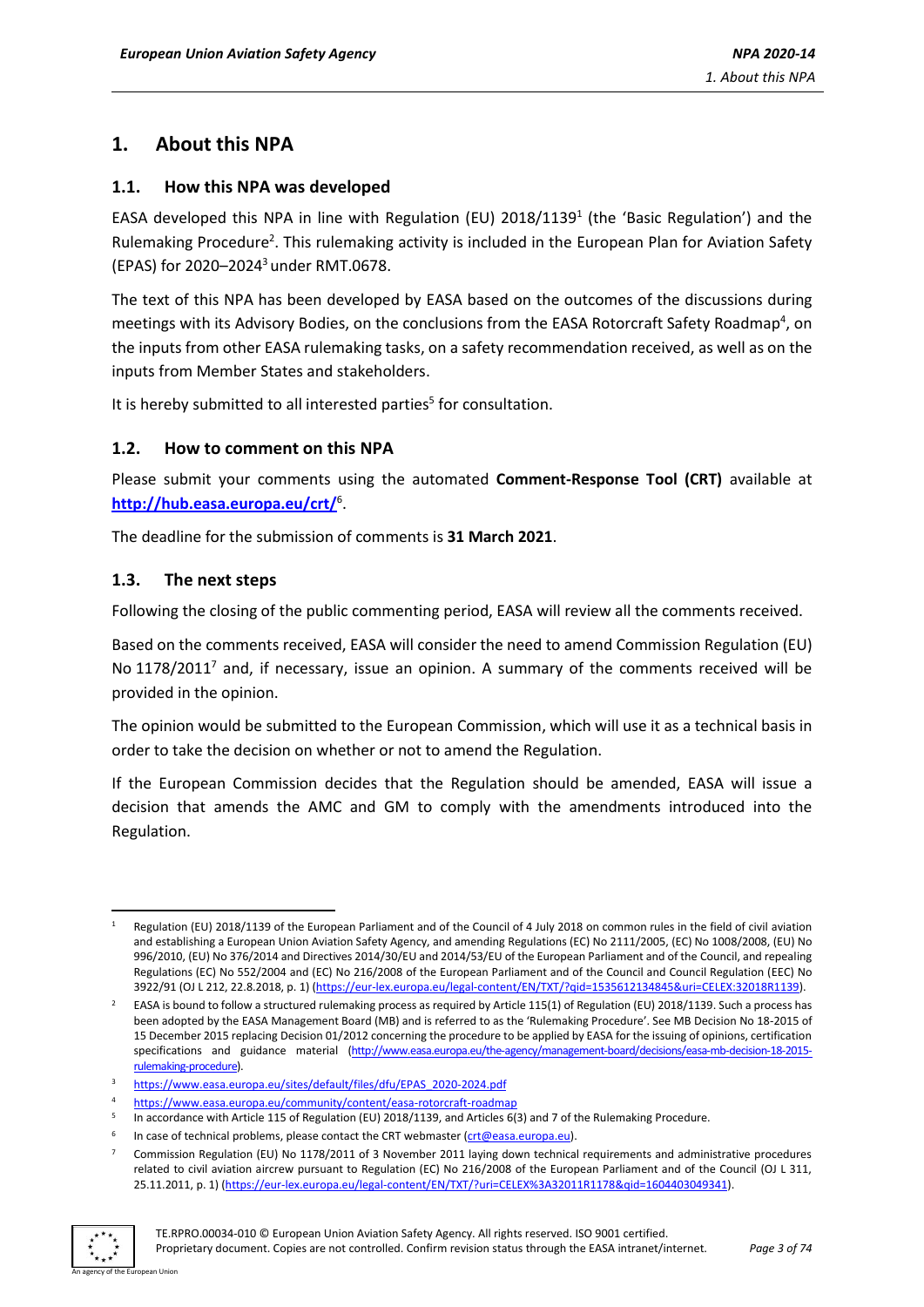The comments received on this NPA and the EASA responses to them will be reflected in a commentresponse document (CRD). The CRD will be published on the EASA website<sup>8</sup>.

<sup>8</sup> <https://www.easa.europa.eu/document-library/comment-response-documents>



an Union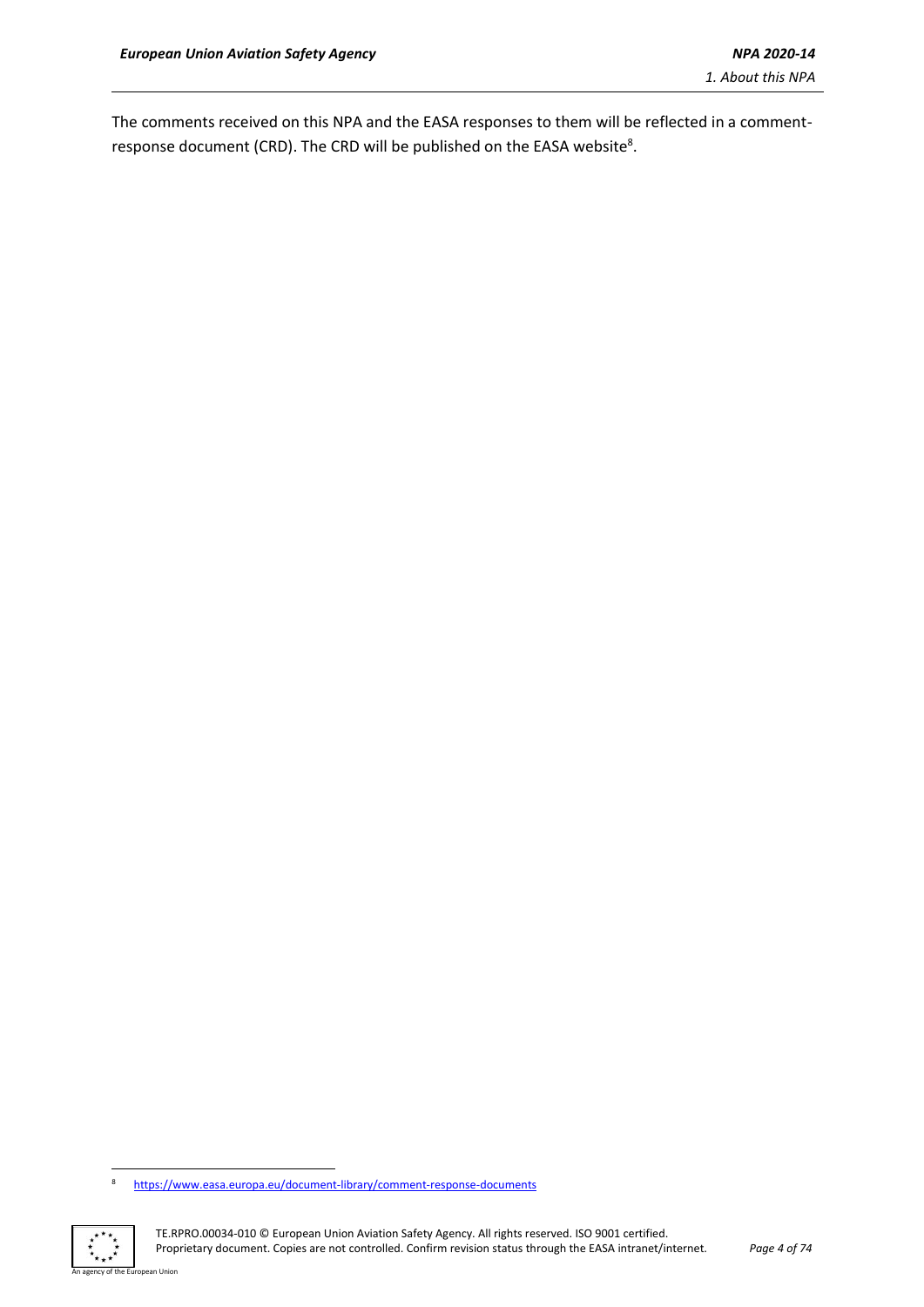### <span id="page-4-0"></span>**2. In summary — why and what**

#### <span id="page-4-1"></span>**2.1. Why we need to amend the rules — issue/rationale**

As explained in the Terms of Reference (ToR) for RMT.0678<sup>9</sup>, the objective of this rulemaking task is to revise Commission Regulation (EU) No 1178/2011 in order to address various GA issues, as identified in the EASA GA Roadmap and reflected in the ToR. Additionally, RMT.0678 considers further input related to GA issues received from the EASA Advisory Bodies, other EASA rulemaking tasks, a safety recommendation, the EASA Rotorcraft Safety Roadmap, as well as from Member States and stakeholders.

In order to achieve the rulemaking objectives established by RMT.0678 with regard to their different urgencies and priorities, this rulemaking task was divided into three subtasks:

- (past) **Subtask 1** concerned the optional modular route for the LAPL training, which resulted in EASA Opinion No 08/2017 'Modular light aircraft pilot licences'<sup>10</sup> and, subsequently, in amending Commission Regulation (EU) No 1178/2011 by Commission Implementing Regulation (EU) 2019/430<sup>11</sup>.
- (present) **Subtask 2** proposes multiple amendments to Commission Regulation (EU) No 1178/2011 and the related AMC and GM in order to introduce flight crew licensing requirements for single-pilot single-engine electric aeroplanes and to improve and clarify different Part-FCL requirements with regard to GA (see Section 2.3 for a more detailed overview).
- (future) **Subtask 3** will address other topics, as listed in the related ToR, which are not covered by Subtasks 1 or 2.

#### <span id="page-4-2"></span>**2.2. What we want to achieve — objectives**

The overall objectives of the EASA system are defined in Article 1 of the Basic Regulation. This proposal will contribute to the achievement of the overall objectives by addressing the issues outlined in Section 2.1.

The specific objective of this proposal is to update and improve the Part-FCL flight crew licensing requirements related to GA in the context of both electric propulsion aeroplanes and miscellaneous efficiency and proportionality issues (see Section 2.3 for a detailed overview of the proposals).

#### <span id="page-4-3"></span>**2.3. How we want to achieve it — overview of the proposals**

Amendments to Part-FCL as well as to the related AMC and GM are proposed in order to clarify and improve the GA-related flight crew licensing regulatory framework, mainly by:

- allowing Part-FCL licence holders to obtain privileges for single-pilot single-engine electric aeroplanes;
- allowing LAPL student pilots to change to a PPL course during the training course with credits;

<sup>&</sup>lt;sup>11</sup> Commission Implementing Regulation (EU) 2019/430 of 18 March 2019 amending Regulation (EU) No 1178/2011 as regards the exercise of limited privileges without supervision before the issuance of a light aircraft pilot licence (OJ L 75, 19.3.2019, p. 66) [\(https://eur](https://eur-lex.europa.eu/legal-content/EN/TXT/?uri=CELEX%3A32019R0430)[lex.europa.eu/legal-content/EN/TXT/?uri=CELEX%3A32019R0430\)](https://eur-lex.europa.eu/legal-content/EN/TXT/?uri=CELEX%3A32019R0430).



<sup>9</sup> ToR RMT.0678 'Simpler, lighter and better Part-FCL requirements for general aviation' Issue 1 [\(https://www.easa.europa.eu/sites/default/files/dfu/ToR%20RMT.0678%20Issue%201.pdf\).](https://www.easa.europa.eu/sites/default/files/dfu/ToR%20RMT.0678%20Issue%201.pdf)

<sup>10</sup> <https://www.easa.europa.eu/sites/default/files/dfu/Opinion%20No%2008-2017.pdf>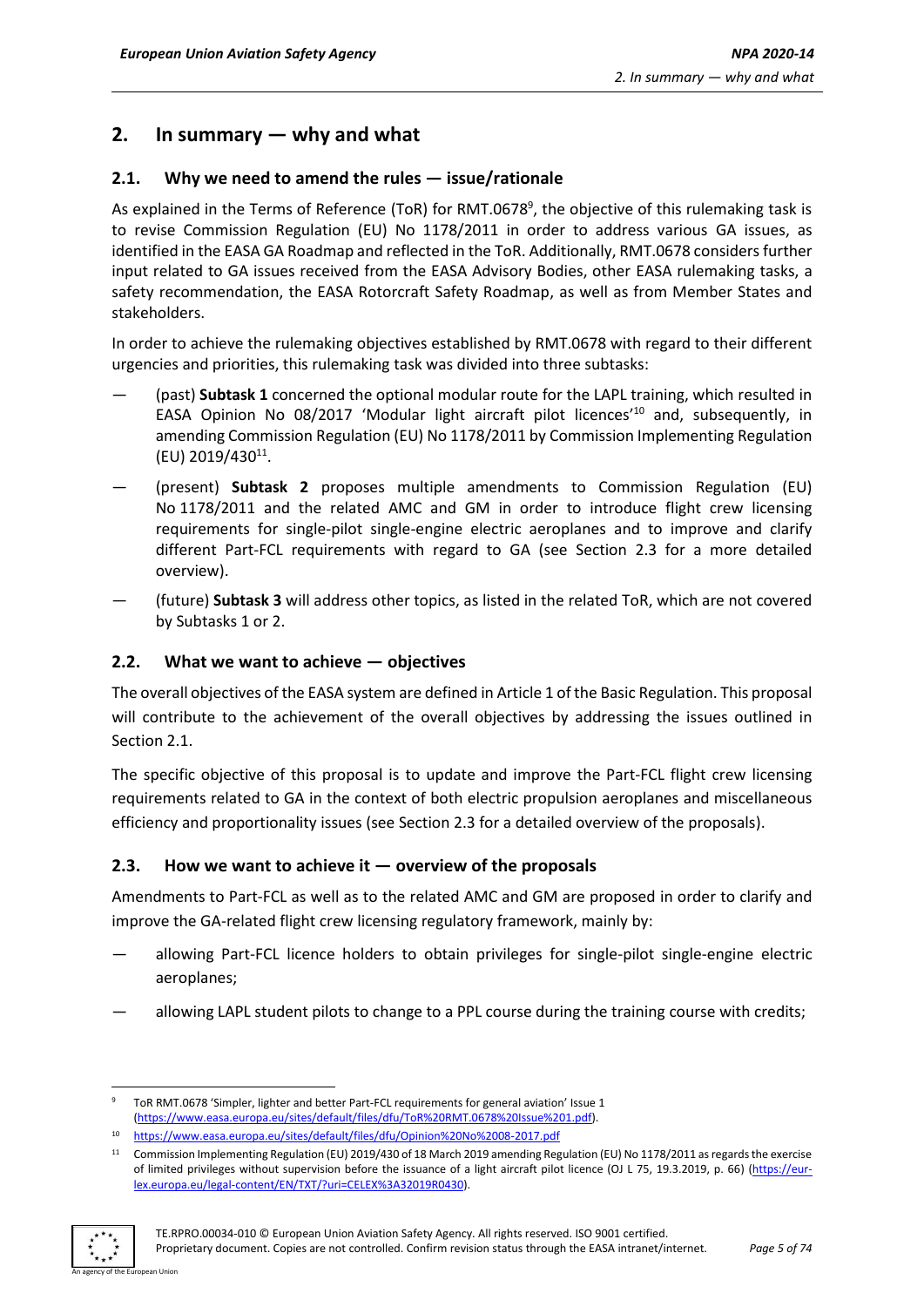- allowing the night rating training course in aeroplanes to be integrated into the PPL(A) training course;
- clarifying and revising the requirements for revalidation training flights for the LAPL(A) and for single-pilot single-engine class ratings;
- revising the revalidation requirements for helicopter type ratings;
- revising the revalidation requirements for the mountain rating;
- clarifying the LAPL(A) and PPL(A) training syllabi in the context of the spin avoidance training;
- deleting text related to balloon and sailplane flight crew licensing from the AMC and GM to Part-FCL;
- further clarifying, improving and correcting text.

Please refer to Chapter 3 for a detailed illustration of the proposed amendments as well as the related rationales.

#### <span id="page-5-0"></span>**2.4. What are the expected benefits and drawbacks of the proposals**

The draft amendments proposed in this NPA are expected to enable pilots to obtain privileges for single-pilot single-engine electric aeroplanes under Part-FCL and to provide substantial clarifications and improvements with regard to particular Part-FCL requirements related to GA. For a more detailed analysis of the expected benefits and drawbacks in the context of electric propulsion, please refer to Chapter 4.

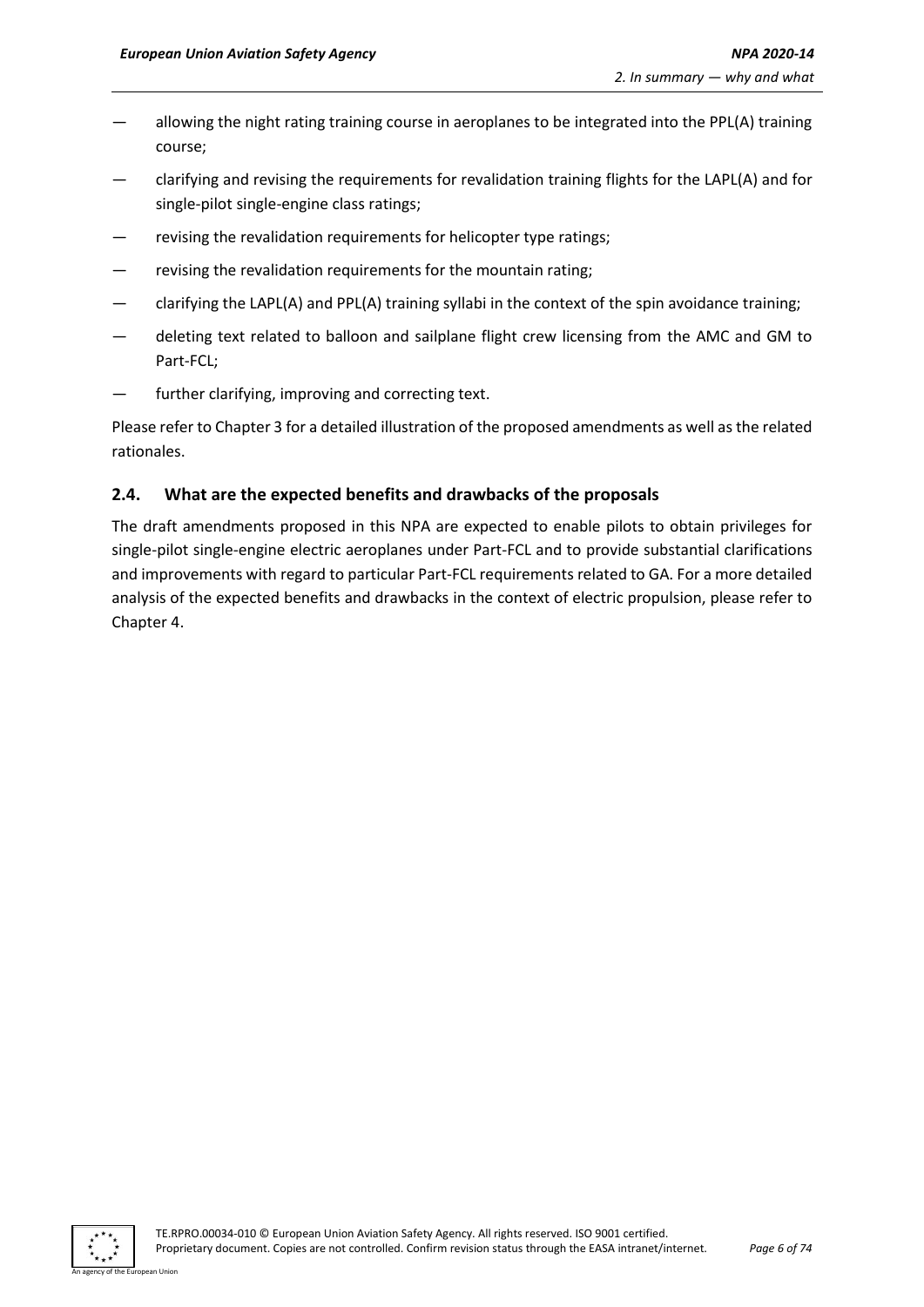### <span id="page-6-0"></span>**3. Proposed amendments and rationales in detail**

The text of the amendment is arranged to show deleted, new or amended, as well as unchanged text as follows:

- deleted text is struck through;
- new or amended text is highlighted in blue;
- an ellipsis '[...]' indicates that the rest of the text is unchanged.

#### <span id="page-6-1"></span>**3.1. Draft regulation (draft EASA opinion)**

Commission Regulation (EU) No 1178/2011 is amended as follows:

## **COVER REGULATION**

### **Article 2 Definitions**

For the purpose of this Regulation, the following definitions apply:

[…]

(8a) 'SEP aeroplane' means a single-engine, single-pilot aeroplane for which no type rating is required and that is powered by either of the following:

(a) a piston engine;

(b) an electric engine;

(8b) 'SEP helicopter' means a single-engine, single-pilot helicopter that is powered by a piston engine;

[…]

## **Article 4 Existing national pilot's licences**

[…]

7. A Member State may authorise student pilots who follow a LAPL training course to exercise limited privileges without supervision before they meet all the requirements necessary for the issuance of a LAPL, subject to the following conditions:

[…]

(b) the privileges shall be limited to the following:

 $[...]$ 

(iii) SEP aeroplanes and SEP helicopters, both as single-engine piston aircraft with a maximum take-off mass not exceeding 2 000 kg, sailplanes and balloons;

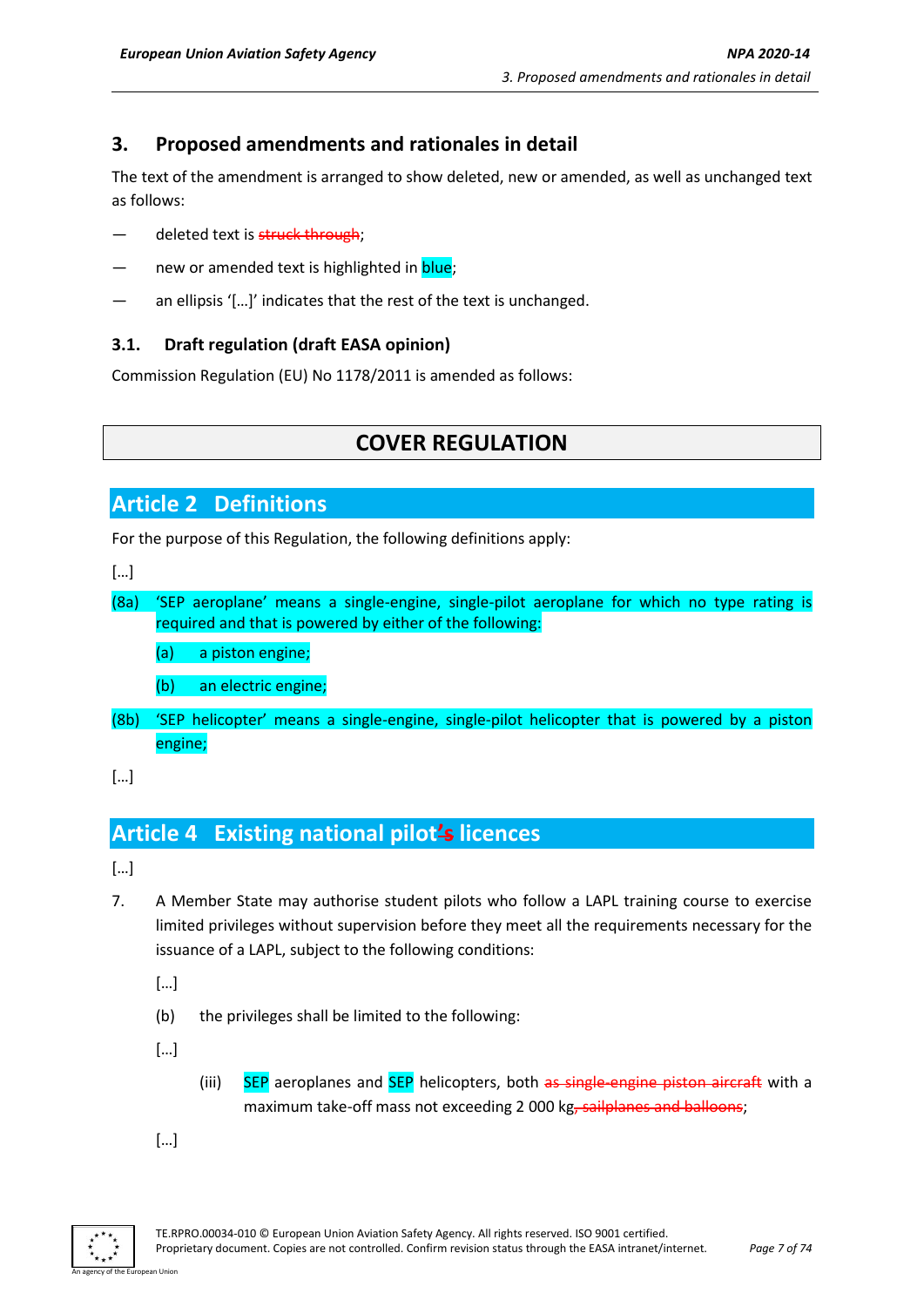## **ANNEX I (PART-FCL)**

## **FCL.020 Student pilot**

- (a) A student pilot shall not fly solo unless he or she:
	- $(1)$  is authorised to do so and supervised by a flight instructor; and
	- (2) prior to receiving the authorisation specified in paragraph (1), has acquired the competence to safely operate the relevant aircraft during the intended solo flight.

[…]

## **FCL.025 Theoretical knowledge examinations for the issue of licences and ratings**

[…]

(b) *Pass standards*

 $[...]$ 

(5) Before retaking the theoretical knowledge complete set of the examinations papers, applicants shall undertake further training at a DTO or an ATO. The extent and scope of the training needed shall be determined by the DTO or the ATO, based on the needs of the applicants.

[…]

## **FCL.115 LAPL — Training course**

- (a) Applicants for an LAPL shall complete a training course at a DTO or an ATO. That training course shall include:
- (b) The course shall include
	- (1) theoretical knowledge and flight instruction appropriate to the privileges of the LAPL applied for-; and
	- (2) for the LAPL(H), the mandatory training elements for the relevant helicopter type as defined in the operational suitability data established in accordance with Annex I (Part 21) to Commission Regulation (EU) No 748/2012.
- $(eb)$  Theoretical knowledge instruction and flight instruction may be completed at a DTO or at an ATO different from the one where applicants have commenced their training.
- $(d_c)$  For the training for the single-engine piston SEP aeroplanes-sea class privilege, the elements of Appendix 9 to this Annex, point 7 (Class ratings — sea) of Section B (Specific requirements for the aeroplane category) shall be considered.

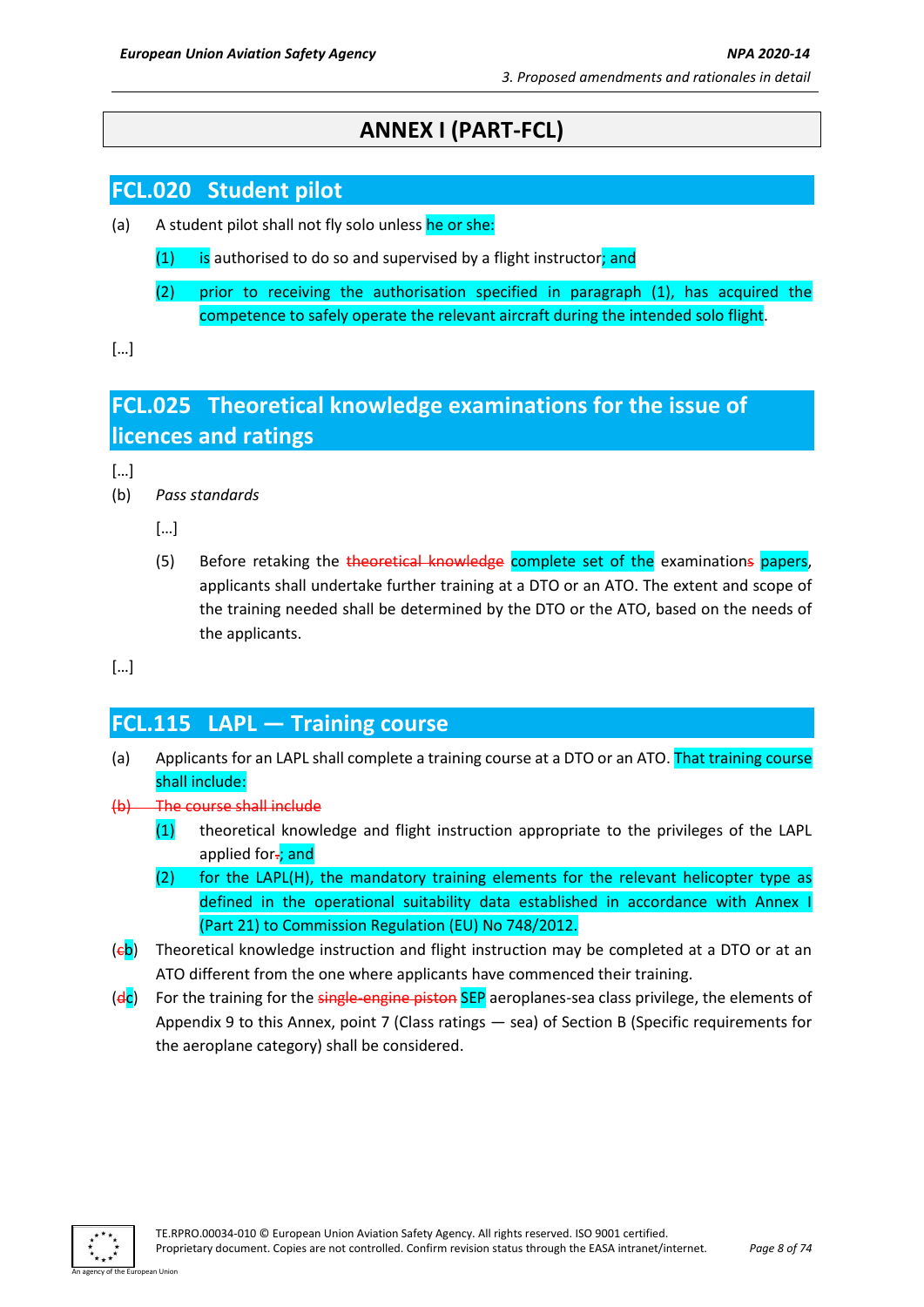## **FCL.105.A LAPL(A) — Privileges and conditions**

(a) Privileges

The privileges of the holder of an LAPL for aeroplanes are to act as PIC on single-engine piston SEP aeroplanes-land (SEP(land)), single-engine piston SEP aeroplanes-sea (SEP(sea)) or TMG with a maximum certified certificated take-off mass of 2000 kg or less, carrying a maximum of 3 passengers, such that there is are always a maximum of 4 persons on board of the aircraft.

[…]

### **FCL.110.A LAPL(A) — Experience requirements and crediting**

[…]

- (c) Crediting. Applicants with prior experience as PIC may be credited towards the requirements of point (a) under the following conditions:-
	- $(1)$  Tthe amount of credit shall be decided by the DTO or the ATO where the pilot undergoes the training course, on the basis of a pre-entry flight test assessment, but shall in any case:
		- $(4i)$  not exceed the total flight time as PIC;
		- $(2ii)$  not exceed 50 % of the hours required in point (a);
		- $(3iii)$  not include the requirements of point  $(a)(2)$ .
	- (2) previous experience as PIC in aircraft that are subject to a decision of a Member State taken in accordance with points (a) or (c) of Article 2(8) of Regulation (EU) 2018/1139 or that fall within the scope of Annex I to that Regulation may be considered, provided the aircraft match the definition and criteria of the respective Part-FCL aircraft category.
	- […]

## **FCL.135.A LAPL(A) — Extension of privileges to another class or variant of aeroplane**

(a) The privileges of the holder of an LAPL(A) shall be limited to the class and variant of aeroplanes or TMGs in which the skill test was taken. This limitation may shall be removed upon application when the pilot has completed in another class the requirements below all of the following:

[…]

(b) In order to extend the privileges to another variant within a class, the pilot shall either undergoundertake a differences training or do a familiarisation. The differences training shall be entered in the pilot's logbook or into an equivalent record and shall be signed by the

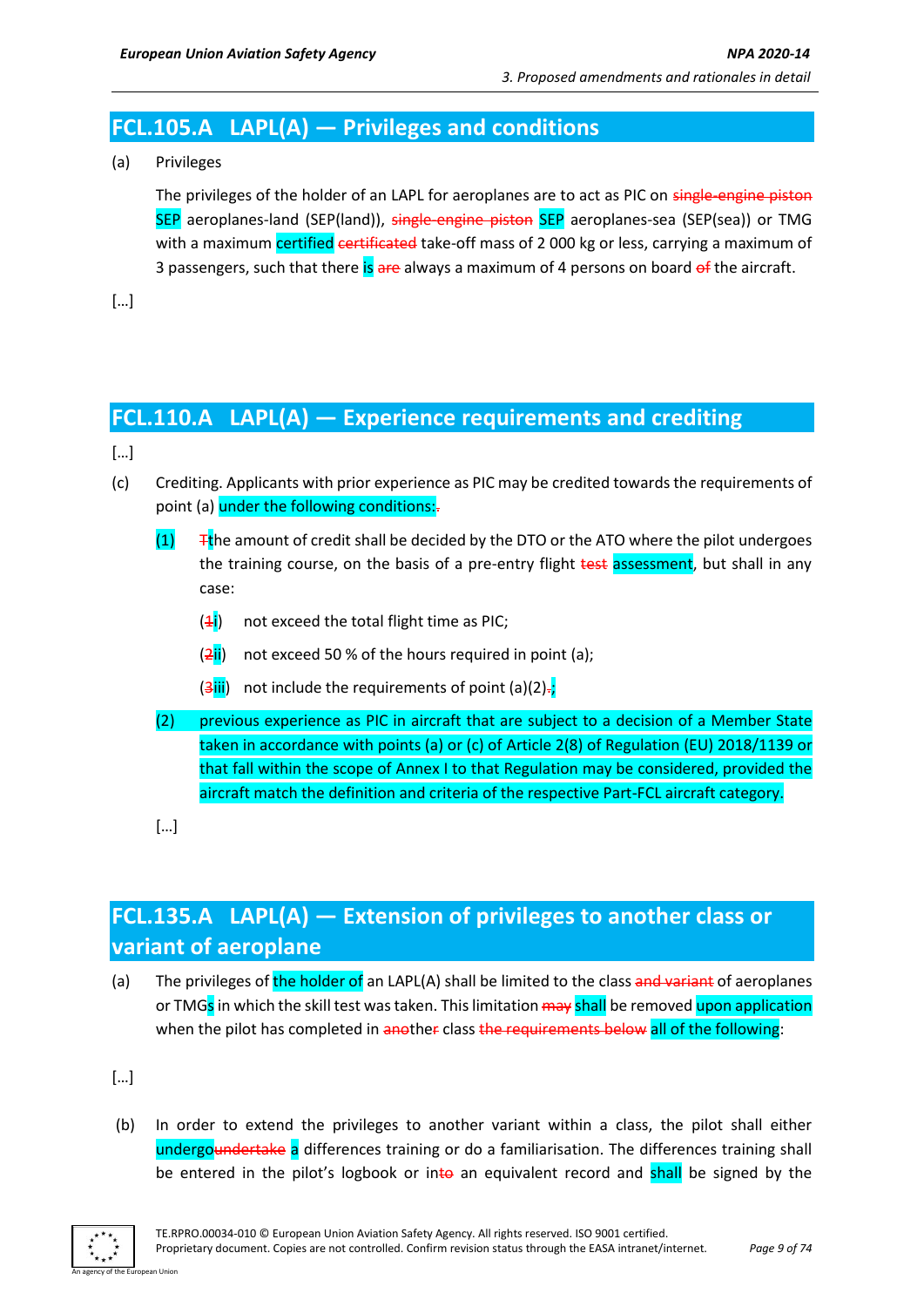instructor. When extending the privileges of an SEP aeroplane class rating to a variant with another type of engine, as specified in Article 2(8a) of this Regulation, the differences training shall consist of dual flight instruction and theoretical knowledge instruction which shall include, with regard to that other type of engine and related aircraft systems, at least all of the following: (1) aircraft general knowledge;

- (2) operational procedures;
- (3) flight performance and planning.

[…]

## **FCL.140.A LAPL(A) — Recency requirements**

- (a) Holders of a LAPL(A) shall exercise the privileges of their licence only if in the last 2 years they have met any of the following conditions as pilots of aeroplanes or TMGs:
	- (1) they have completed at least 12 hours of flight time as PIC or flying dual or solo under the supervision of an instructor, including:
		- $\frac{1}{\sqrt{1}}$  12 take-offs and landings;
		- -(ii) refresher training <del>of at least 1 hour of total flight time</del> with an instructor who shall select those flight exercises that allow the applicant to refresh their competence in safely operating the aircraft and applying normal, abnormal and emergency procedures;

#### […]

- (c) Holders of a LAPL(A) with privileges for SEP aeroplanes who, in accordance with point FCL.135.A(b), have obtained privileges for variants with different types of engines specified in Article 2(8a) of this Regulation shall exercise their privileges in variants with a particular type of engine only if, in the preceding 24 months, they have completed one of the following in SEP aeroplanes with that type of engine:
	- (1) a proficiency check;
	- (2) at least 3 hours of flight time as PIC and refresher training in accordance with point  $(a)(1)(ii).$
- […]

## **FCL.110.H LAPL(H) — Experience requirements and crediting**

- (b) Crediting. Applicants with prior experience as PIC may be credited towards the requirements of point (a) under the following conditions:-
	- $(1)$  Tthe amount of credit shall be decided by the DTO or the ATO where the pilot undergoes the training course, on the basis of a pre-entry flight testassessment, but shall in any case:
		- $(4i)$  to exceed the total flight time as PIC;
		- $(2ii)$  not exceed 50 % of the hours required in point (a);
		- $(3iii)$  not include the requirements of point  $(a)(2)$ .

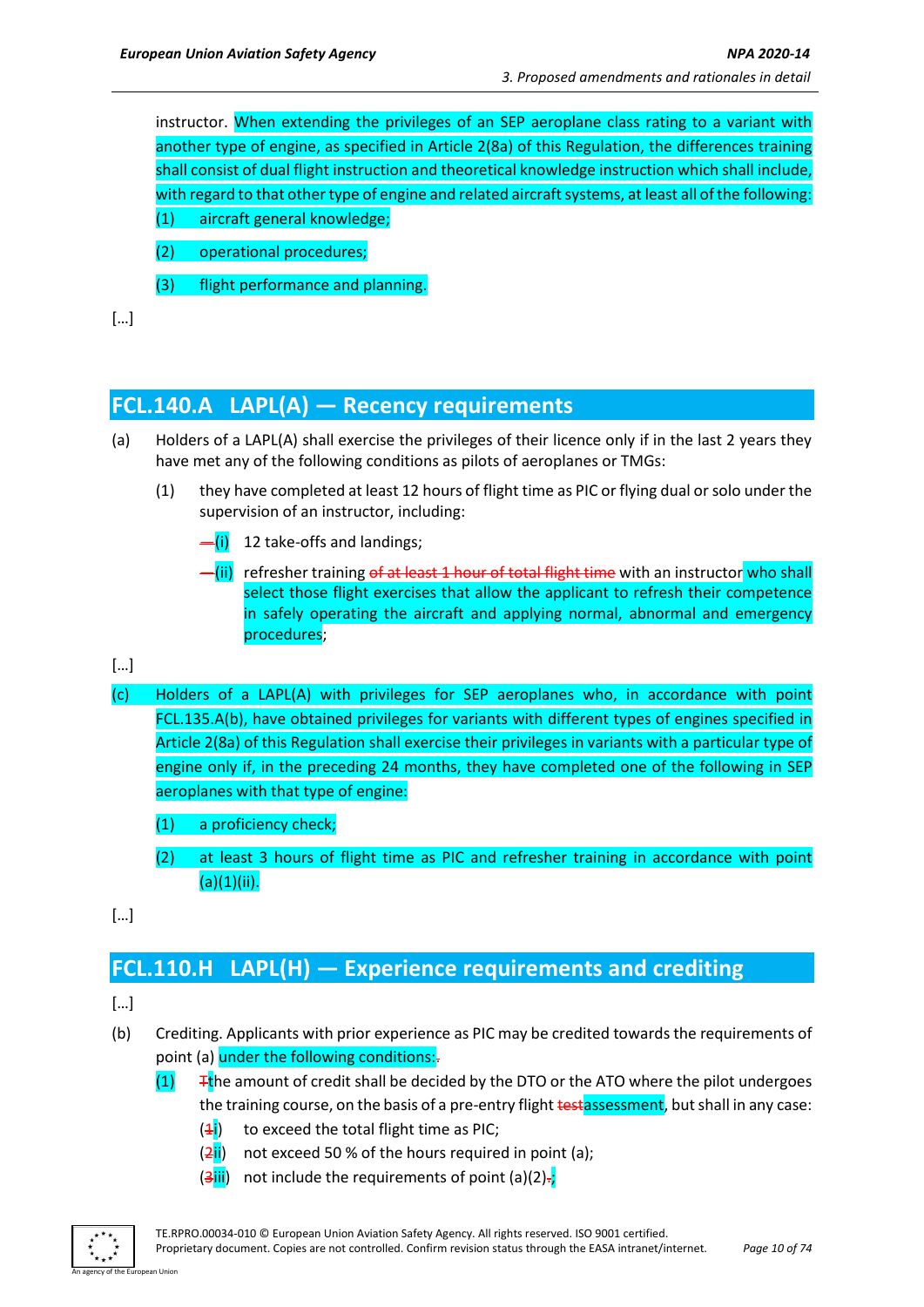(2) previous experience as PIC in aircraft that are subject to a decision of a Member State taken in accordance with point (b) of Article 2(8) of Regulation (EU) 2018/1139 or that fall within the scope of Annex I to that Regulation may be considered, provided the aircraft match the definition and criteria of the Part-FCL helicopter category of aircraft.

[…]

## **FCL.135.H LAPL(H) — Extension of privileges to another type or variant of helicopter**

- (a) The privileges of the holder of an LAPL(H) shall be limited to the specific type and variant of helicopter in which the skill test was taken. This limitation may shall be removed upon application when the pilot has completed:
	- (1) unless specified otherwise in the operational suitability data established in accordance with Annex I (Part 21) to Commission Regulation (EU) No 748/2012, at least 5 hours of flight instruction, including:
		- (i) 15 dual take-offs, approaches and landings;
		- (ii) 15 supervised solo take-offs, approaches and landings;
	- (2) a skill test to demonstrate an adequate level of practical skill in the new type. During this skill test, the applicant shall also demonstrate to the examiner an adequate level of theoretical knowledge for the other type in the following subjects:
		- Operational procedures,
		- Flight performance and planning,
		- Aircraft general knowledge.
- (b) Before the holder of an LAPL(H) can exercise the privileges of the licence in another variant of helicopter than the one used for the skill test, the pilot shall undergoundertake a differences training or do a familiarisation–training, as determined in the operational suitability data established in accordance with Part-21Annex I (Part 21) to Commission Regulation (EU) No 748/2012. The differences training shall be entered in the pilot's logbook or equivalent record and shall be signed by the instructor.

## **FCL.140.H LAPL(H) — Recency requirements**

Holders of an LAPL(H) shall exercise the privileges of their licence on a specific type only if in the last 12 months they have either:

- (a) completed:
	- (1) at least  $6s$ ix hours of flight time on helicopters of that type as PIC, or flying dual or solo under the supervision of an instructor, including  $6s$ ix take-offs, approaches and landings; and completed
	- $(2)$  a refresher training of at least 1 hour of total flight time with an instructor who shall select those flight exercises that allow the applicant to refresh their

An agency of the European Union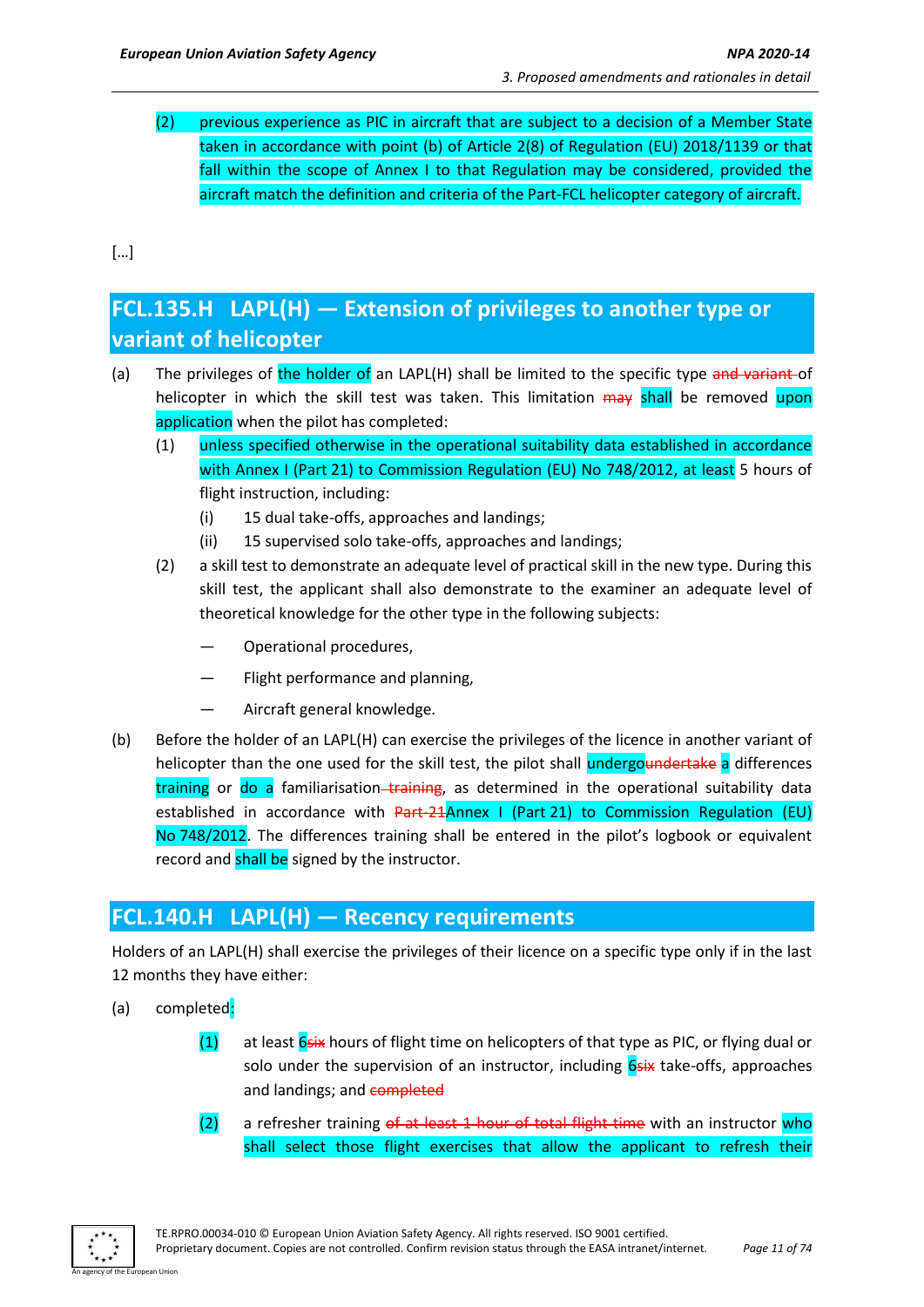competence in safely operating the aircraft and applying normal, abnormal and emergency procedures; or

(b) passed a proficiency check with an examiner on the specific type before resuming the exercise of the privileges of their licence. That proficiency check programme shall be based on the skill test for the LAPL(H).

## **FCL.210 Training course**

#### […]

- (d) Applicants for a PPL may receive credits for previous LAPL training they have undergone in the same aircraft category, based on an assessment of the applicant by the ATO or the DTO that is responsible for the PPL training course. In any case, applicants shall:
	- (1) comply with the experience requirements set out in points FCL.210.A(a) or FCL.210.H(a), as applicable; and
	- (2) during the PPL training course, complete the flight instruction set out in points FCL.210.A(b) or FCL.210.H(b), as applicable.
- […]

## **FCL.210.A PPL(A) — Experience requirements and crediting**

- (a) Applicants for a PPL(A) shall have completed at least 45 hours of flight instruction time in aeroplanes or TMGs, 5 of which 5 hours may have been completed in an FSTD, including at least:
	- (1) 25 hours of dual flight instruction; and
	- (2) 10 hours of supervised solo flight time, including at least 5 hours of solo cross-country flight time with at least 1 cross-country flight of at least 270 km (150 NM), during which full-stop landings at 2 aerodromes different from the aerodrome of departure shall be made.
- (b) Specific requirements for applicants that holding an LAPL(A). Applicants for a PPL(A) that holding an LAPL(A) shall have completed all of the following:
	- $(1)$  at least  $4545$  hours of total flight time on aeroplanes or TMGs, or a combination of both, as applicable;
	- (2) after the issue of the LAPL(A), of which at least 10 hours shall beof flight instruction completed in a training course at a DTO or at an ATO. That training course shall include at least  $4$  fours of supervised solo flight time, including at least  $2$  two hours of solo cross-country flight time with at least 1one cross-country flight of at least 270 km (150 NM), during which full-stop landings at  $2$ two aerodromes different from the aerodrome of departure shall be made.

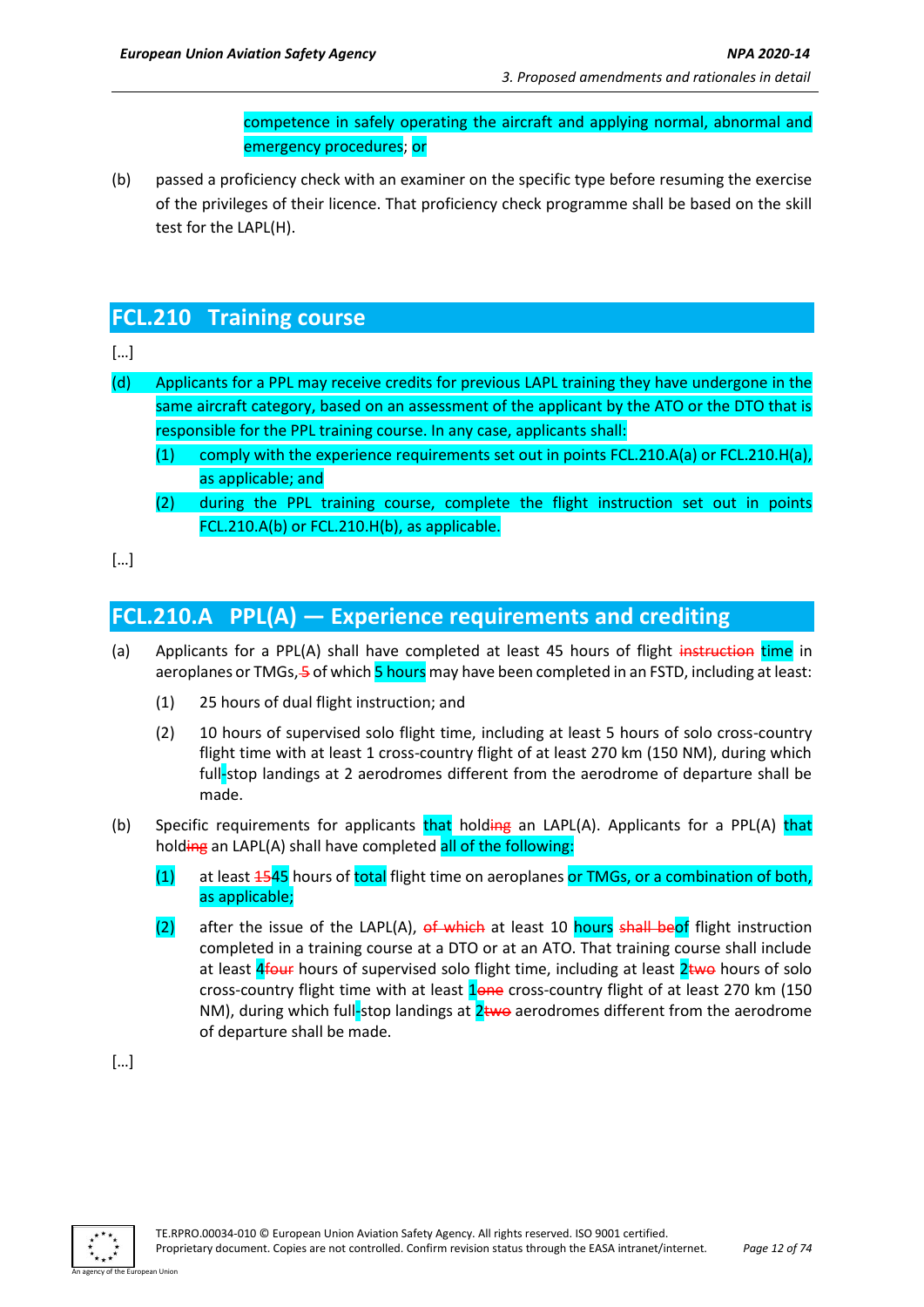## **FCL.210.H PPL(H) — Experience requirements and crediting**

(a) Applicants for a PPL(H) shall have completed at least 45 hours of flight instructiontime in helicopters, 5-of which 5 hours may have been completed in an FNPT or FFS FSTD, including at least:

[…]

- (b) Specific requirements for an applicant that holdsing an LAPL(H). Applicants for a PPL(H) that holding an LAPL(H) shall have completed all of the following:
	- (1) at least 45 hours of total flight time in helicopters;
	- (2) after the issue of the LAPL(H), a training course at a DTO or at an ATO. That training course shall include at least  $5$  five hours of dual flight instruction time and at least  $1$ supervised solo cross-country flight of at least 185 km (100 NM), with full-stop landings at  $2$ two aerodromes different from the aerodrome of departure.

[…]

### **FCL.710 Class and type ratings — variants**

- (a) Pilots shall complete a differences training or familiarisation in order to extend their privileges to another variant of aircraft within aone class or type rating. In the case of variants within a class or type rating, the differences training or familiarisation shall include the relevant elements defined in the OSD, where applicable. When extending the privileges of an SEP aeroplane class rating to a variant with another type of engine as specified in Article 2(8a) of this Regulation, the differences training shall consist of dual flight instruction and theoretical knowledge instruction which shall include, with regard to that other type of engine and related aircraft systems, at least all of the following:
	- (1) aircraft general knowledge;
	- (2) operational procedures;
	- (3) flight performance and planning.
- […]
- (c) Notwithstanding the requirement in point (b), differences training for TMG<sub>S</sub>, single-engine piston (SEP), single-engine turbine (SET) and multi-engine piston (MEP) aeroplanes may be conducted by an appropriately qualified instructor unless otherwise provided in the OSD.
- (d) If pilots have not flown the a particular variant within 2 years following the training listed in points (b) or (c), as applicable, a further differences training or a proficiency check in that variant shall be completed, except for types or variants within the SEP aeroplane and TMG class ratings.

 $[...]$ 

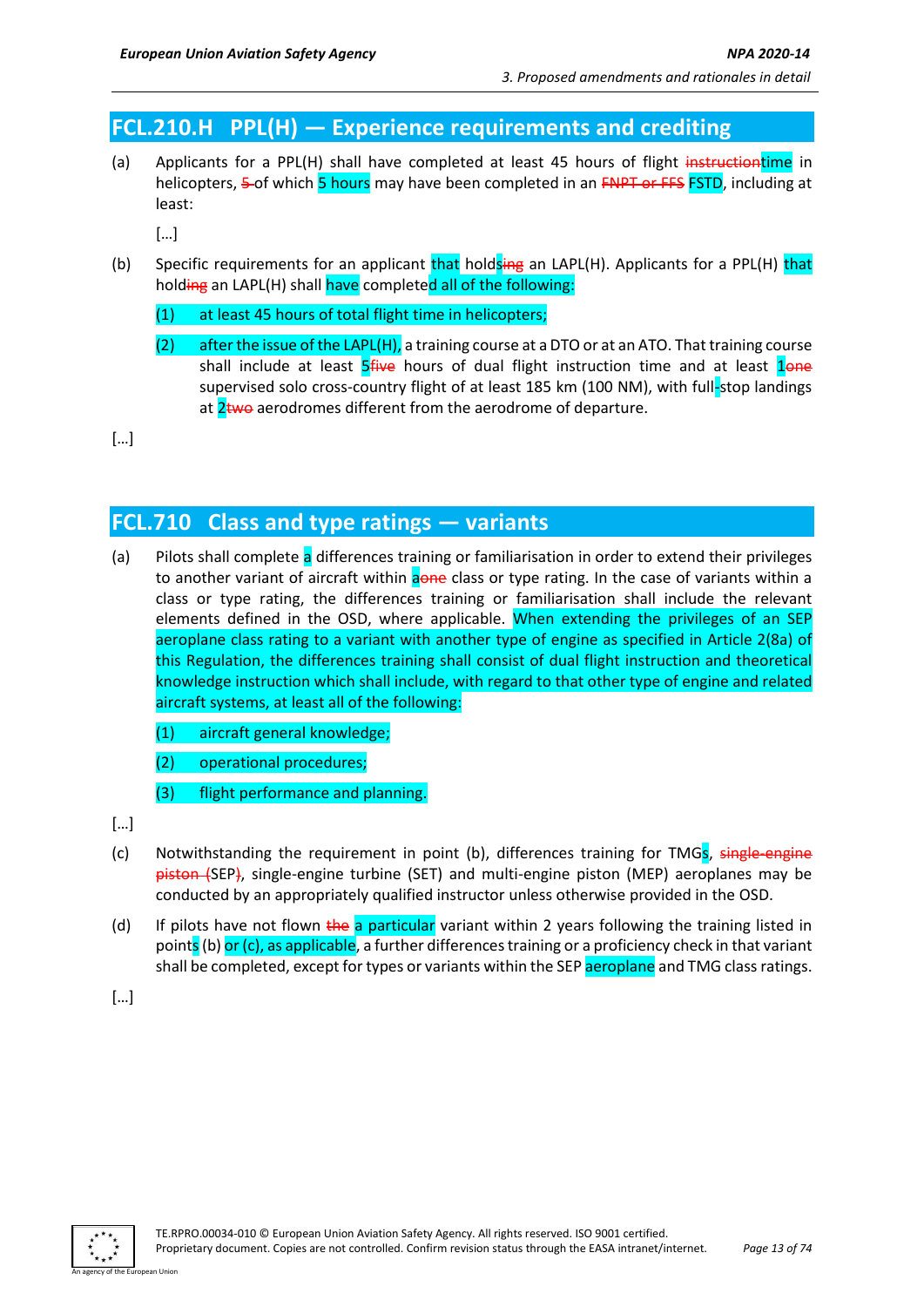## **FCL.725 Requirements for the issue of class and type ratings**

(a) Training course. An applicant for a class or type rating shall complete a training course at an ATO. An applicant for a non-high-performance single-engine piston SEP aeroplane class rating, a TMG class rating or a single-engine type rating for helicopters referred to in point DTO.GEN.110(a)(2)(c) of Annex VIII (Part-DTO) may complete the training course at a DTO. The type rating training course shall include the mandatory training elements for the relevant type as defined in the operational suitability data established in accordance with Annex I (Part 21 Part-21) to Commission Regulation (EU) No 748/2012.

 $[...]$ 

## **FCL.740 Validity and renewal of class and type ratings**<sup>12</sup>

 $[...]$ 

(b) Renewal

For the renewal of a class or type rating, the applicant shall comply with all of the following:

[…]

- (2) prior to the proficiency check referred to in point (1), complete a refresher training at an ATO if deemed necessary by the ATO to reach the level of proficiency to safely operate the relevant class or type of aircraft, except if ithe applicant holds a valid rating for the same class or type of aircraft on a pilot licence issued by a third country in accordance with Annex 1 to the Chicago Convention and if  $\frac{d}{dt}$ the applicant is entitled to exercise the privileges of that rating. The applicant may takereceive the training:
	- (i) at a DTO or at an ATO, if the expired rating concerned a non-high-performance single-engine piston SEP aeroplane class rating, a TMG class rating or a singleengine type rating for helicopters referred to in point DTO.GEN.110(a)(2)(c) of Annex VIII;
	- (ii) at a DTO, at an ATO or with an instructor, if the rating expired no more than  $t$  three 3 years before and the rating concerned a non-high-performance single-engine piston SEP aeroplane class rating or a TMG class rating.
- […]

### **FCL.740.A Revalidation of class and type ratings — aeroplanes**

- (b) Revalidation of single-pilot single-engine class ratings.
	- (1) Single-engine pistonSEP aeroplane class ratings and TMG class ratings. For the revalidation of single-pilot single-engine-piston SEP aeroplane class ratings or TMG class ratings, the applicants shall:
		- […]

 $12$  These amendments are drafted on the basis of point FCL.740 as it applies today. Considering that the adoption of the amendments to this point in the context of EASA RMT.0599 'Evidence-based and competency-based training' is pending, the further processing of the amendments proposed with this NPA will be undertaken on the basis of the updated point FCL.740.

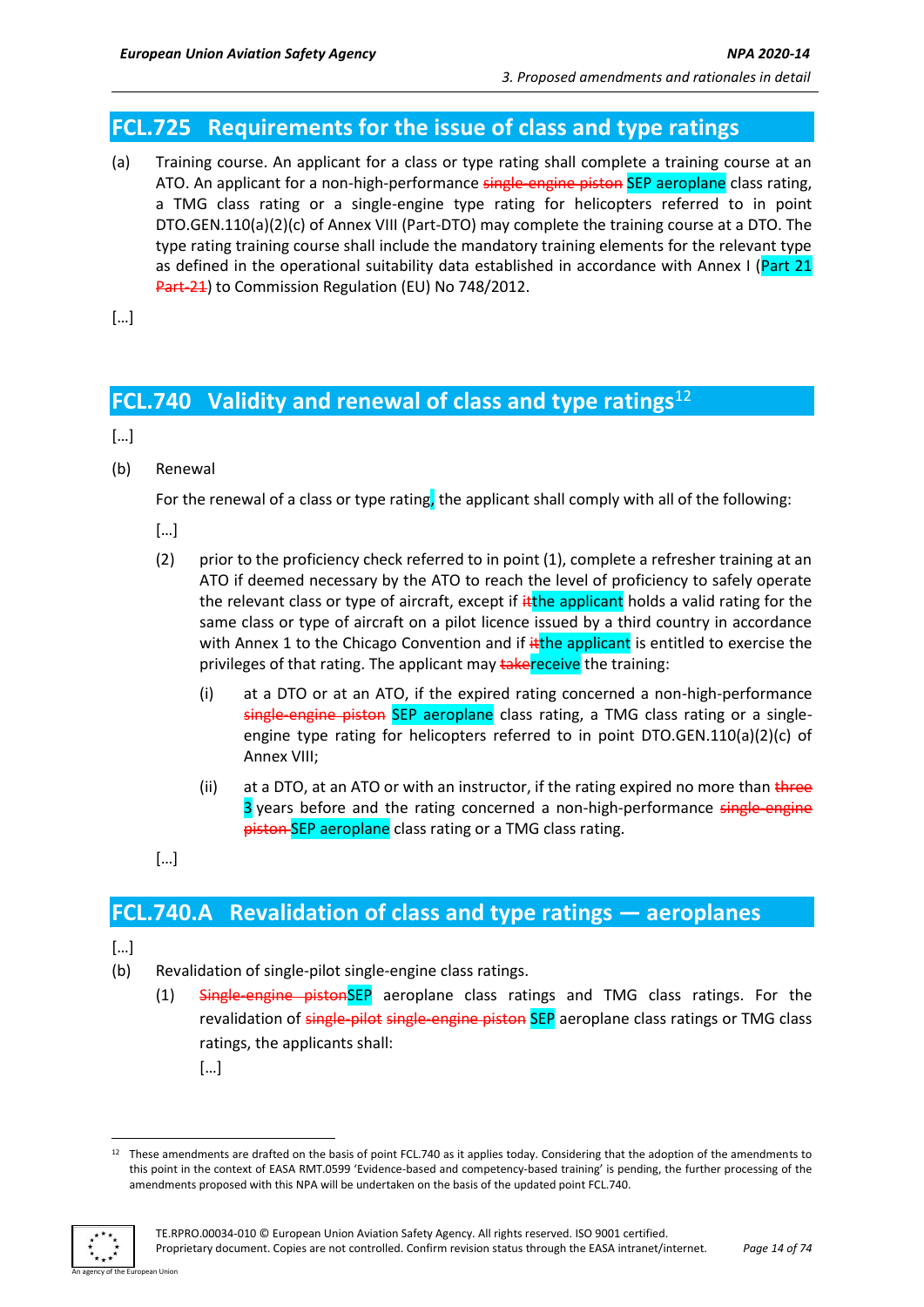- (ii) within the 12 months preceding the expiry date of the rating, complete 12 hours of flight time in the relevant class, including:
	- $-$ (A) 6 hours as PIC,
	- -(B) 12 take-offs and 12 landings, and
	- -(C) refresher training of at least 1 hour of total flight time with a flight instructor (FI) or a class rating instructor (CRI) who shall select those flight exercises that allow the applicant to refresh their competence in safely operating the aircraft and applying normal, abnormal and emergency procedures. Applicants shall be exempted from this refresher training if they have passed a class or type rating proficiency check, skill test or assessment of competence in any other class or type of aeroplane.
- (2) When applicants hold both a single-engine piston SEP aeroplane-land class rating and a TMG class rating, they may complete the requirements of paragraph (1) in either class or a combination of these classes thereof, and achieve revalidation of both ratings.
- $\lceil \dots \rceil$
- (4) When applicants hold both a single-engine-piston-SEP aeroplane-land class rating and a single-engine piston SEP aeroplane-sea class rating, they may complete the requirements of paragraph (1)(ii) in either class or a combination of these classesthereof, and achieve the fulfilment of these requirements for both ratings. At least 1 hour of the required PIC time and 6 hours of the required 12 take-offs and landings shall be completed in each class.
- […]

## **FCL.741.A Recency requirements for variants within the SEP aeroplane class**

By way of derogation from point FCL.710(d), holders of a SEP aeroplane class rating who, in accordance with point FCL.710(a), have obtained privileges for variants with different types of engines specified in Article 2(8a) of this Regulation shall exercise their privileges in variants with a particular type of engine only if, in the preceding 24 months, they have completed one of the following in SEP aeroplanes with that type of engine:

- (1) a proficiency check;
- (2) at least 3 hours of flight time as PIC and refresher training in accordance with point FCL.740.A(b)(1)(ii)(C).

[…]

## **FCL.740.H Revalidation of type ratings — helicopters**

- (a) Revalidation. For the revalidation of type ratings for helicopters, the applicants shall comply with one of the following, as applicable:
	- (1) they shall:
		- (i) within the validity period of the type rating, complete at least 2 hours as pilot in the relevant helicopter type; and

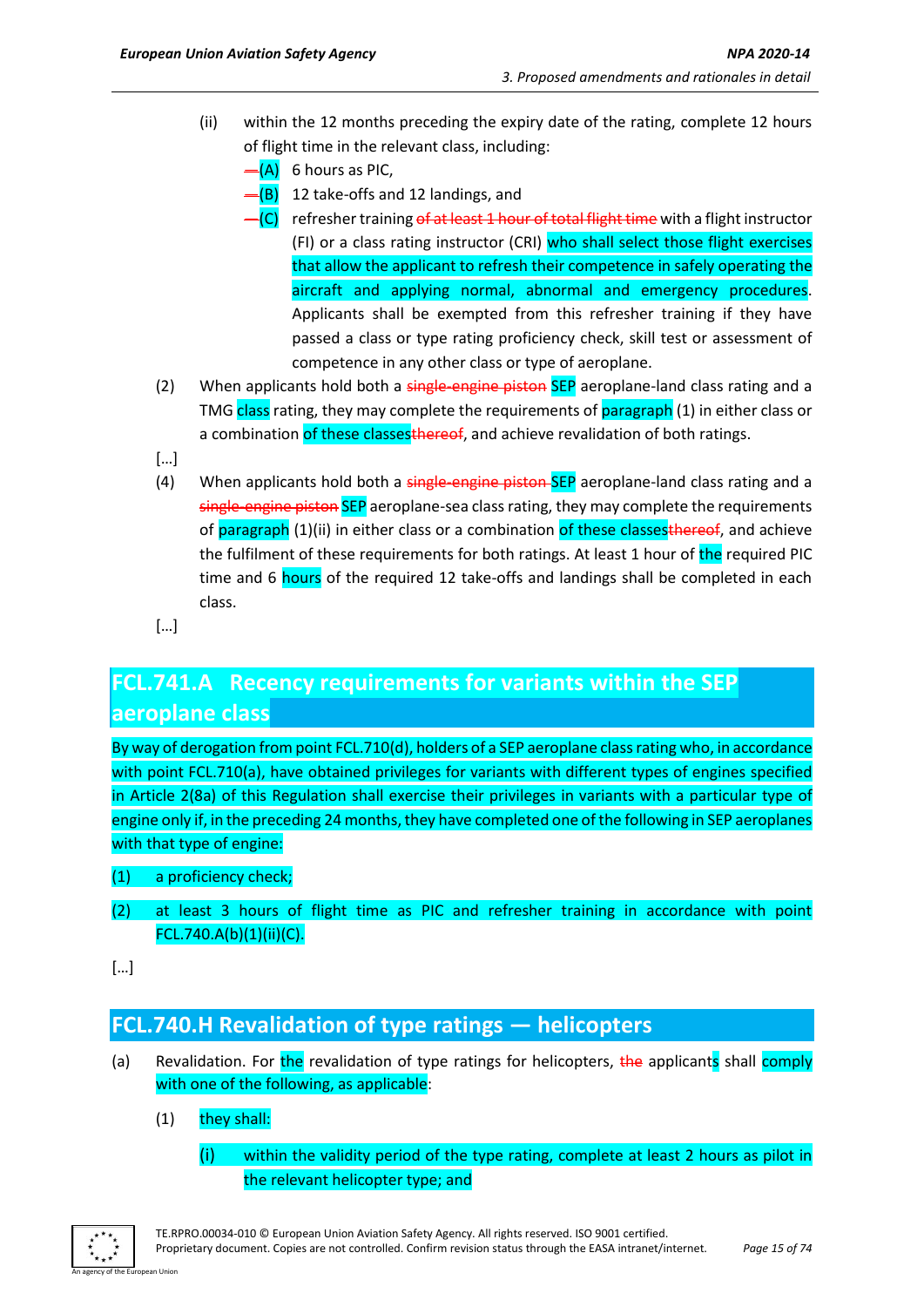- (ii) within the 3 months immediately preceding the expiry date of the type rating, pass a proficiency check:
	- $(A)$  which is conducted in accordance with Appendix 9 to this Part in the relevant type of helicopter or an FSTD representing that type; and
	- (B) the duration of which may be counted towards the flight time specified in point (i); within the 3 months immediately preceding the expiry date of the rating; and
- (2) for type ratings for single-engine piston helicopters, they shall:
	- (i) comply with point (a)(1); or
	- (ii) complete:
		- (A) within the validity period of the type rating, at least  $2-6$  hours as a pilot PIC ofin the relevant helicopter type; and
		- (B) within the 3 months immediately preceding the expiry date of the rating, a refresher training with an instructor who shall select those flight exercises that allow the applicant to refresh their competence in safely operating the aircraft and applying normal, abnormal and emergency procedures. validity period of the rating. The duration of the proficiency check may be counted towards the 2 hours.
- $(3b)$  When applicants hold more than  $\pm$  one type rating for single-engine piston helicopters, they may achieve revalidation of all the relevant type ratings by complying with all of the following:
	- (1) they completing have passed the proficiency check in accordance with point (a)(1)(ii) or have completed the refresher training in accordance with point (a)(2)(ii)(B) in only  $4$  one of the relevant types held, provided that
	- $(2)$  they have completed at least 2 hours of flight time as PIC  $\theta$ n in each of the other relevant types during the validity period.

The proficiency check shall be performed each time on a different type. The new validity period of all type ratings revalidated in accordance with this point shall commence together with the validity period of the type rating for which the proficiency check or the refresher training is performed.

- ( $4c$ ) When applicants hold more than  $\frac{1}{2}$  one type rating for single-engine turbine helicopters with a maximum certified certificated take-off mass up to 3 175 kg, they may achieve revalidation of all the relevant type ratings by completing the proficiency check in accordance with point  $(a)(1)(ii)$  in only  $\frac{1}{2}$  one of the relevant types held, provided that they have completed:
	- $(i1)$  300 hours as PIC on helicopters:
	- $(i\frac{1}{2})$  15 hours on each of the types held; and
	- ( $\frac{1}{113}$ ) at least 2 hours of PIC flight time on each of the other types during the validity period.

The proficiency check shall be performed each time on a different type. The new validity period of all type ratings revalidated in accordance with this point shall commence together with the

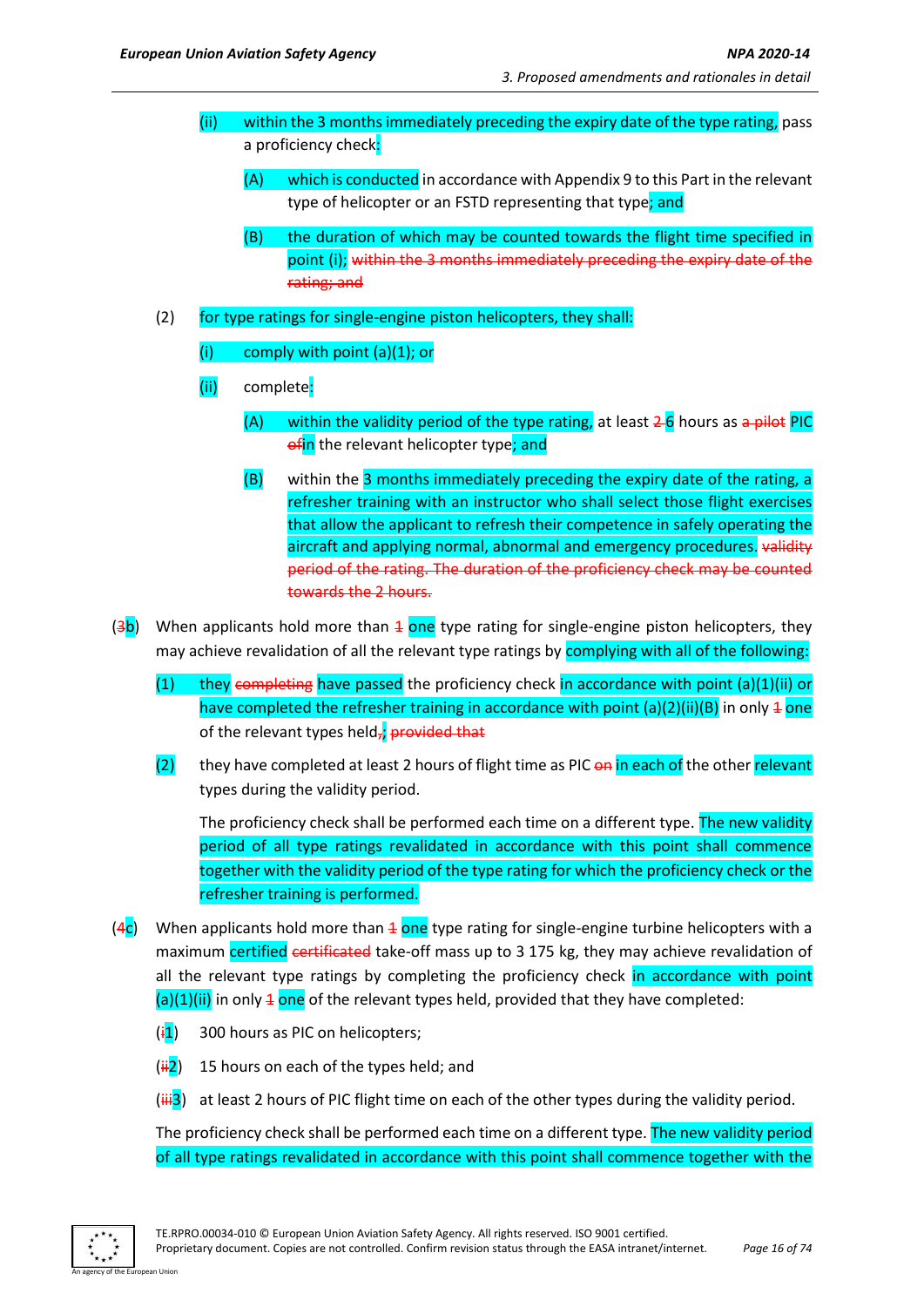validity period of the type rating for which the proficiency check or the refresher training is performed.

(5d) A pilot Applicants who successfully completes a skill test for the issue of an additional type rating shall achieve revalidation for the relevant type ratings already held in the common groups, as specified in accordance with points  $(3b)$  and  $(4c)$ .

The new validity period of all type ratings revalidated in accordance with this point shall commence together with the validity period of the type rating for which the skill test is performed.

- ( $\overline{6e}$ ) The revalidation of an IR(H), if held, may be combined with a proficiency check for a type rating.
- (b) An applicant Applicants who fails to achieve a pass in all sections of a proficiency check before the expiry date of a type rating shall not exercise the privileges of that rating until a pass in the proficiency check has been achieved. In the case of points (ab)(3) and (4c), the applicants shall not exercise his/her their privileges in any of the types.

[…]

## **FCL.810 Night rating**

- (a) Aeroplanes, TMGs, airships.
	- […]
	- (3) When applicants hold both a single-engine piston SEP aeroplane (land) and a TMG class rating, they may completemeet the requirements in paragraph (1) above in either class or in both classes.
	- […]

### **FCL.815 Mountain rating**

[…]

- (d) Validity. A mountain rating shall be valid for a period of 24 months. In order to exercise the privileges of the mountain rating, the holder of the rating shall, during the last 2 years:
	- (1) have completed at least 6 landings on a surface designated to require a mountain rating; or
	- (2) have passed a proficiency check that complies with the requirements in point (c).
- (e) Revalidation

To revalidate a mountain rating applicants shall either:

- (1) complete at least six landings, on a surface designated as requiring a mountain rating, in the preceding two 2 years;
- (2) pass a proficiency check complying with the requirements in point (c).
- $(f)$  Renewal. If the rating has lapsed, the applicant shall comply with the requirement in  $(e)(2)$ .
- […]

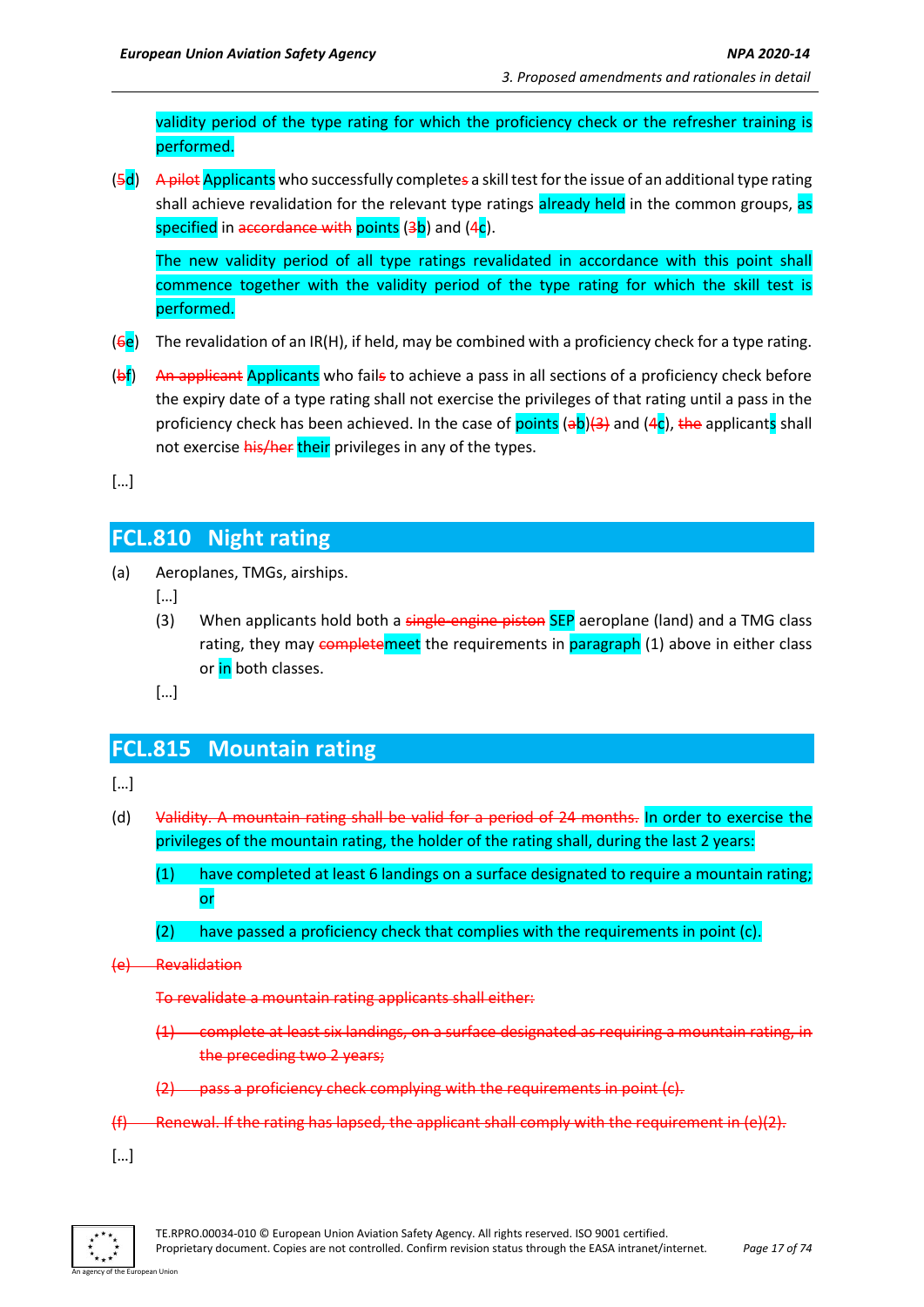## **FCL.835 Basic instrument rating (BIR)**

- (b) Privileges and conditions
	- (1) The privileges of a BIR holder are to conduct flights under IFR on single-pilot aeroplanes for which class ratings are held, with the exception of:
		- (i) high-performance aeroplanes; and
		- (ii) aeroplane variants if operational suitability data has determined that an IR is required.

[…]

## **FCL.915 General prerequisites and requirements for instructors**

[…]

(b) Additional requirements for instructors that provide providing flight instruction in aircraft.

Applicants for the issue of or holders of an instructor certificate with privileges to conduct flight instruction in an aircraft shall:

- […]
- (3) except in the case of flight test instructors (FTIs), have:
	- (i) completed at least 15 hours of flight time as pilots of the class or type of aircraft on which flight instruction is to be given, of which a maximum of 7 hours may be in an FSTD representing the class or type of aircraft, if applicable; or
	- (ii) passed an assessment of competence for the relevant category of instructor on that class or type of aircraft; and
- (4) be entitled to act as PIC in the aircraft during such flight instruction $\frac{1}{x}$  and
- (5) when providing flight instruction in a variant of the SEP aeroplane class with a particular type of engine as specified in Article 2(8a) of this Regulation, completed at least 10 hours of flight time in that variant.
- $[...]$

## **FCL.945 Obligations for instructors**

Upon completion of the training flight for the revalidation of an SEP aeroplane or TMG class rating in accordance with point FCL.740.A(b)(1), and only in the event of fulfilment of all the other revalidation criteria required by point FCL.740.A(b)(1), the instructor shall endorse the applicant's licence with the new expiry date of the rating or certificate, if specifically authorised for that purpose by the competent authority responsible for the applicant<sup>''</sup>s licence.

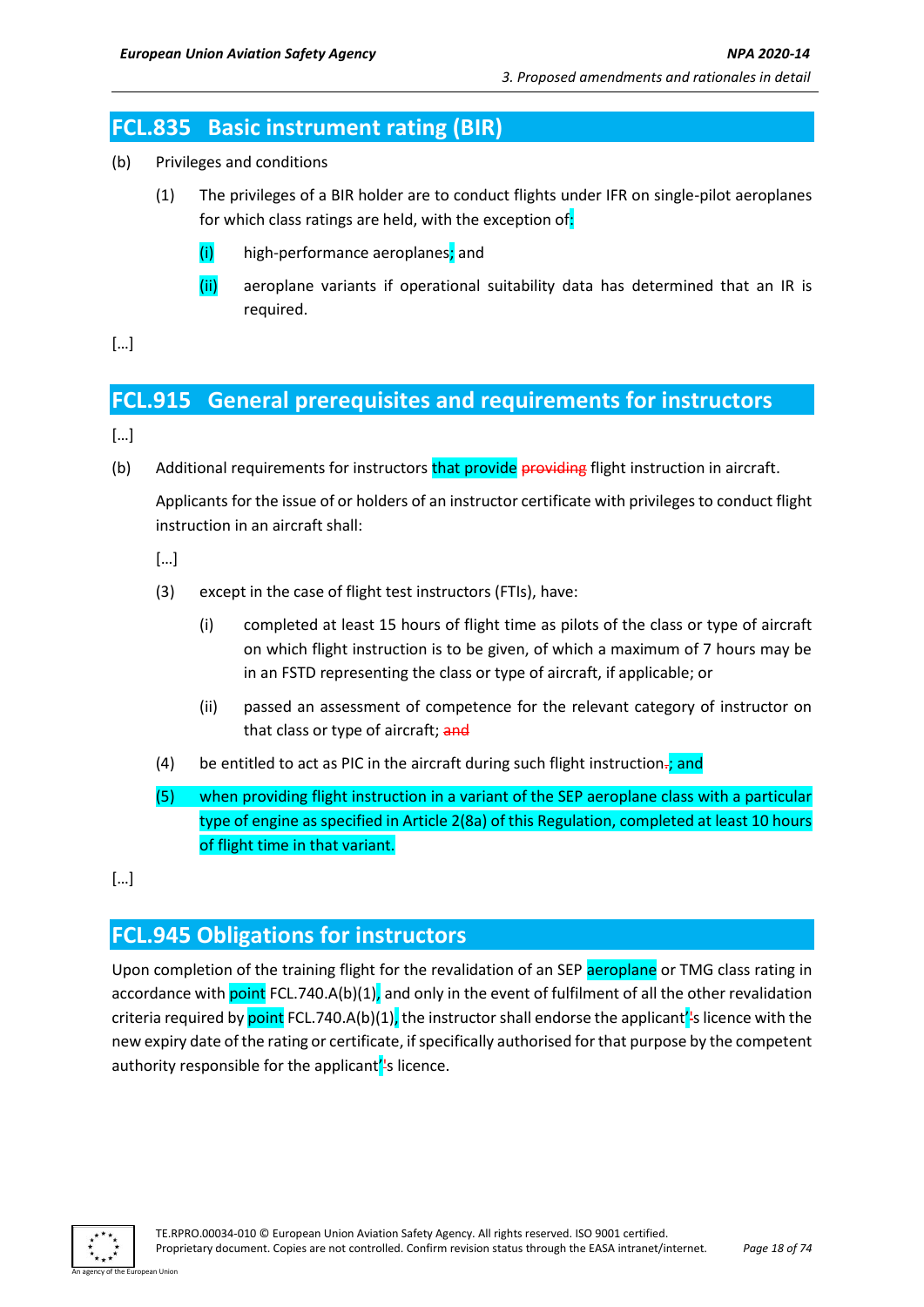## **FCL.915.FI FI — Prerequisites**

An applicant for an FI certificate shall:

- […]
- (b) additionally, for the FI(A):
	- […]
	- (3) have completed at least 30 hours on in single-engine-piston powered the class or type of aeroplanes used for the FI(A) training course, of which at least 5 hours shall have been completed during the 6 months preceding the pre-entry flight test assessment set out in point FCL.930.FI(a);
	- […]

## **FCL.930.FI FI — Training course**

- (a) Applicants for the FI certificate shall have passed a specific pre-entry flight test assessment with an FI qualified in accordance with point FCL.905.FI(i) within the 6 months preceding the start of the course, to assess their ability to undertake the course. This pre-entry flight test assessment shall be based on the proficiency check for the class and type ratings as set out in Appendix 9 to this Part Annex.
- […]

## **Appendix 1 — Crediting of theoretical knowledge**

[…]

- 1.3. For the issue of a PPL, the holder of an LAPL in the same category of aircraft shall be fully credited towards the requirements of theoretical knowledge instruction and examination. In the case of point FCL.210(d), this credit shall also apply to applicants for a PPL who, before completing the flight instruction set out in points FCL.210.A(b) or FCL.210.H(b), as applicable, have already successfully completed the theoretical knowledge examination for the LAPL in the same aircraft category, as long as it is within the validity period specified in point FCL.025(c).
- 1.4. By way of derogation from paragraph 1.2, for the issue of an LAPL(A), the holder of an SPL issued in accordance with Annex III (Part-SFCL) to Commission Implementing Regulation (EU) 2018/1976 with privileges to fly TMGs shall demonstrate an adequate level of theoretical knowledge for the single-engine piston SEP aeroplane-land class in accordance with point FCL.135.A(a)(2).

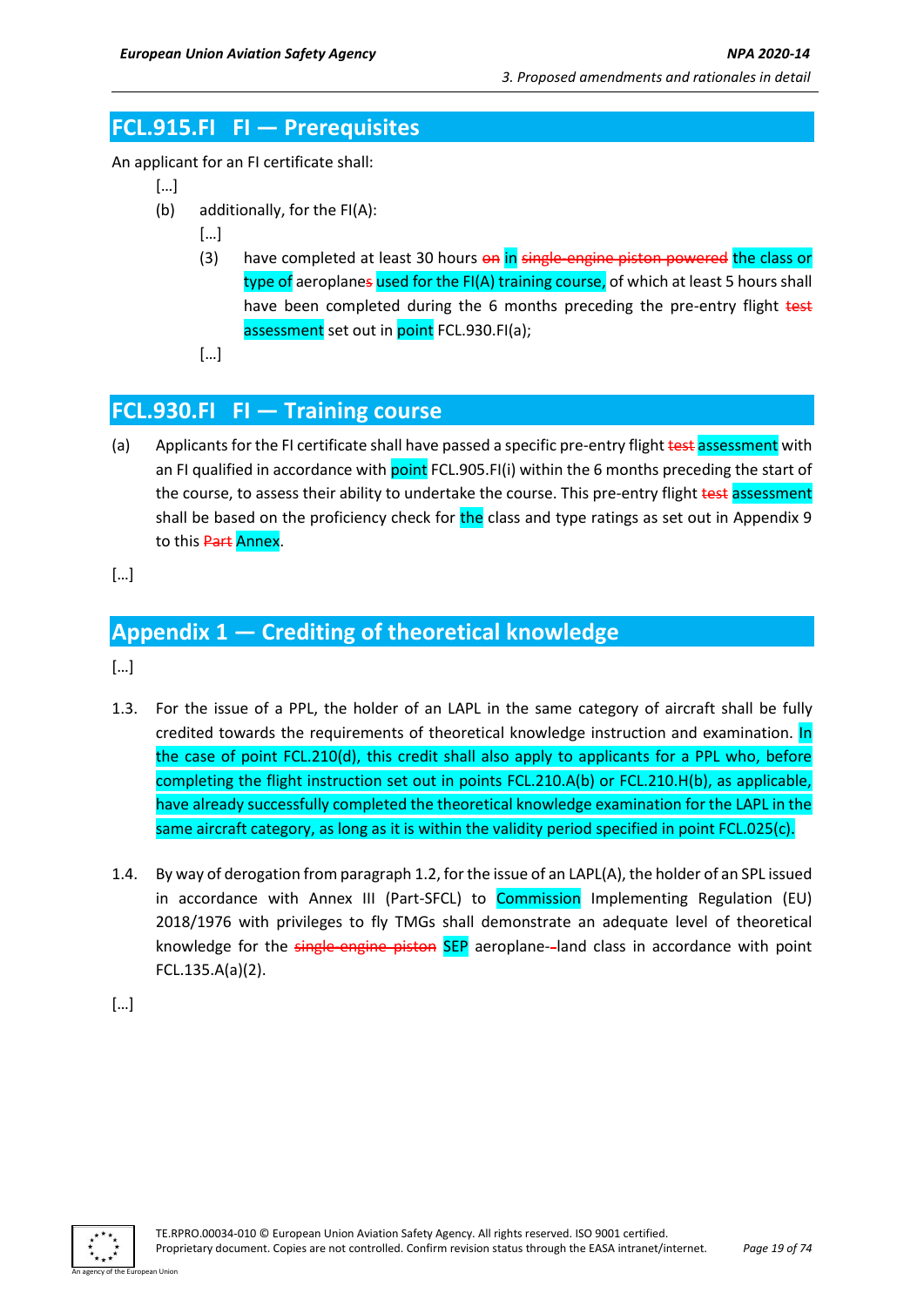## **Appendix 9 — Training, skill test and proficiency check for the MPL and the ATPL, and for type and class ratings, and proficiency check for the BIR and the IRs**

[…]

#### **B. Specific requirements for the aeroplane category**

#### […]

| TMGs AND SINGLE-PILOT AEROPLANES,<br><b>EXCEPT FOR HIGH-PERFORMANCE</b><br><b>COMPLEX AEROPLANES</b> | <b>PRACTICAL TRAINING</b> |              | <b>CLASS OR TYPE RATING</b><br><b>SKILL TEST/PROF. CHECK</b> |                                                |                                                                |
|------------------------------------------------------------------------------------------------------|---------------------------|--------------|--------------------------------------------------------------|------------------------------------------------|----------------------------------------------------------------|
| <b>Manoeuvres/Procedures</b>                                                                         | <b>FSTD</b>               | $\mathbf{A}$ | <b>Instructor</b><br>initials when<br>training<br>completed  | <b>Tested or</b><br>checked<br>in FSTD<br>or A | <b>Examiner</b><br>initials when<br>test or check<br>completed |

[…]

#### **SECTION 5**

[…]

| 5.5 | ME aeroplanes and TMG training P----><br>only: engine shutdown and restart | $---$ > |  |  |
|-----|----------------------------------------------------------------------------|---------|--|--|
|     | (at a safe altitude if performed in<br>the aircraft)                       |         |  |  |

[…]



n Hoio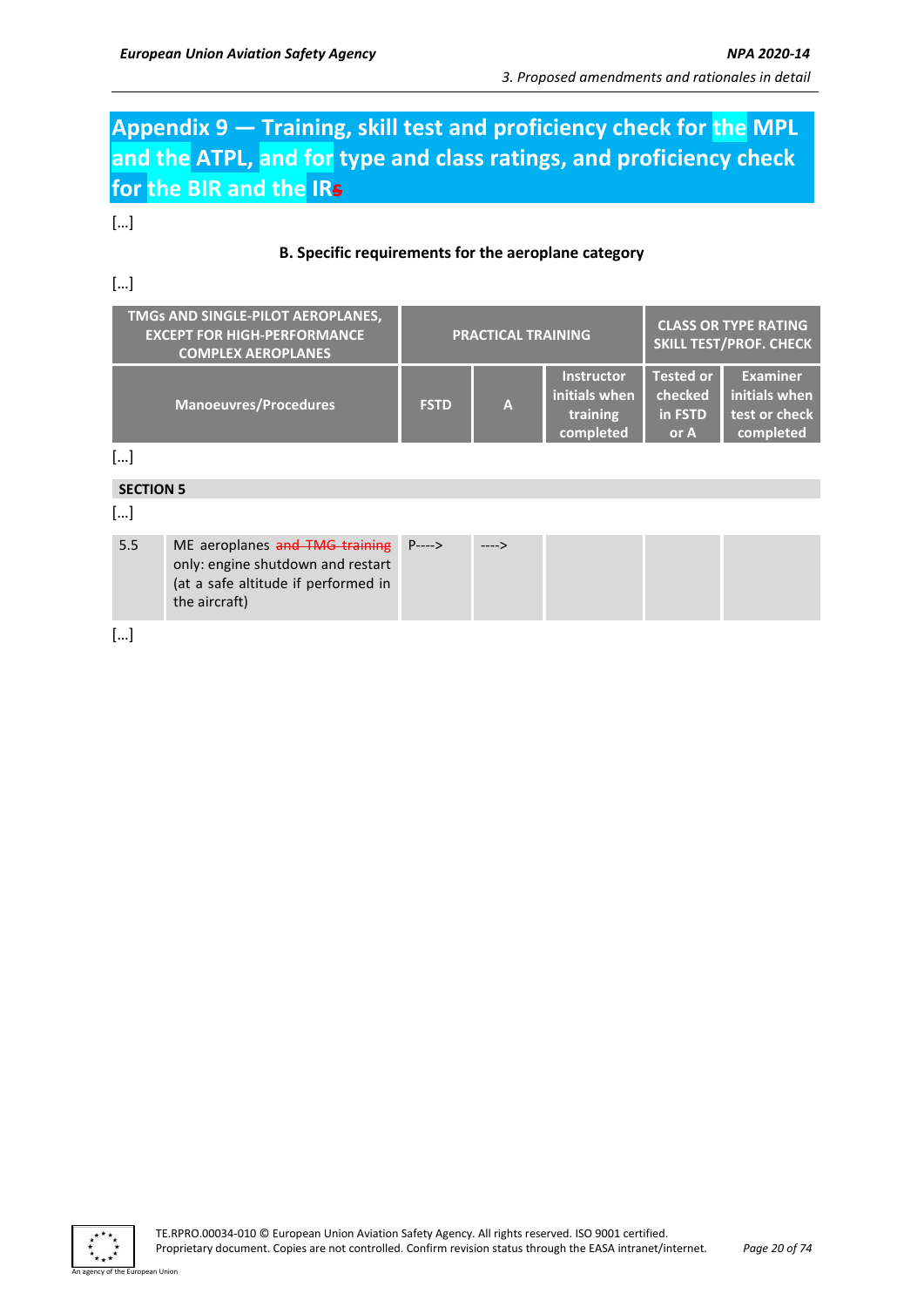## **ANNEX VI (PART-ARA)**

## **ARA.FCL.200 Procedure for the issue, revalidation or renewal of a licence, rating or certificate**

[…]

(d) Endorsement of licence by instructors. Before specifically authorising certain instructors to revalidate a single-engine piston SEP aeroplane or TMG class rating, the competent authority shall develop appropriate procedures.

[…]

#### **Rationale**

#### **COVER REGULATION**

#### **(1) Amendments to Article 2** *Definitions*

Today, in Part-FCL, the abbreviation 'SEP' is used to refer to single-engine piston aircraft, and to name the respective class rating for single-engine piston aeroplanes. At the same time, the development of new aircraft propulsion technologies does and will result in the certification of such small aeroplanes that will be powered by engines other than piston engines (electric engines, and possibly also other types of engines in the future). Apart from the differences in the detailed training arrangements (training syllabi at AMC level), the Part-FCL requirements that are currently in place for single-engine piston aeroplanes are suitable also for comparable small aeroplanes with other (innovative) engine types. In order to allow that these existing Part-FCL requirements also cover and address aeroplanes with innovative engine types, the requirements that currently refer to single-engine 'piston' aeroplanes need to be revised. To this end, Article 2 is amended to include a new definition with the 'extended meaning' of the abbreviation 'SEP', in the context of aeroplanes. At the same time, another new definition clarifies that, in the context of helicopters, the abbreviation 'SEP' continues to refer to singleengine piston helicopters. Furthermore, certain Part-FCL requirements are amended to reflect the new, extended meaning of 'SEP aeroplanes' and to include additional arrangements that are necessary in this context (as proposed with this NPA).

#### **(2) Amendments to Article 4** *Existing national pilot licences*

In the context of the revised meaning of the abbreviation 'SEP' in the context of aeroplanes (see Rationale #1), the text of Article 4(7) of Commission Regulation (EU) No 1178/2011 is revised to refer to 'SEP aeroplanes' and 'SEP helicopters'. Additionally, the reference to balloons and sailplanes is deleted, since the flight crew licensing requirements for these aircraft categories are no longer within the scope of this Regulation.

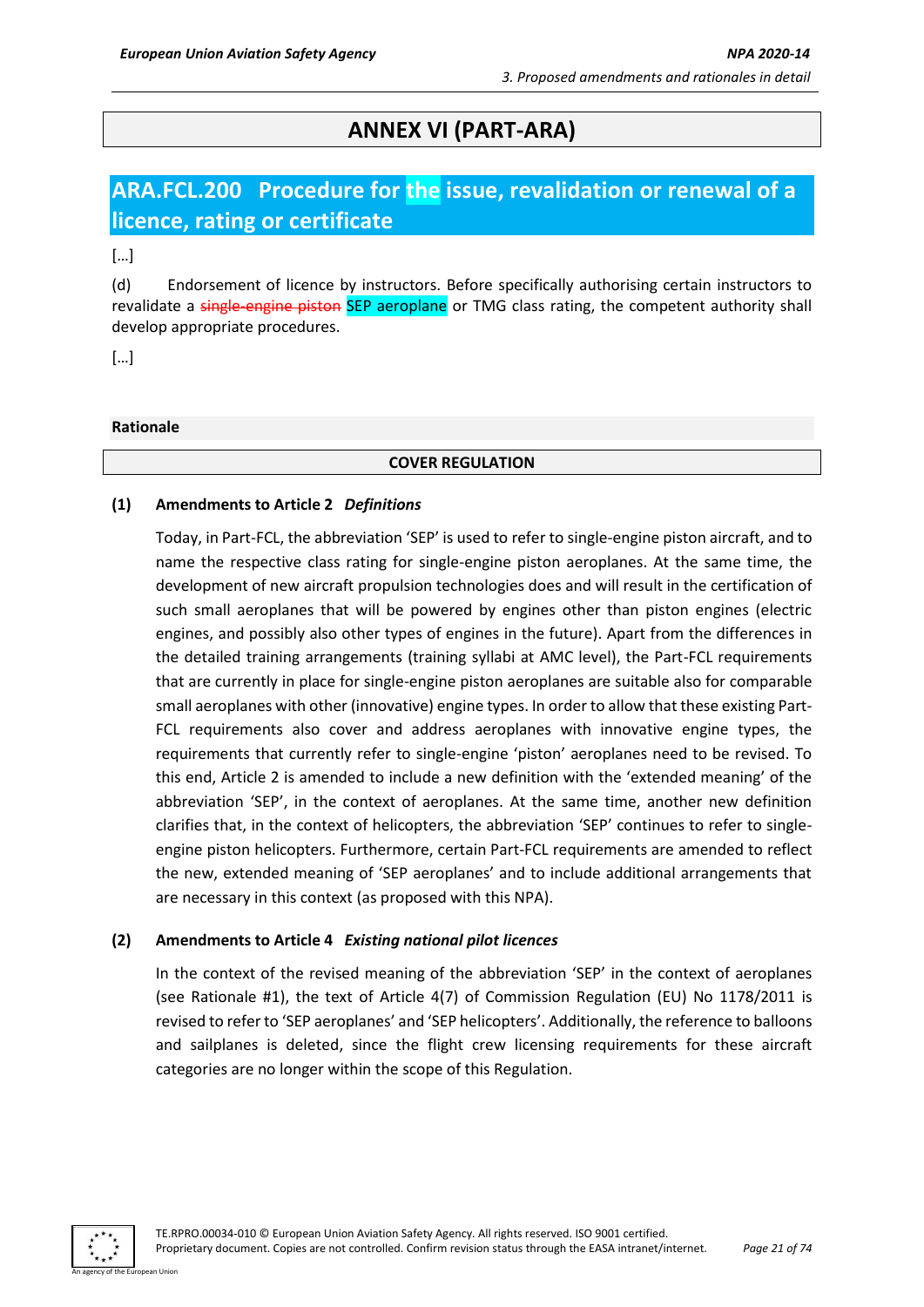#### **ANNEX I (PART-FCL)**

#### **(3) Amendments to point FCL.020** *Student pilot*

In point FCL.020, additional text is inserted to clarify that student pilots shall only be allowed to conduct solo flights if they are competent to safely operate the relevant aircraft during the intended solo flight. In this context, the associated new AMC1 FCL.020(a) (see Section 3.2 of this NPA) outlines the necessity for additional training in case a student pilot, during an LAPL training course or a PPL training course, switches between SEP aeroplane variants with different engine types.

#### **(4) Amendments to point FCL.025** *Theoretical knowledge examinations for the issue of licences and ratings*

In point FCL.025(b)(5), the term 'theoretical knowledge examinations' is replaced by 'complete set of examination papers', for both clarity and consistency with points FCL.025(b)(1) to (4).

#### **(5) Amendments to point FCL.115** *LAPL — Training course*

Already today, point FCL.135.H(b) requires LAPL holders to comply with the operational suitability data (OSD) in the context of the differences training or familiarisation. For consistency, point FCL.115 is amended to require initial LAPL(H) training to include type-related mandatory training elements as set out in the applicable OSD. In the context of this amendment, the content of the current points FCL.115(a) and (b) is summarised in new point (a), while current points '(c)' and '(d)' are renumbered '(b)' and '(c)'. While no changes are applied to the text of point (b) (former point (c)), in point (c) (former point (d)) the term 'single-engine piston' is replaced by 'SEP', for consistency with the new SEP terminology.

#### **(6) Amendments to point FCL.105.A** *LAPL(A) — Privileges and conditions*

The term 'single-engine piston' is replaced by the abbreviation 'SEP', for consistency with the new SEP terminology.

#### **(7) Amendments to point FCL.110.A** *LAPL(A) — Experience requirements and crediting*

Point FCL.110.A(c) is restructured to include additional text to clarify the initial intention of this provision, as already explained in CRD to NPA 2008-17b<sup>13</sup> (flight time in microlight aircraft may be considered).

Additionally, based on input from the EASA Advisory Body members, the term 'flight test' in the introductory sentence of the second subparagraph in point FCL.110.A(c) is replaced by the term 'flight assessment'. The term 'test' should be reserved for events that involve an examiner, but the evaluation of candidates as per point FCL.110.A(c) can also be conducted by an instructor.

<sup>&</sup>lt;sup>13</sup> See EASA response to comment No 841 in CRD to NPA 2008-17b (CRD c.2 + c.3) [\(https://www.easa.europa.eu/sites/default/files/dfu/CRD%20c.2%20%2B%20c.3%20-%20Subpart%20B%20%2B%20C.pdf\)](https://www.easa.europa.eu/sites/default/files/dfu/CRD%20c.2%20%2B%20c.3%20-%20Subpart%20B%20%2B%20C.pdf).

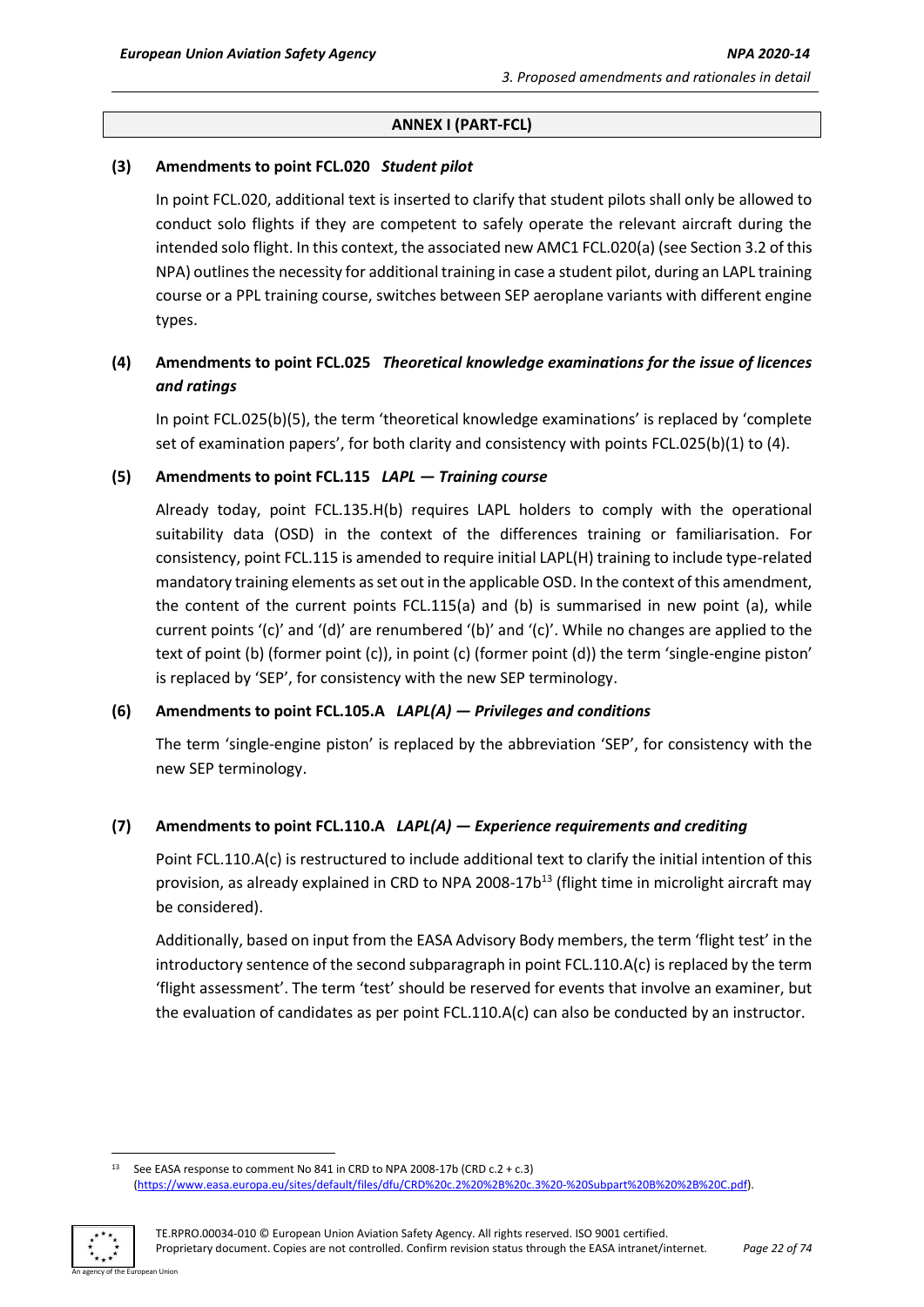### **(8) Amendments to point FCL.135.A** *LAPL(A) — Extension of privileges to another class or variant of aeroplane*

Currently, point FCL.135.A(a) stipulates that the privileges of an LAPL holder are limited to the class and variant of aircraft used for the skill test. At the same time, this point prescribes that 'this' limitation (= limitation to class and variant) can only be removed after undergoing further training and a further skill test in the new class (no further reference to any variant). Additionally, paragraph (b) of this provision sets out the conditions to be met when moving to another aeroplane variant (meaning: another variant within the same class). It is obvious that paragraph (a) and its training and testing provisions were intended to regulate the obtainment of privileges for another class, but not just for another variant within one class. Therefore, the term 'and variant' is deleted from point FCL.135.A(a).

The new wording refers to 'class of aeroplanes', as the SEP(sea) class rating is now also available for the LAPL<sup>14</sup>. The term 'the holder of' is inserted for consistency with the other provisions of Part-FCL (e.g. point FCL.105.A(a)). Additionally, the auxiliary 'may' is replaced by 'shall' with respect to the content of this provision: if a pilot complies with the requirements for obtaining the privileges for another class, the competent authority *shall* issue these additional class privileges upon application.

Finally, point FCL.135.A(b) is amended consistently with the amendment to point FCL.710(a). Please refer to the explanations given for these amendments in Rationale #16.

#### **(9) Amendments to point FCL.140.A** *LAPL(A) — Recency requirements*

Point FCL.140.A(a)(1) is amended for consistency with the amendments to point FCL.740.A(b)(1)(ii) (see Rationale #19). The purpose of this amendment to point FCL.140.A (together with the amendments to AMC1 FCL.140.A, FCL.140.H, FL.140.S and FCL.140.B; refer to the respective parts of this NPA) is to clarify the objectives and contents of the refresher training flight while in general promoting a more performance-based approach. The requirement for the training flight to have a duration of at least 1 hour is deleted, leaving it to the discretion of the instructor to determine the duration of the training flight the individual applicant needs in order to meet the objectives of the training flight.

Point (c) is introduced for consistency with new point FCL.741.A (see Rationale #20).

#### **(10) Amendments to point FCL.110.H** *LAPL(H) — Experience requirements and crediting*

Point FCL.110.H is amended consistently with the amendments to point FCL.110.A (see Rationale #7).

#### **(11) Amendments to point FCL.135.H** *LAPL(H) — Extension of privileges to another type or variant of helicopter*

The term 'and variant' is deleted from the introductory sentence in point (a), since moving to another variant within a type is regulated in point (b) (see also the explanations in Rationale #8

<sup>&</sup>lt;sup>14</sup> See point FCL.105.A(a), as amended by Commission Implementing Regulation (EU) 2019/1747 of 15 October 2019 amending Regulation (EU) No 1178/2011 as regards requirements for certain flight crew licences and certificates, rules on training organisations and competent authorities (OJ L 268, 22.10.2019, p. 2)[\(https://eur-lex.europa.eu/legal-content/EN/TXT/?uri=CELEX%3A32019R1747&qid=1604336450042\).](https://eur-lex.europa.eu/legal-content/EN/TXT/?uri=CELEX%3A32019R1747&qid=1604336450042)

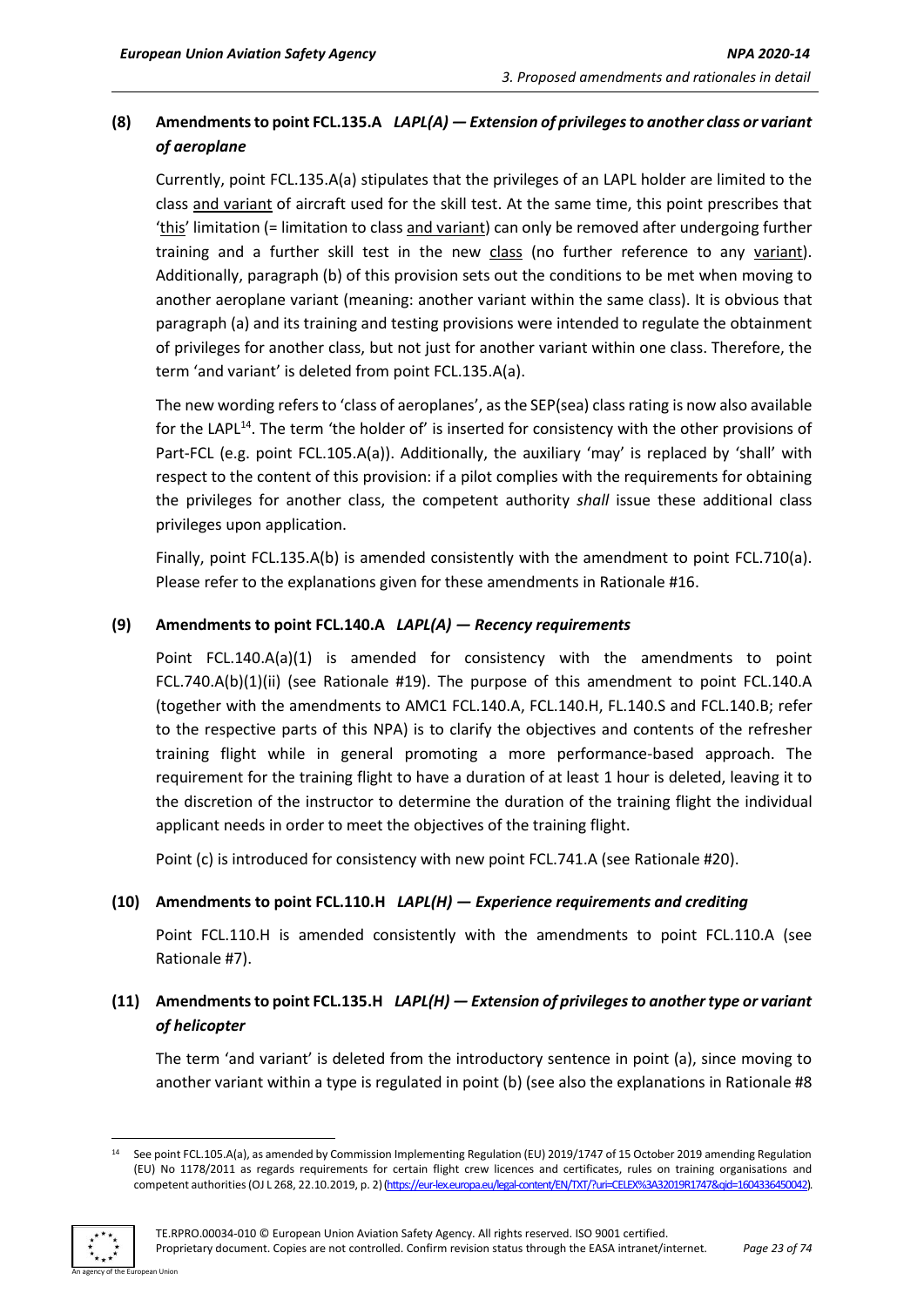for the amendments to point FCL.135.A(a)), which is proposed to be corrected along these lines as well).

Additionally, the current point FCL.135.H(b) requires LAPL holders to comply with the OSD in the context of a differences training or familiarisation when changing to another variant of a specific helicopter type. For consistency, and also in the context of the comments received from the EASA Advisory Body Members, point FCL.135.H(a) is updated in order to make the OSD relevant also for LAPL(H) holders who change to another helicopter type.

#### **(12) Amendments to point FCL.140.H** *LAPL(H) — Recency requirements*

Point FCL.140.H is amended for consistency with the amendments to point FCL.140.A (see Rationale #9). The purpose of this amendment to point FCL.140.H (together with new AMC1 FCL.140.H(a)(2); see Section 3.2 of this NPA) is to clarify the objectives and contents of the refresher training flight while in general promoting a more performance-based approach. The requirement for the training flight to have a duration of at least 1 hour is deleted, leaving it to the discretion of the instructor to determine the duration of the training flight time the individual applicant needs in order to meet the objectives of the training flight.

#### **(13) Amendments to point FCL.210** *Training course*

Today, points FCL.210.A and FCL.210.H allow LAPL holders to receive credits when undergoing training for the issue of a PPL. However, no credits are granted to student pilots who commence the LAPL training, but during the LAPL training course they decide to change to a PPL training course. Stakeholders have repeatedly highlighted this problematic situation: it should be possible for student pilots to easily change from an ongoing LAPL training course into a PPL training course, given the commonalities of the LAPL and PPL training syllabi.

In order to address this issue, it is proposed to add point (d) to point FCL.210, which would allow the ATO or the DTO to credit training that has already been completed during the LAPL training course — as long as, in total, the experience requirements for the PPL are met. This will allow student pilots to continue with the PPL training, although the training course has started as an LAPL training course. Additionally, in order to ensure consistency with the existing credits for LAPL holders in points FCL.210.A(b) and FCL.210.H(b), the flight instruction requirements contained in these points need to be completed during the continued PPL training course and after the LAPL theoretical knowledge examination (see also amendments to Appendix 1 to Part-FCL, as proposed with this NPA).

#### **(14) Amendments to point FCL.210.A** *PPL(A) — Experience requirements and crediting*

EASA has received requests from GA stakeholders to allow applicants for a PPL(A) to complete both the PPL(A) skill test and the night rating training within the overall 45 hours of flight time, as it had been possible under JAR-FCL. Under Part-FCL, this is currently not possible, since point FCL.210.A(a) refers to 45 hours of flight 'instruction' for the issue of a PPL(A). Hence, point FCL.210.A(a) is amended to no longer refer to 45 hours of flight 'instruction' but flight 'time' instead. This amendment, accompanied by the creation of GM1 FCL.210.A(a) (see the draft proposal for this new GM and the related Rationale #15 in Section 3.2), will make it again possible to include, within the 45 hours of flight time, both the PPL(A) skill test and the aeroplane night rating training as per point FCL.810.

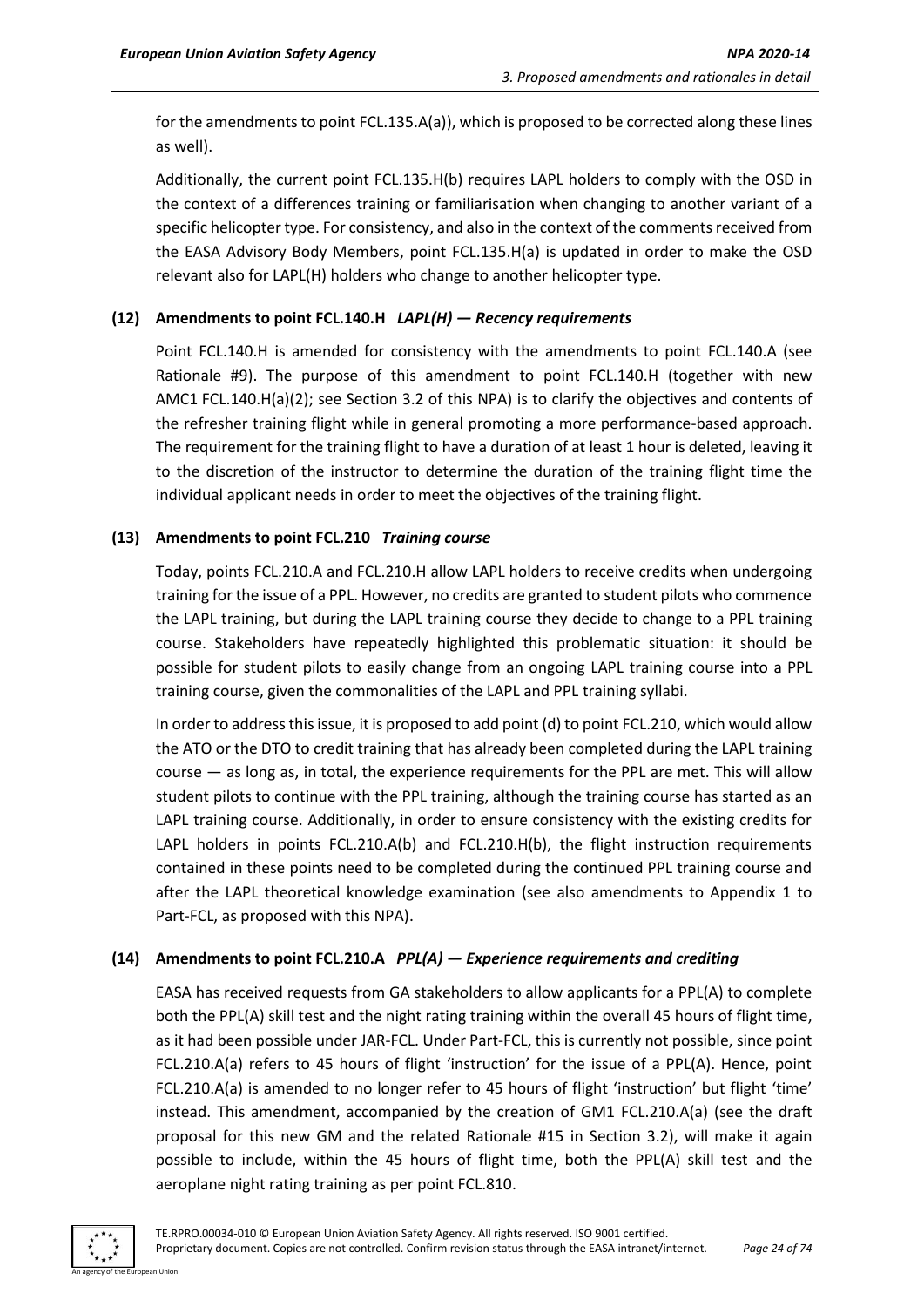Point FCL.210.A(b) is amended in the context of the amendment to point FCL.110.A(c), as proposed with this NPA (see Rationale #7 above). That amendment clarifies the initial intention of the crediting provision in point FCL.110.A(c), according to which flight time completed in aircraft that are outside the scope of the Basic Regulation can be considered for reducing the amount of flight training for the LAPL. In this context, the 'bridge' route from the LAPL to the PPL in point FCL.210.A(b) is revised in order to ensure that, for the issue of a PPL, a total flight time of 45 hours in 'EASA aircraft' (aircraft within the scope of the Basic Regulation and, as regards flight training time, also aircraft that are subject to an authorisation in accordance with points ORA.ATO.135 or DTO.GEN.240) is required. When redrafting point FCL.210.A(b), it is also clarified that LAPL(A) holders who apply for a PPL(A) can gain total flight time experience as per this point not only in aeroplanes but also in TMGs, since an LAPL(A) can also be obtained in TMGs.

#### **(15) Amendments to point FCL.210.H** *PPL(H) — Experience requirements and crediting*

In point (a), the term 'FNPT or FFS' is replaced by the general term 'FSTD' in order to provide more flexibility, and in particular to enable the use of FTDs. Additionally, the term 'flight instruction' is replaced by 'flight time', consistently with the identical amendment in point FCL.210.A (see Rationale #14 above). In this context, it is to be highlighted that the helicopter night rating training course cannot be integrated into the PPL(H) training course, since the applicable prerequisites of point FCL.810(b)(1) do not allow to do so.

Additionally, while point FCL.110.H(b) is amended consistently with the amendment to point FCL.110.A(c) (see Rationales #7 and #10 above), point FCL.210.H(b) is amended consistently with the amendment to point FCL.210.A(b) (see Rationale #14 above).

#### **(16) Amendments to point FCL.710** *Class and type ratings — variants*

In point (a), the minimum content of the differences training for SEP aeroplane variants with different types of engines is added, in order to ensure that pilots will receive training in all relevant aspects in the context of operating an aircraft with a different engine type. In addition to that, AMC1 FCL.710(a) is created to provide a more detailed list of the necessary training items (see Section 3.2 of this NPA).

In point (c), the term 'single-engine piston' is replaced by 'SEP', for consistency with the new SEP terminology.

In point (d), the text is revised to include a reference also to point (c) and to refer to 'SEP aeroplanes', for consistency with the new SEP terminology.

#### **(17) Amendments to point FCL.725** *Requirements for the issue of class and type ratings*

In point (a), the term 'single-engine piston' is replaced by 'SEP aeroplane', for consistency with the new SEP terminology.

#### **(18) Amendments to point FCL.740** *Validity and renewal of class and type ratings*

In points (b)(2)(i) and (ii), the term 'single-engine piston' is replaced by 'SEP aeroplane', for consistency with the new SEP terminology.

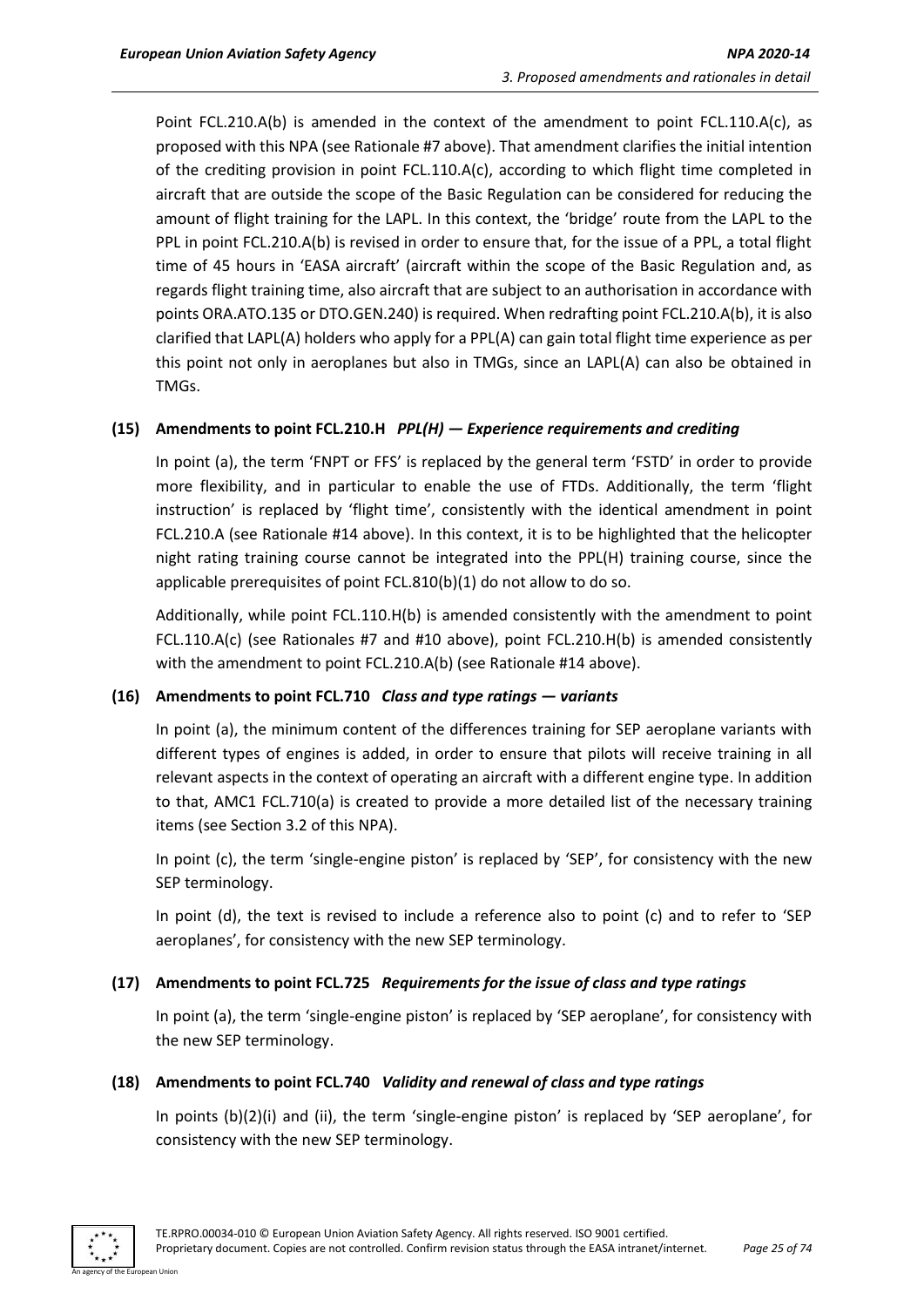#### **(19) Amendments to point FCL.740.A** *Revalidation of class and type ratings — aeroplanes*

In point (b)(1), the introductory phrase is revised to refer to 'SEP' instead of 'single-pilot' and 'single-engine piston'. In point (b)(1)(ii), the three indentsin the list of the revalidation elements are replaced by (A), (B) and (C) respectively, in order to allow better cross referencing to these requirements.

Additionally, the requirements for the refresher training are revised to further outline the objective and minimum content of that training (emphasis on abnormal and emergency procedures) for clarity and also in order to improve the link to AMC1 FCL.740.A(b)(ii) which is also revised (see Section 3.2 of this NPA). These additional changes will, in any case, require the refresher training flight to have a certain minimum duration, leaving it to the discretion of the instructor to determine the particular flight duration that is appropriate to an individual applicant's needs in order to meet the objectives of the training flight. In this context, the requirement for the refresher training flight to last for at least 1 hour is deleted. This will also allow instructors to consider the range and endurance of the training aircraft, and in particular the limited range and endurance of electric aircraft.

Finally, in points (2) and (4), the term 'single-engine piston' is replaced by 'SEP', for consistency with the new SEP terminology.

#### **(20) Addition of point FCL.741.A** *Recency requirements for variants within the SEP aeroplane class*

With the proposed rearrangements of the SEP class rating, the SEP class rating privileges will cover small sport aircraft with different types of engines. While this regulatory solution has advantages (see Rationale #1 for the amendments to Article 2), it is still deemed necessary to ensure recent experience of pilots who operate aircraft with different types of engines under this new SEP 'group'. To that end, it is proposed to introduce recency requirements for different types of engines within the SEP class rating. SEP class rating holders will be free to choose in which variant (type of engine) they will comply with the revalidation or renewal requirements. If they wish to maintain their privileges in additional variants (with different engine types), another proficiency check or, provided a certain minimum of flight experience is demonstrated, a refresher training in the other variant(s) (other engine types) in question is necessary. Reference to point FCL.710(d) is made to clarify that new point FCL.741.A constitutes a special arrangement for different SEP aeroplane variants with different engine types while the general arrangement for SEP aeroplane variants in point FCL.710(d) (neither refresher differences training nor additional proficiency check required) remains unchanged.

#### **(21) Amendments to point FCL.740.H** *Revalidation of type ratings — helicopters*

Conclusions drawn from the EASA Rotorcraft Safety Roadmap as well as inputs from subsequent discussions with the EASA Advisory Bodies showed that the existing helicopter type rating revalidation requirements should be revised to encourage private helicopter pilots to fly more regularly, since the experience acquired through regular flying is a safety benefit. Hence, a second option is introduced for the revalidation of a single-engine piston helicopter type rating, inspired by point FCL.140.H (*LAPL(H) — Recency requirements*) and point FCL.740.A (*Revalidation of class and type ratings — aeroplanes (particularly in relation to the SEP(A) class rating)*). According to revised **point (a)(2)**, a single-engine piston helicopter type rating can also

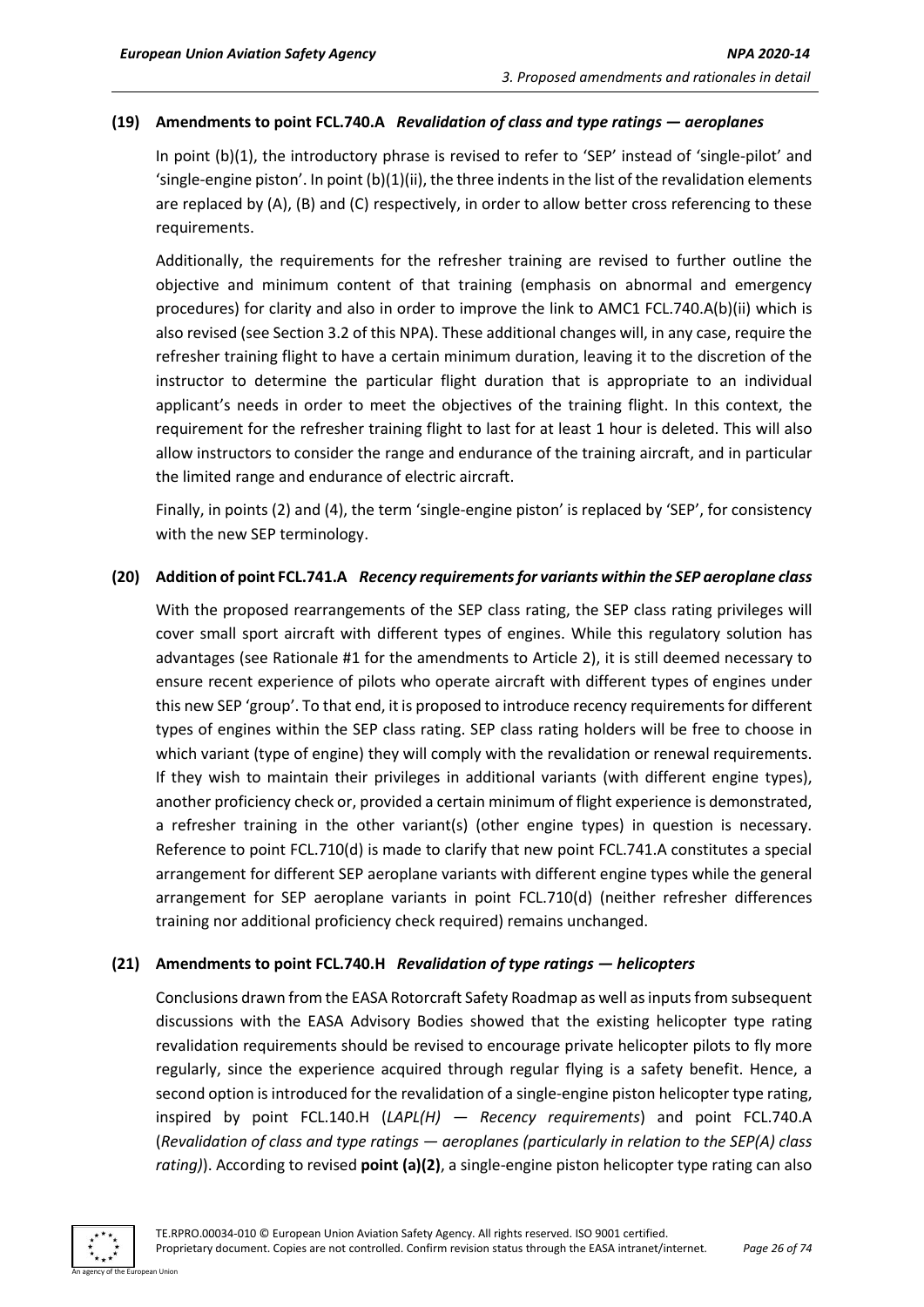be revalidated by both demonstrating PIC experience and completing a training flight with an instructor. The refresher training flight requirement is aligned with the requirements in points FCL.140.A, FCL.140.H and FCL.740.A, as revised with this NPA. Point FCL.740.H(a)(2)(ii)(B) establishes the high-level objective and content of the training flight while new AMC further illustrates the particular arrangements (see new AMC1 FCL.740.H(a)(2)(ii)(B), as proposed with this NPA).

**Subsequent points (a)(3) to (a)(6)** are renamed **(b) to (e)**, since the text in these points does not connect with the introductory phrase of point (a).

**In point (b) (former point (a)(3))**, a reference to the new training flight requirement of point (a)(2) is inserted, in order to allow the combined revalidation of single-engine piston helicopter type ratings also through this new revalidation option.

**In points (b) and (c) (former points (a)(3) and (a)(4))**, additional text is inserted to ensure that the validity periods of the different type ratings, which are revalidated in accordance with this point, shall be aligned. This is done in order to avoid that these crediting provisions will lead to *pro futuro* revalidations of type ratings (e.g. a proficiency check is completed in March and credits would be given for the revalidation of another type rating which would expiry only in October of the same year).

**Point (d) (former point (a)(5))** is aligned with the previous points (b) and (c) as regards the alignment of the validity periods.

Point (f) (former point (b)) is updated with regard to cross references to other points within point FCL.740.H following the renumbering of the points, as described above.

#### **(22) Amendments to point FCL.810** *Night rating*

In point (a)(3), the term 'single-engine piston' is replaced by 'SEP', for consistency with the new SEP terminology.

#### **(23) Amendments to point FCL.815** *Mountain rating*

In current point FCL.815, the mountain rating has a validity period of 24 months and needs to be revalidated in accordance with the revalidation requirements of point FCL.815(e). These requirements contain two options for revalidation: either the demonstration of experience (point  $(e)(1)$ ) or the completion of a proficiency check with an examiner (point  $(e)(2)$ ). Stakeholder feedback revealed an issue with these revalidation arrangements: only in the case of revalidation via a proficiency check it is possible for an examiner to endorse the new expiry date of the mountain rating in the licence of the candidate. If revalidating based on experience, no examiner is involved, and only the competent authority can endorse the new expiry date in the licence — a handwritten endorsement by an examiner is not possible. After reviewing point FCL.815 in order to solve this issue of diversity of revalidation options, it is proposed to make the mountain rating a non-expiring rating with recency requirements, similar to the towing rating. With this solution, the aforementioned issue does no longer exist.

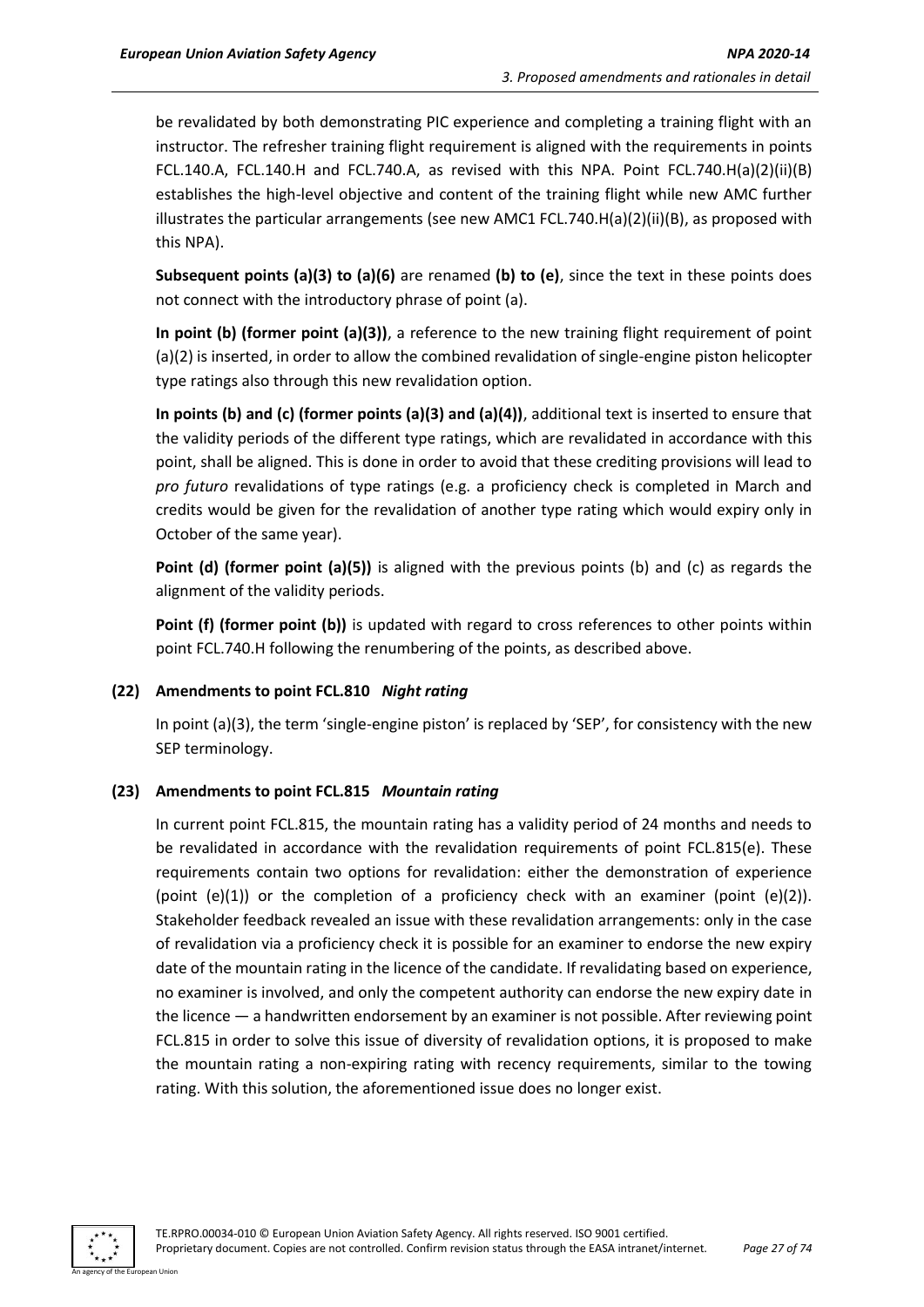#### **(24) Amendments to point FCL.835** *Basic instrument rating (BIR)*

In point FCL.835(a)(1), the text is revised to show a list in order to improve the clarity of the text.

#### **(25) Amendments to point FCL.915** *General prerequisites and requirements for instructors*

In the context of making point FCL.915.FI(b)(3) more flexible, as proposed with this NPA (see Rationale #27), point (5) is added to point FCL.915(b) to ensure minimum flight experience with a particular type of a SEP aeroplane engine variant before providing instruction in that variant.

#### **(26) Amendments to point FCL.945** *Obligations for instructors*

After the term 'SEP', the term 'aeroplane' is inserted, for consistency with the new SEP terminology and the related amendments to other Part-FCL provisions (as proposed with this NPA).

#### **(27) Amendments to point FCL.915.FI** *FI — Prerequisites*

In point FCL.915.FI(b)(3), the term 'single-engine piston powered aeroplanes' is replaced by 'the class or type of aeroplane used for the FI(A) training course' in order to consider cases where an FI(A) training course is delivered on aeroplanes other than the SEP class. Additionally, this new and more neutral wording (where reference to 'piston' engines is no longer made) includes SEP variants with different types of engines.

Additionally, as regards the text referring to point FCL.930.FI, the term 'flight test' is replaced by 'flight assessment', for consistency with the amendments to point FCL.930.FI (as proposed with this NPA).

#### **(28) Amendments to point FCL.930.FI** *FI — Training course*

The term 'flight test' is replaced by 'flight assessment', for consistency with the text change in points FCL.110.A and FCL.110.H (see Rationales #7 and #10). The term 'assessment' better describes the nature of such an event.

#### **(29) Amendments to Appendix 1** *Crediting of theoretical knowledge* **to Annex I (Part-FCL)**

In its current version, point 1.3 of Appendix 1 to Annex I (Part-FCL) establishes full credit for the PPL theoretical knowledge examinations to LAPL holders but not to applicants who have completed the LAPL theoretical knowledge examinations, without yet holding an LAPL. In the context of new point FCL.210(d), such a credit has to be put in place in order to allow student pilots to easily step up, during the training course, from the LAPL(A) training to the PPL(A) training. Point 1.3 of Appendix 1 to Annex I (Part-FCL) is, therefore, proposed to be amended accordingly. If applicants complete the LAPL(A) theoretical knowledge examination (instead of the PPL(A) theoretical knowledge examination), that examination will need to take place before the additional 'PPL training' (in accordance with points FCL.210.A(b) or FCL.210.H(b)) in order to allow applicants to strengthen their LAPL(A) theoretical knowledge during the remaining training and to ensure consistency with the existing credits for LAPL holders in points FCL.210.A(b) and FCL.210.H(b).

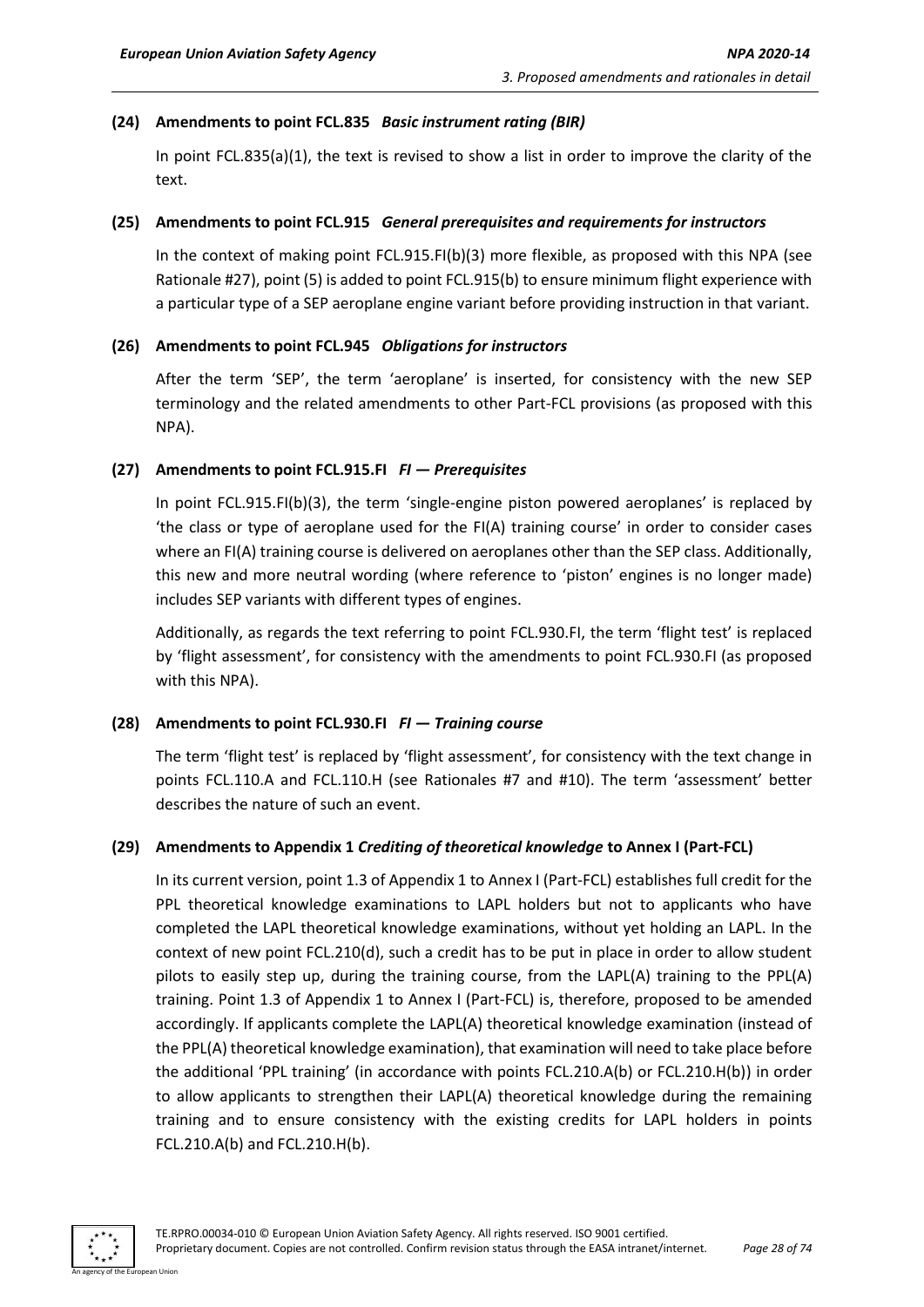Additionally, in point 1.4, the term 'single-engine piston' is replaced by 'SEP', for consistency with the new SEP terminology.

### **(30) Amendments to Appendix 9** *Training, skill test and proficiency check for the MPL and the ATPL, and for type and class ratings, and proficiency check for the BIR and the IR* **to Annex I (Part-FCL)**

In the training and testing programme for TMGs and single-pilot aeroplanes (table in Section B, point (5) of Appendix 9 to Annex I (Part-FCL)), Exercise 5.5 is amended to no longer require to train engine shutdown in TMGs, since holders of an aeroplane licence with a TMG class rating are not entitled to intentionally switch off the engine in flight. In this context, reference is made to the amendments to AMC1 FCL.115 and AMC1 FCL.210, as proposed with this NPA.

Additionally, the opportunity is taken to amend the title of Appendix 9 to better reflect its content; furthermore, it now contains a reference to the basic instrument rating (BIR) since the revalidation of this rating will also follow Appendix 9.

#### **ANNEX VI (PART-ARA)**

#### **(31) Amendments to point ARA.FCL.200** *Procedure for the issue, revalidation or renewal of a licence, rating or certificate*

In point ARA.FCL.200(d), the term 'single-engine piston' is replaced by 'SEP aeroplane', for consistency with the new SEP term.

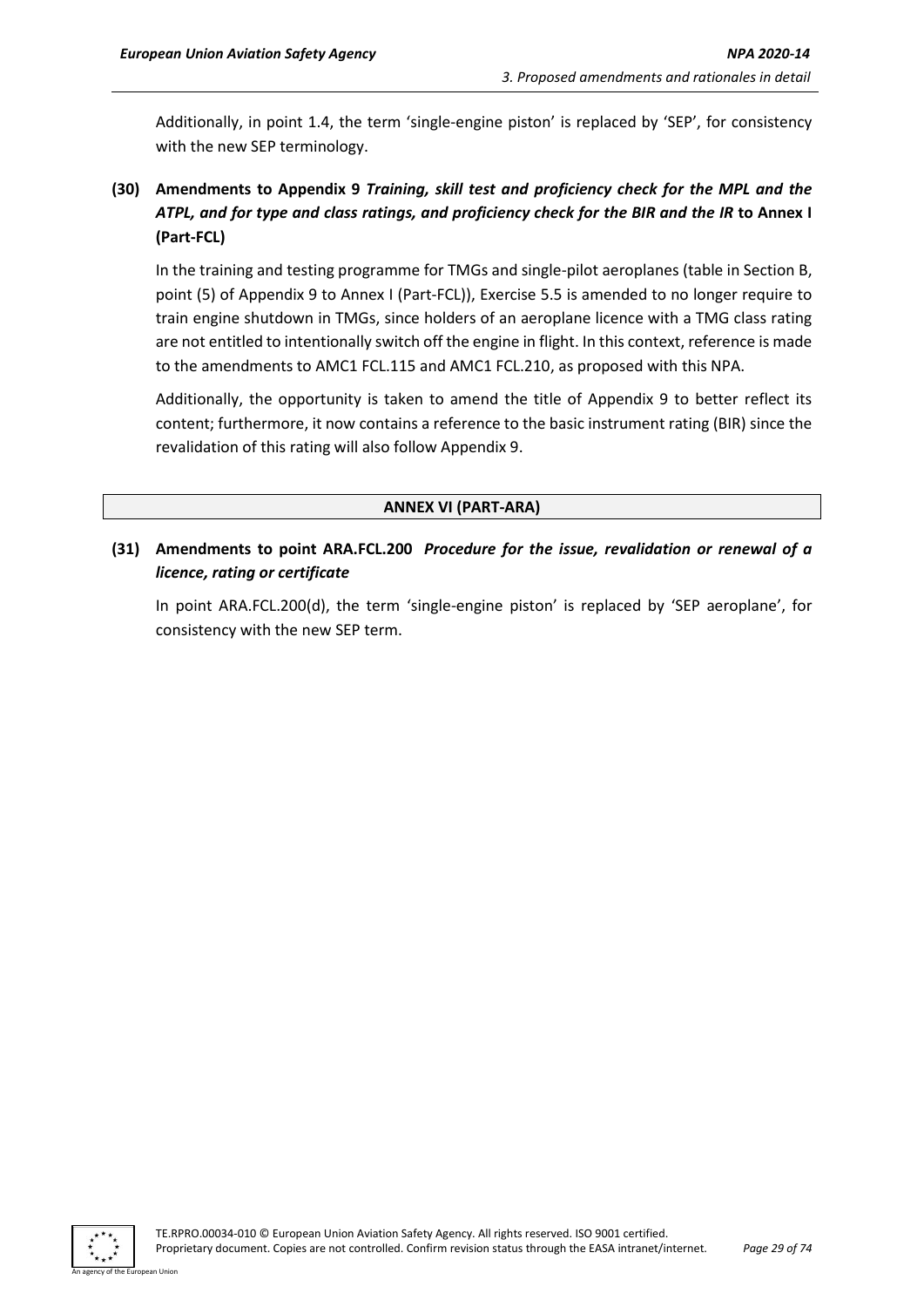#### <span id="page-29-0"></span>**3.2. Draft acceptable means of compliance and guidance material (draft EASA decision)**

## **AMC AND GM TO ANNEX I (PART-FCL)**

## **GM1 FCL.010 Definitions**

[…]

SEP in the context of aeroplanes: Single-Engine Single-Pilot

SEP in the context of helicopters: Single-Engine Piston

[…]

## **AMC1 FCL.015 Application for and issue of licences, ratings and certificates**

#### **APPLICATION AND REPORT FORMS**

[…]

(a) For skill tests, proficiency checks for the issue, revalidation or renewal of LAPL, BPL, SPL, PPL, CPL and IR in AMC1 to Appendix 7.

[…]

## **GM1 FCL.020(a) Student pilot**

#### **USE OF SEP AEROPLANES WITH DIFFERENT ENGINE TYPES DURING A TRAINING COURSE**

A student pilot who undergoes an LAPL(A) or a PPL(A) training in an SEP aeroplane with a particular engine type (as specified in Article 2(8a) of Commission Regulation (EU) No 1178/2011) should be authorised in accordance with point FCL.020(a) to undertake the necessary solo flights in an SEP variant with another engine type only after he or she has acquired the competence to safely operate such SEP variants.

## **AMC1 FCL.050 Recording of flight time**

#### **GENERAL**

- (b) Logging of flight time:
	- (1) PIC flight time
	- […]
- (ii) the applicant for or the holder of a pilot licence may log as PIC time all solo flight time, flight time as SPIC and , flight time under supervision as well as flight time of

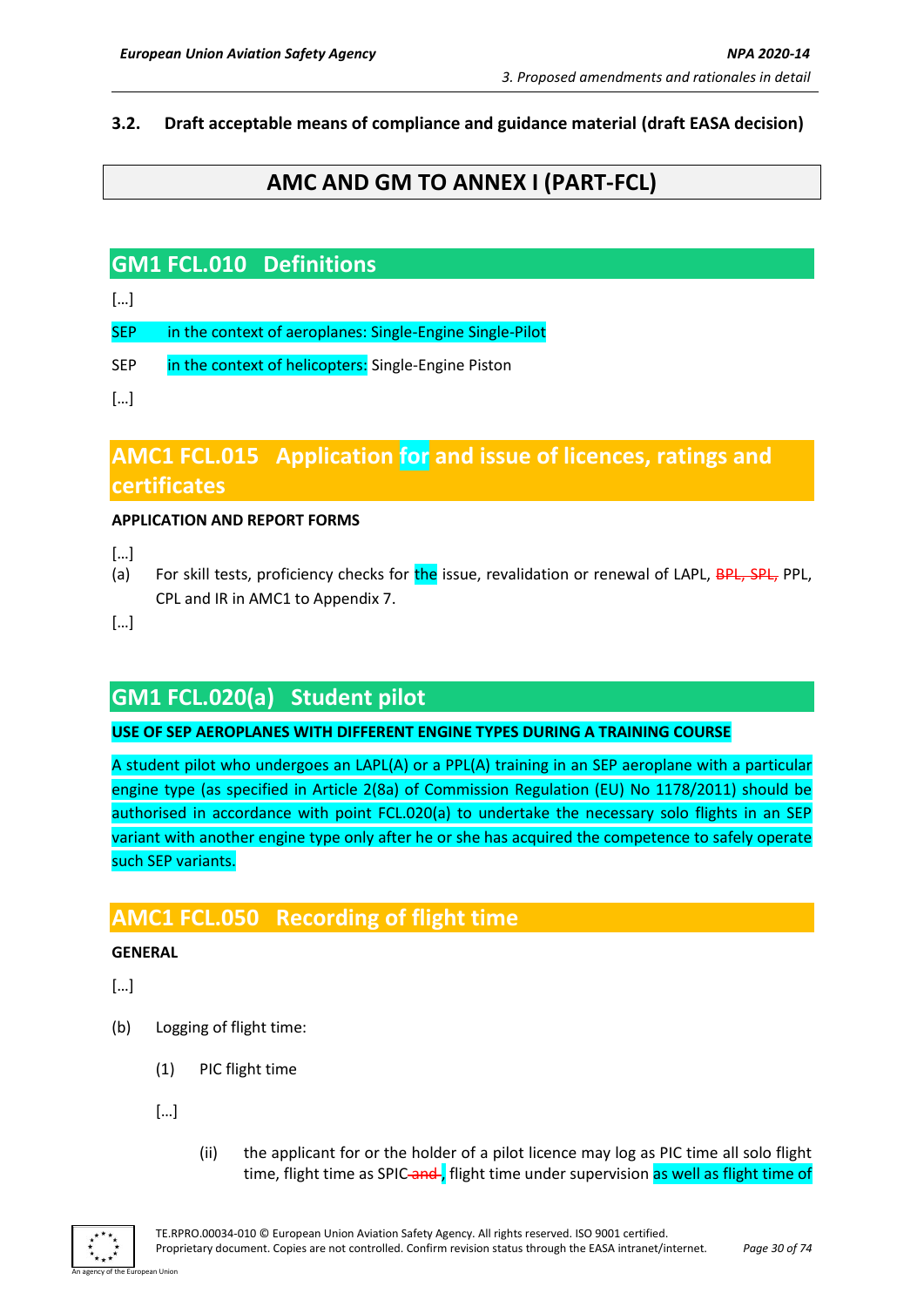successfully completed skill tests and proficiency checks, provided that such SPIC time and flight time under supervision are countersigned by the instructor;

[…]

(c) Format of the record

[…]

(3) For sailplanes, balloons and airships, a suitable format, which may be electronic, should be used. That format should contain the relevant items mentioned in (a) and additional information specific to the type of operation.

[…]

#### **INSTRUCTIONS FOR USE**

 $[...]$ 

(i) Notes on recording of flight time:

[…]

(10) column 12: the 'remarks' column may be used to record details of the flight at the holder's discretion. The following entries, however, should always be made:

[…]

- (iv) signature of the instructor if the flight is part of an SEP aeroplane or TMG class rating or SEP helicopter type rating revalidation.
- $[...]$

## **GM1 FCL.060(b)(1) Recent experience**

#### **AEROPLANES, HELICOPTERS, POWERED-LIFT, AND AIRSHIPS AND SAILPLANES**

If a pilot or a PIC is operatesing under the supervision of an instructor to comply with the required three take-offs, approaches and landings, no passengers mayshould be on board.

[…]

## **AMC1 FCL.060(b)(5) Recent experience**

#### **NON-COMPLEX HELICOPTERS**

Grouping of non-complex helicopters with similar handling and operational characteristics:

[…]

(e) Group 5: all types listed in AMC1 FCL.740.H $(a)(3)(b)$  and R 22 and R 44.

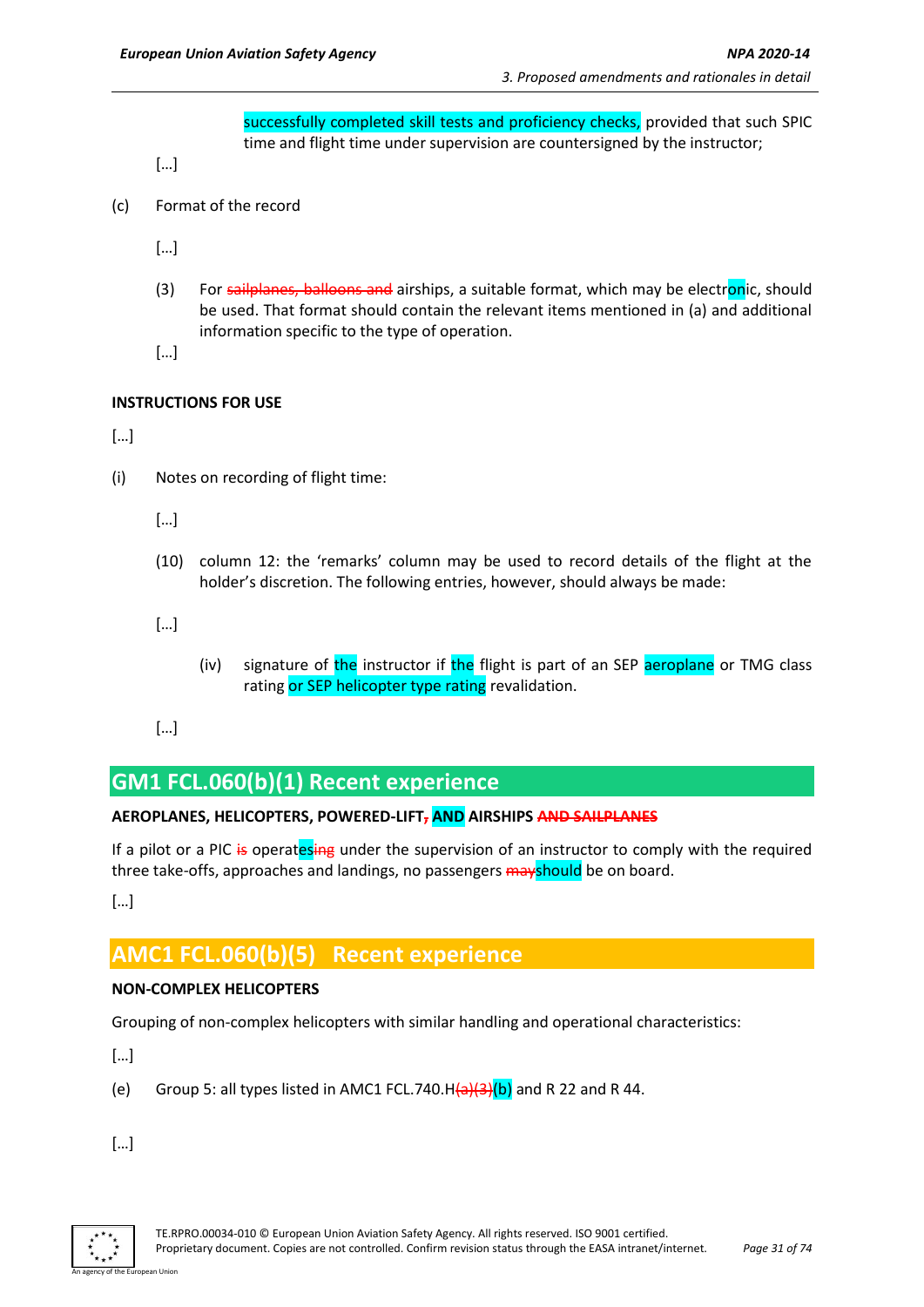## **AMC1 FCL.115 LAPL(A) – Training course**

#### **FLIGHT INSTRUCTION FOR THE LAPL(A)**

[…]

(c) Syllabus of flight instruction

[…]

(xiv) Exercise 11: Spin avoidance:

Note 1: The limitations of the training aircraft as set out in the AFM (manoeuvre limitations, mass and balance calculations) need to be carefully considered.

- Note 2: If there is no suitable training aircraft (aeroplane certified for initial spin manoeuvres) available, Exercise 11 should be replaced by repeated discussions between the student pilot and the instructor where the scenario and the recovery strategies related to Exercise 11 are adequately addressed.
- (A) safety checks;
- (B) stalling and recovery at the incipient spin stage (stall with excessive significant wing drop whose magnitude allows the student pilot to experience the incipient spin stage and to learn how to recover from such a flight condition, about 45<sup>°</sup>);
- (C) instructor-induced distractions during the stall.

[…]

- (xvii) Exercise 12/13: Emergencies:
	- (A) abandoned take-off;
	- (B) engine failure after take-off;
	- (C) mislanding and go-around;
	- (D) missed approach-;

(E) engine restart procedures (after simulated engine failure).

Note:  $\mathbf{i}$ In the interests of safety, it will be necessary for pilots trained on nose wheel aeroplanes or TMGs to undergo dual conversion training before flying tail wheel aeroplanes or TMGs, and vice versa.

(xviii) Exercise 14: First solo:

- (A) instructor's briefing including limitations;
- (B) use of required equipment;
- (C) observation of flight and de-briefingdebriefing by instructor.
- Note: dDuring flights immediately following the solo circuit, the consolidation of the following should be revised:
	- $(A1)$  procedures for leaving and rejoining the circuit;
	- $(B2)$  the local area, restrictions, map reading;

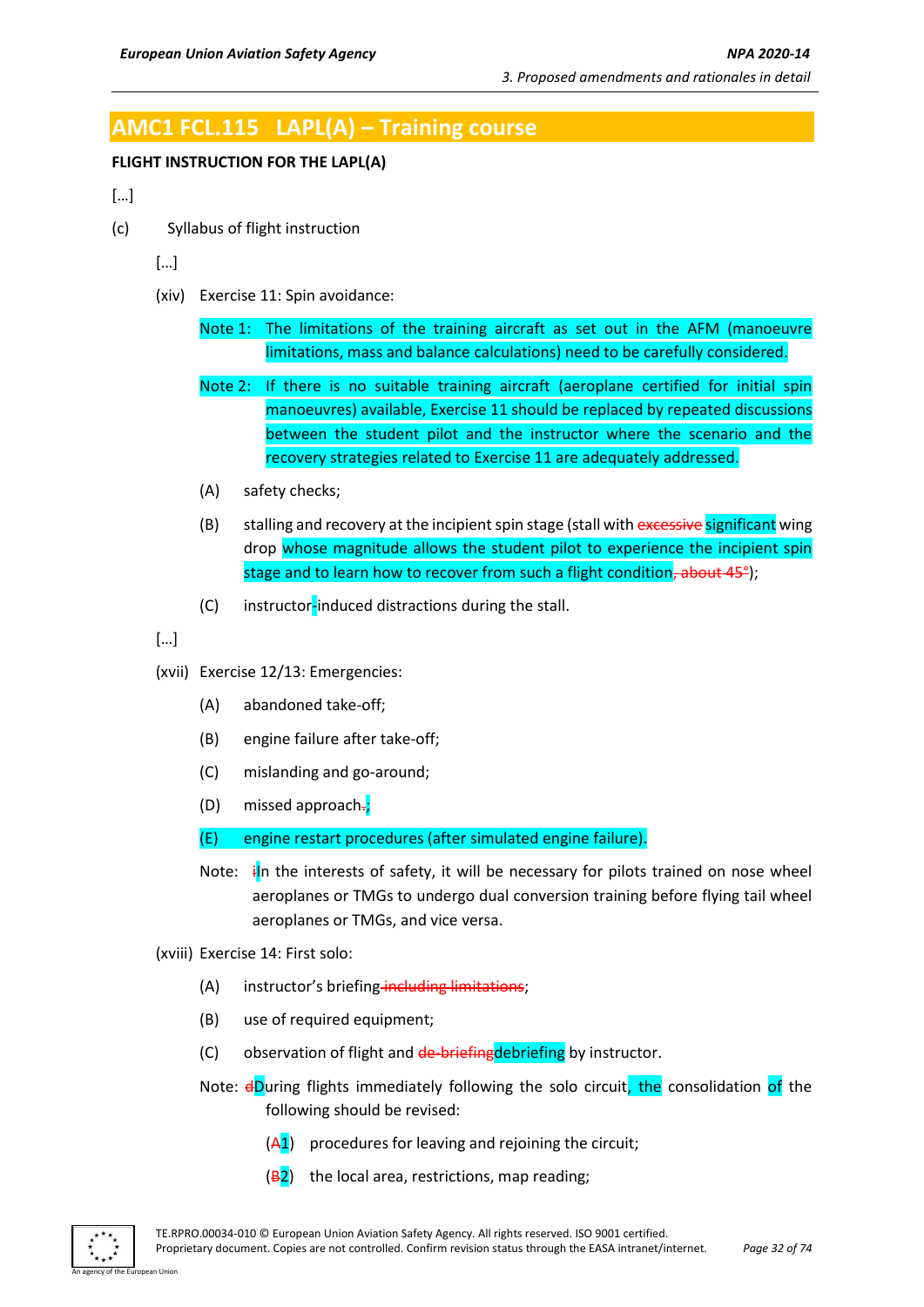- $(\epsilon_3)$  use of radio aids for homing;
- $(\overline{\mathsf{P4}})$  turns using magnetic compass, compass errors.
- […]

(xxv) Exercise 19: Stopping and restarting the engine (in the case of TMGs only):

- (A) engine cooling;
- (B) switching-off procedure;
- (C) restarting of the engine.

[…]

## **AMC1 FCL.115; FCL.120 LAPL training course and theoretical knowledge examination**

#### **SYLLABUS OF THEORETICAL KNOWLEDGE FOR THE LAPL**

[…]

(b) The following tables contain the syllabi for the courses of theoretical knowledge, as well as for the theoretical knowledge examinations for the LAPL(B) and LAPL(S). The syllabi for the theoretical knowledge instruction and examination for the PPL(A) and the PPL(H) in AMC1 FCL.210; and in FCL.215 should be used for the LAPL(A) and the LAPL(H), respectively.

*All subsequent text of this AMC, starting at 'I. COMMON SUBJECTS', is deleted.* 

[…]

**AMC1 FCL.125; FCL.235**

*The entire AMC is deleted.*

### **AMC2 FCL.125; FCL.235**

*The entire AMC is deleted.*

[…]

## **AMC1 FCL.115110.A(c) LAPL(A) — Training courseExperience requirements and crediting**

#### **CREDITING: PRE-ENTRY FLIGHT TEST FOR PRIOR EXPERIENCE AS PIC**

The pre-entry flight test assessment referred to in point FCL.110.A(c) should cover the total content of the syllabus of flight instruction for the issuance of the LAPL(A), in accordance with AMC1 FCL.115.

[…]

An agency of the European Union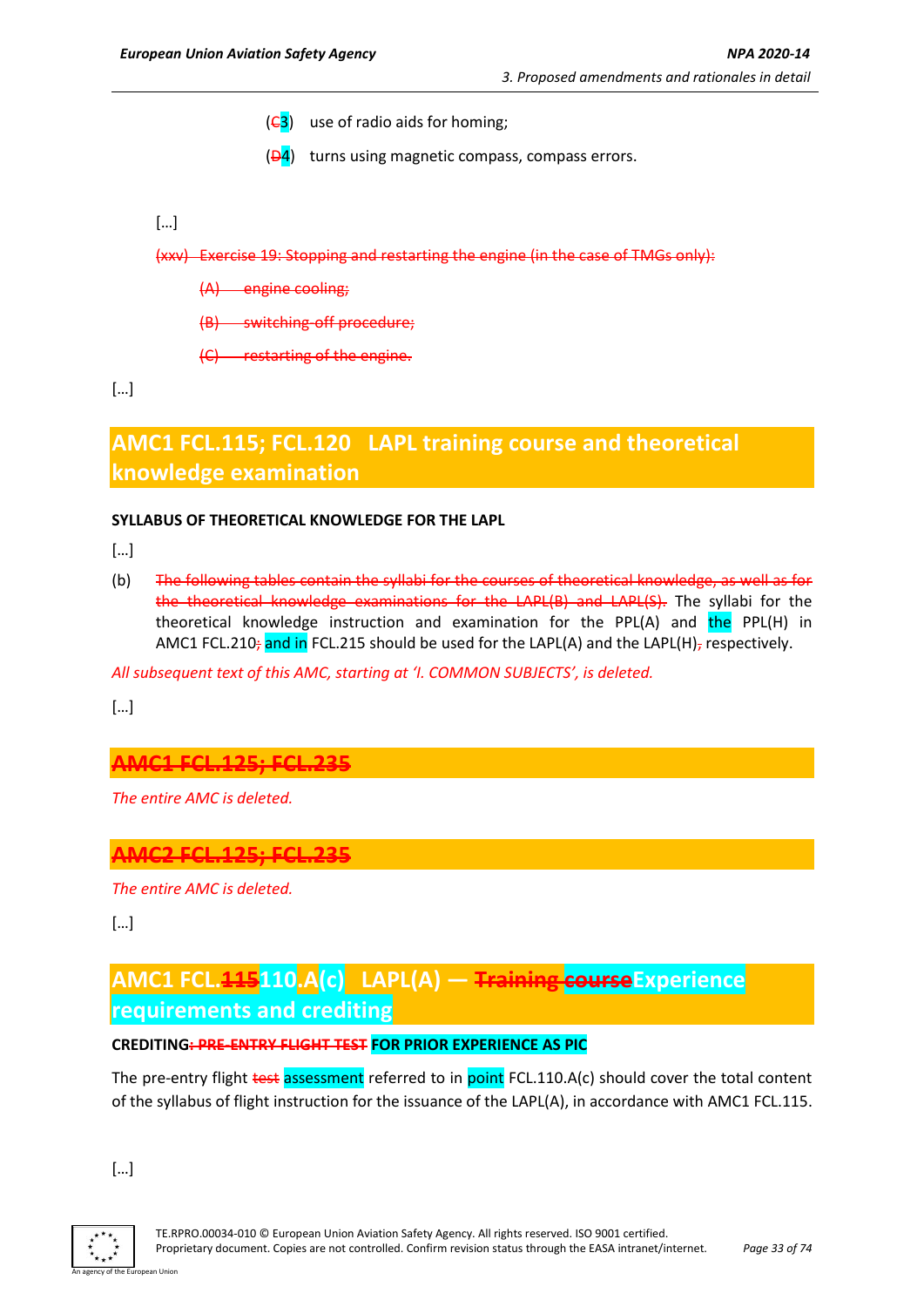## **AMC1 FCL.135.A(b) LAPL(A) — Extension of privileges to another class or variant of aeroplane**

#### **DIFFERENCES TRAINING FOR VARIANTS WITHIN THE SEP AEROPLANE CLASS WITH ELECTRIC ENGINE**

As regards variants within the SEP aeroplane class with electric engine, the differences training should follow the content of AMC1 FCL.710(a).

[…]

**AMC1 FCL.140.A; FCL.140.S; FCL.740.A(b)(1)(ii) Recency and revalidation requirements**

*The entire AMC is deleted.*

## **AMC1 FCL.140.A(a)(1)(ii); FCL.140.H; FCL.140.S; FCL.140.B LAPL(A) — Recency requirements**

- (a) Training flight items should be based on the exercise items of the proficiency check, as deemed relevant by the instructor, and depending on the experience of the candidate. For aeroplanes and helicopters, the Before the training flight takes place, the instructor should hold a briefing with the candidate. That briefing should include a discussion on all of the following:
	- (1) TEM with special emphasis on decision-making when encountering adverse meteorological conditions or unintentional IMC<sub>7</sub>;
	- $(2)$  as well as on navigation flight capabilities.;
	- (3) exercises as specified in point (b), as applicable.
- (b) The training flight items should be based on the exercise items of the proficiency check, as deemed relevant by the instructor, and depending on the experience of the candidate. In any case, the training flight items should include exercises related to recovery from the following stall scenarios:
	- (1) clean stall;
	- (2) approach to stall in descending turn with bank with approach configuration and power;
	- (3) approach to stall in landing configuration and power; and
	- (4) approach to stall, climbing turn with take-off flap and climb power.

For sailplanes and balloons, the discussion should place special emphasis on principal occurrence categories of the activity that is covered by the licence.

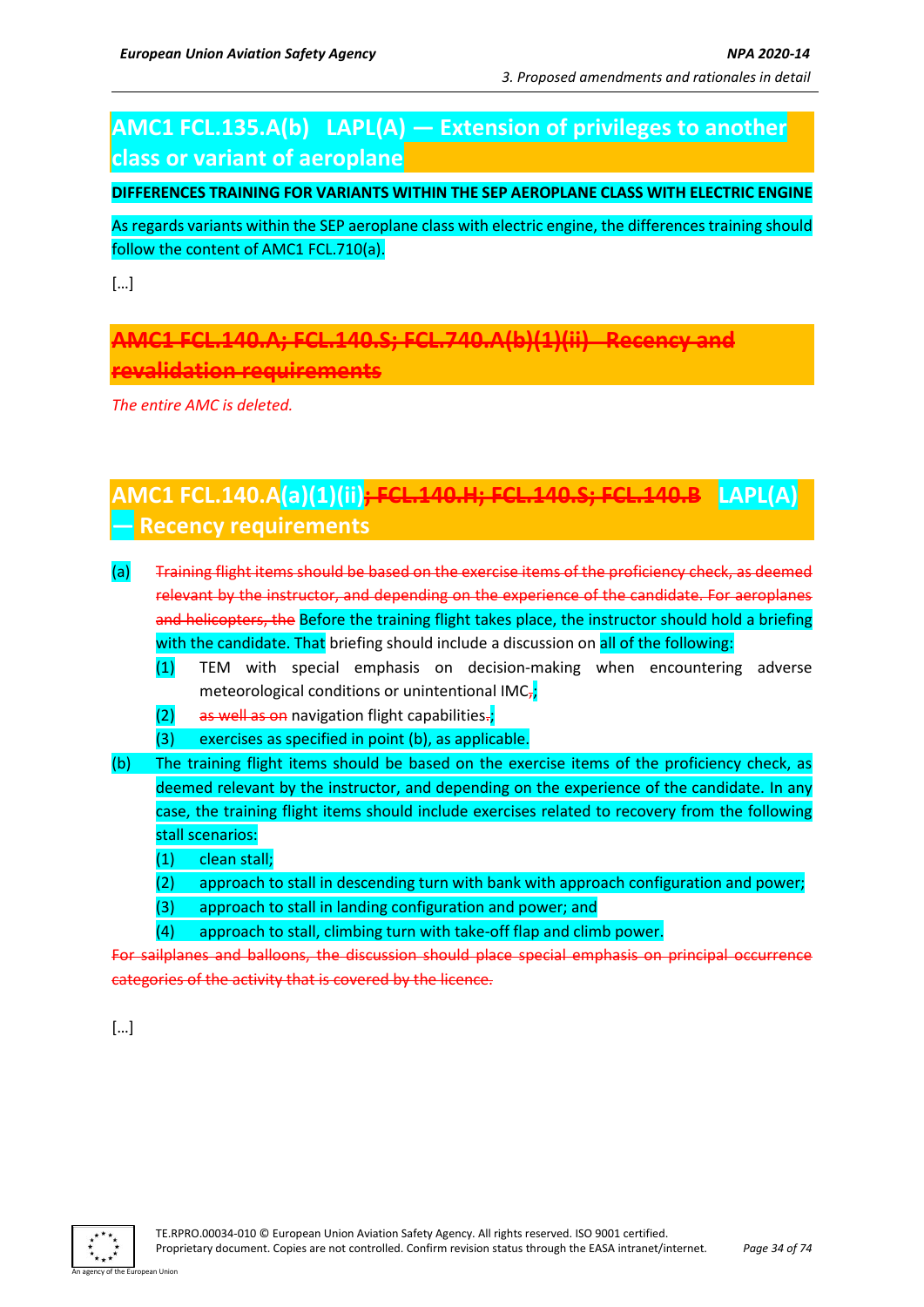## **AMC1 FCL.110.H(c) LAPL(H) — Experience requirements and crediting**

#### **CREDITING: PRE-ENTRY FLIGHT TEST FOR PRIOR EXPERIENCE AS PIC**

The pre-entry flight test assessment referred to in point FCL.110.H(b) should cover the total content of the syllabus of flight instruction for the issuance of the LAPL(H), in accordance with AMC2 FCL.115.

[…]

## **AMC1 FCL.140.H(a)(2) LAPL(H) — Recency requirements**

- (a) Before the training flight takes place, the instructor should hold a briefing with the candidate. That briefing should include a discussion on all of the following:
	- (1) TEM with special emphasis on decision-making when encountering adverse meteorological conditions or unintentional IMC;
	- (2) navigation flight capabilities;
	- (3) exercises as specified in point (b), as applicable.
- (b) The training flight items should be based on the exercise items of the proficiency check, as deemed relevant by the instructor, and depending on the experience of the candidate. In any case, the training flight items should include the following exercises from the PPL(H) flight training syllabus (AMC2 FCL.210):
	- (1) Exercise 10: Basic autorotation;
	- (2) Exercise 18: Hovering OGE and vortex ring;
	- (3) Exercise 29: Confined areas.

[…]

**AMC1 FCL.110.S LAPL(S) – Experience requirements and crediting**

*The entire AMC is deleted.*

### **AMC1 FCL.110.S; FCL.210.S**

*The entire AMC is deleted.*

### **AMC1 FCL.135.S; FCL.205.S(a)**

*The entire AMC is deleted.*

## **AMC1 FCL.140.S(c)(1) LAPL(S) – Recency requirements**

*The entire AMC is deleted.*

### **AMC1 FCL.110.B LAPL(B) – Experience requirements and crediting**

*The entire AMC is deleted.*

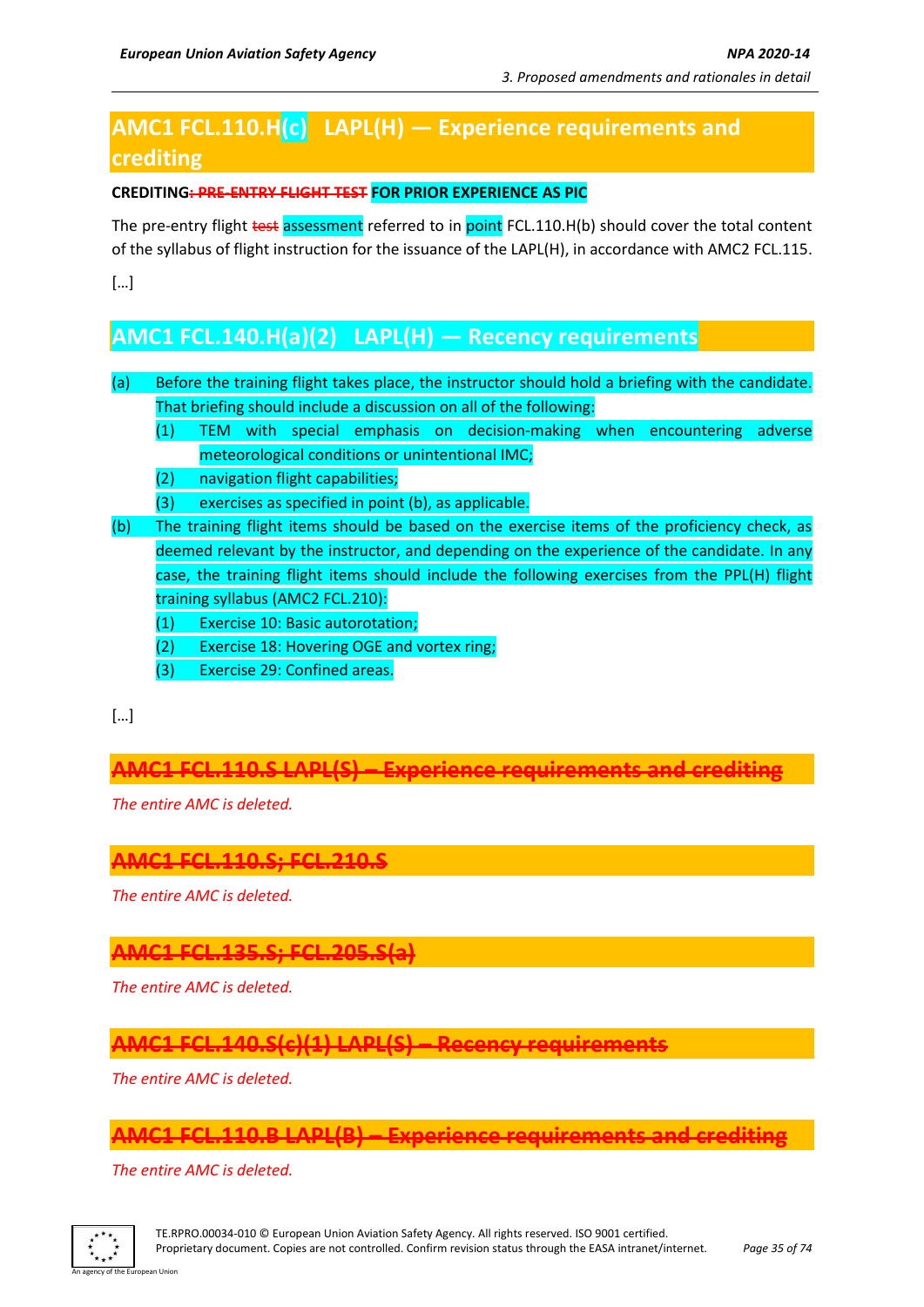### **AMC1 FCL.110.B; FCL.210.B**

*The entire AMC is deleted.*

### **AMC1 FCL.130.B; FCL.220.B**

*The entire AMC is deleted.*

## **AMC1 FCL.135.B; FCL.225.B**

*The entire AMC is deleted.*

### **AMC2 FCL.135.B; FCL.225.B**

*The entire AMC is deleted.*

#### **AMC3 FCL.135.B; FCL.225.B**

*The entire AMC is deleted.*

## **AMC1 FCL.140.B(b)(1) LAPL(B) – Recency requirements**

*The entire AMC is deleted.*

[…]

## **AMC1 FCL.210 PPL(A) Training course**

#### **FLIGHT INSTRUCTION FOR THE PPL(A)**

- […]
- (c) Syllabus of flight instruction
	- […]
	- (xiv) Exercise 11: Spin avoidance:
		- Note 1: The limitations of the training aircraft as set out in the AFM (manoeuvre limitations, mass and balance calculations) need to be carefully considered.
		- Note 2: At least 2 hours of stall awareness and spin avoidance flight training should be completed during the course. If there is no suitable training aircraft (aeroplane certified for initial spin manoeuvres) available, Exercise 11 should be replaced by repeated discussions between the student pilot and the instructor where the scenario and the recovery strategies related to Exercise 11 are adequately addressed.
		- (A) safety checks;

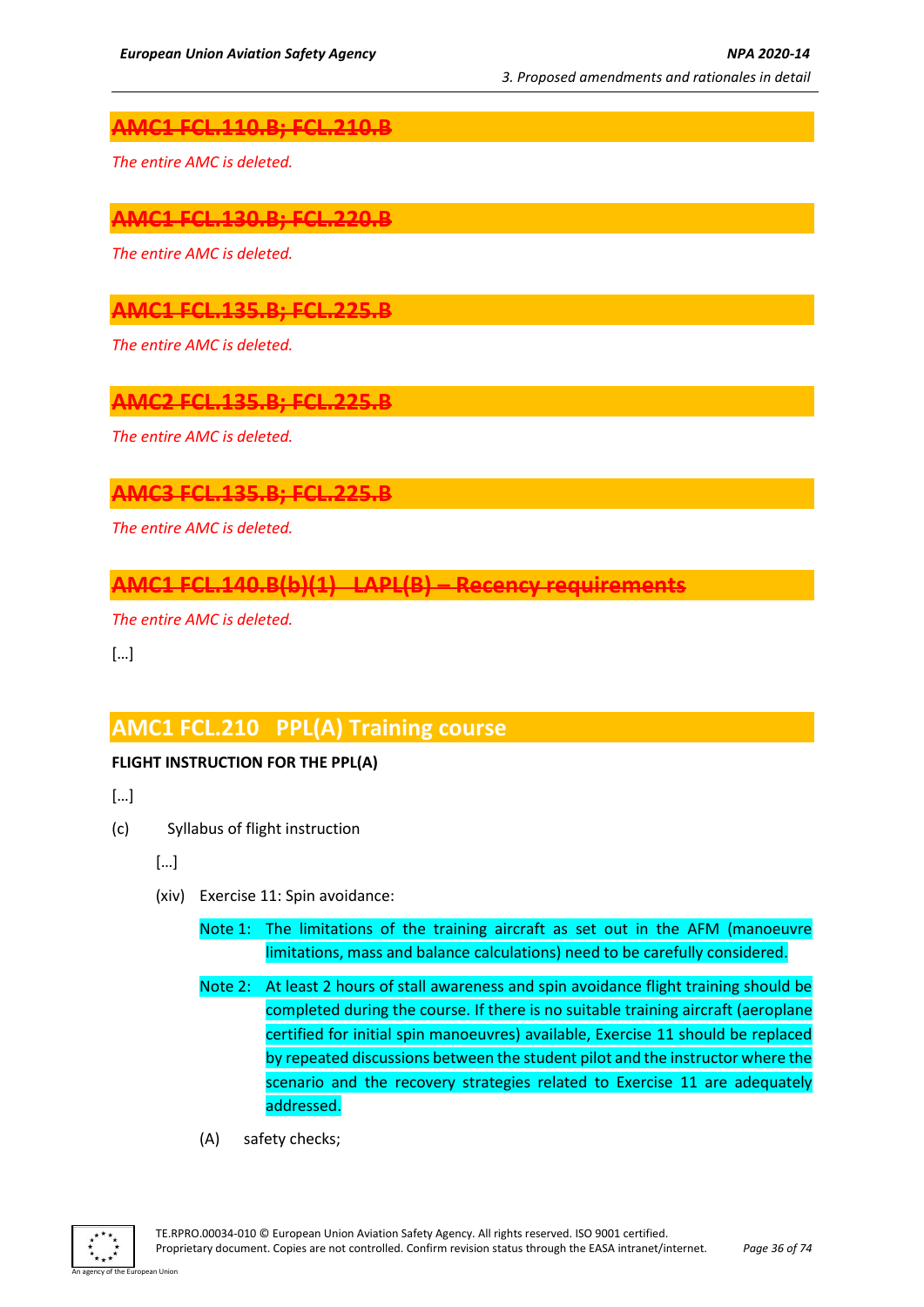- (B) stalling and recovery at the incipient spin stage (stall with excessive significant wing drop whose magnitude allows the student pilot to experience the incipient spin stage and to learn how to recover from such a flight condition, about 45<sup>°</sup>);
- (C) instructor-induced distractions during the stall.

Note 1: at least two hours of stall awareness and spin avoidance flight training should be completed during the course.

Note 2: consideration of manoeuvre limitations and the need to refer to the aeroplane manual and mass and balance calculations.

[…]

- (xvii) Exercise 12/13: Emergencies:
	- (A) abandoned take-off;
	- (B) engine failure after take-off;
	- (C) mislanding and go-around;
	- $(D)$  missed approach-;
	- (E) engine restart procedures (after simulated engine failure).
	- Note:  $\frac{1}{2}$  in the interests of safety, it will be necessary for pilots that are trained on nosewheel aeroplanes or TMGs to undergo dual conversion training before flying tailwheel aeroplanes or TMGs, and vice versa.
- (xviii) Exercise 14: First solo:
	- (A) instructor's briefing<sub>7</sub>;
	- (B) use of required equipment;
	- $(C)$  observation of flight and  $de-briefing$  debriefing by instructor;
		- Note:  $\frac{d}{dx}$  dDuring flights immediately following the solo circuit consolidation, the following should be revised:
			- $(B1)$  procedures for leaving and rejoining the circuit;
			- $(\epsilon_2)$  the local area, restrictions, map reading;
			- $(\frac{D3}{})$  use of radio aids for homing;
			- $(E4)$  turns using magnetic compass, compass errors.

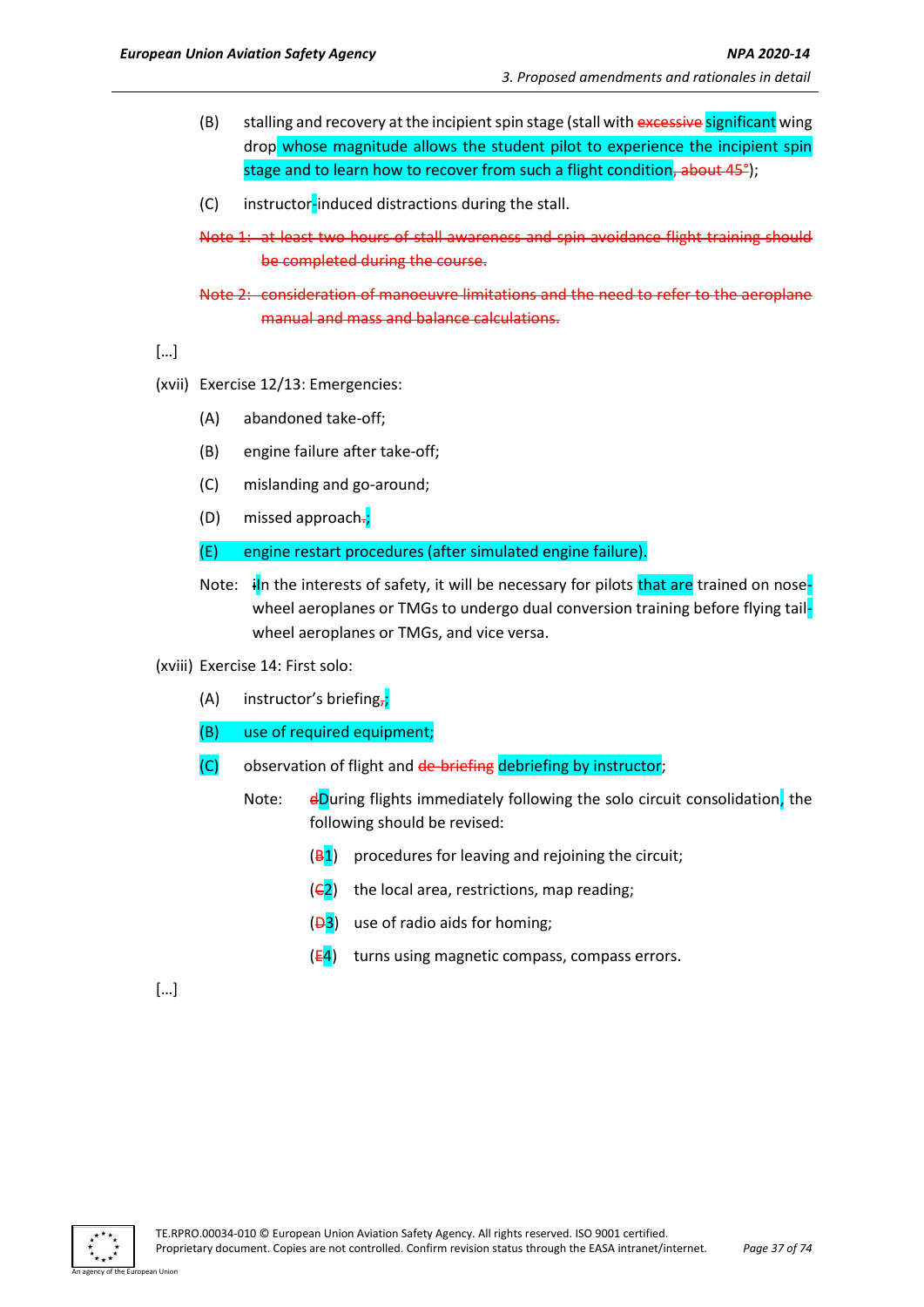# **GM1 FCL.210.A(a) PPL(A) — Experience requirements and crediting**

## **FLIGHT-TIME PREREQUISITE FOR THE ISSUE OF A PPL(A)**

The introductory sentence of point FCL.210.A(a) requires applicants for a PPL(A) to have completed in total 45 hours of flight time in aeroplanes. This means that, in addition to the PPL(A) training as specified in point FCL.210.A(a)(1) and (2), these 45 hours of flight time in aeroplanes may include the flight time of the night rating training course specified in point FCL.810(a)(1)(ii) as well as the flight time of the skill test for the PPL(A).

[…]

**AMC3 FCL.210; FCL.215 Training course and theoretical knowledge examination**

*The entire AMC is deleted.*

## **AMC1 FCL.205.S(b) SPL – Privileges and conditions**

*The entire AMC is deleted.*

## **AMC1 FCL.205.B(b) BPL – Privileges and conditions**

*The entire AMC is deleted.*

# **AMC1 FCL.225.B BPL – Extension of privileges to another balloon**

### **class or group**

*The entire AMC is deleted.*

**AMC1 FCL.230.B(c)(1) BPL – Recency Requirements**

*The entire AMC is deleted.*

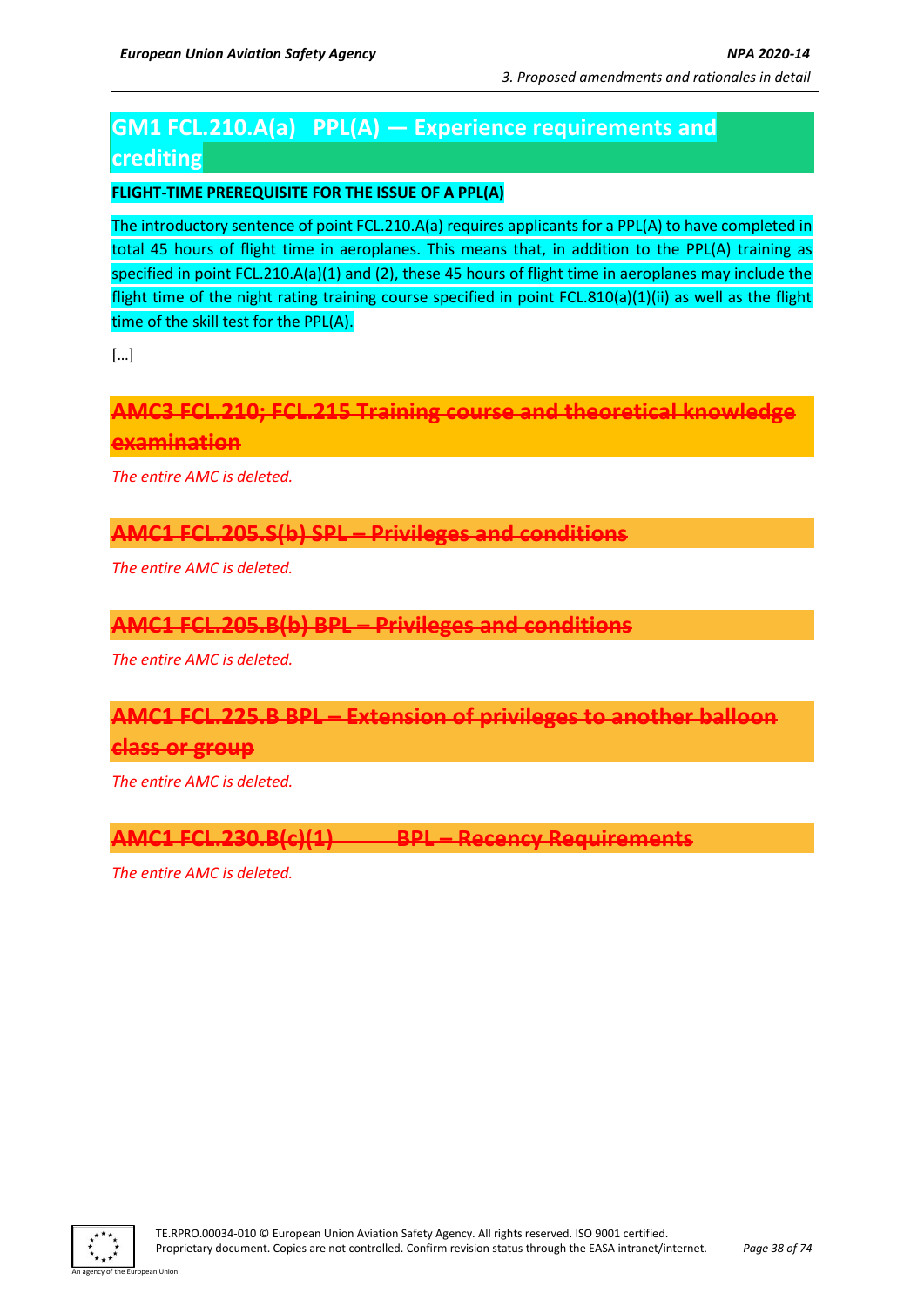# **GM1 FCL.700 Circumstances in which class or type ratings are required**

[…]

(a) Class ratings (aeroplane): SP and SEP or MEP aeroplane (land or sea):

| <b>Manufacturer</b>      | <b>Aeroplanes</b>                                     |     | <b>Licence Endorsement</b> |  |
|--------------------------|-------------------------------------------------------|-----|----------------------------|--|
|                          | SEP (land)                                            |     |                            |  |
|                          | SEP (land) with variable pitch propellers             |     |                            |  |
|                          | SEP (land) with retractable undercarriage             |     |                            |  |
|                          | SEP (land) with turbocharged or super charged         |     |                            |  |
|                          | supercharged engines                                  | (D) | SEP (land)                 |  |
|                          | SEP (land) with cabin pressurisation                  |     |                            |  |
|                          | SEP (land) with tail wheels                           |     |                            |  |
|                          | SEP (land) with EFIS                                  |     |                            |  |
|                          | SEP (land) with SLPC                                  |     |                            |  |
| <b>All manufacturers</b> | SEP (land) with electric engine                       |     |                            |  |
|                          | SEP (sea)<br>SEP (sea) with variable pitch propellers |     |                            |  |
|                          |                                                       |     |                            |  |
|                          | SEP (sea) with turbocharged or super charged          |     | SEP (sea)                  |  |
|                          | supercharged engines                                  |     |                            |  |
|                          | SEP (sea) with cabin pressurisation                   | (D) |                            |  |
|                          | SEP (sea) with EFIS                                   |     |                            |  |
|                          | SEP (sea) with SLPC                                   |     |                            |  |
|                          | SEP (sea) with electric engine                        |     |                            |  |
| <b>All manufacturers</b> | MEP (land)                                            | (D) | <b>MEP</b> (land)          |  |
|                          | MEP (sea)                                             | (D) | MEP (sea)                  |  |

## […]

# **AMC1 FCL.710(a) Class and type ratings — variants**

## **DIFFERENCES TRAINING FOR VARIANTS WITHIN THE SEP AEROPLANE CLASS WITH AN ELECTRIC ENGINE**

As regards electric engines, the differences training should include at least all of the following:

(Note: The following list solely addresses the training needs with regard to electric engines and must not be understood as an exhaustive differences training syllabus.)

### (a) Theoretical knowledge

### (1) Aircraft general knowledge:

- (i) electric engine;
- (ii) high-voltage batteries, including their storage;
- (iii) electric engine and battery indication and monitoring instruments;
- (iv) electric engine and battery limitations.
- (2) Operational procedures:

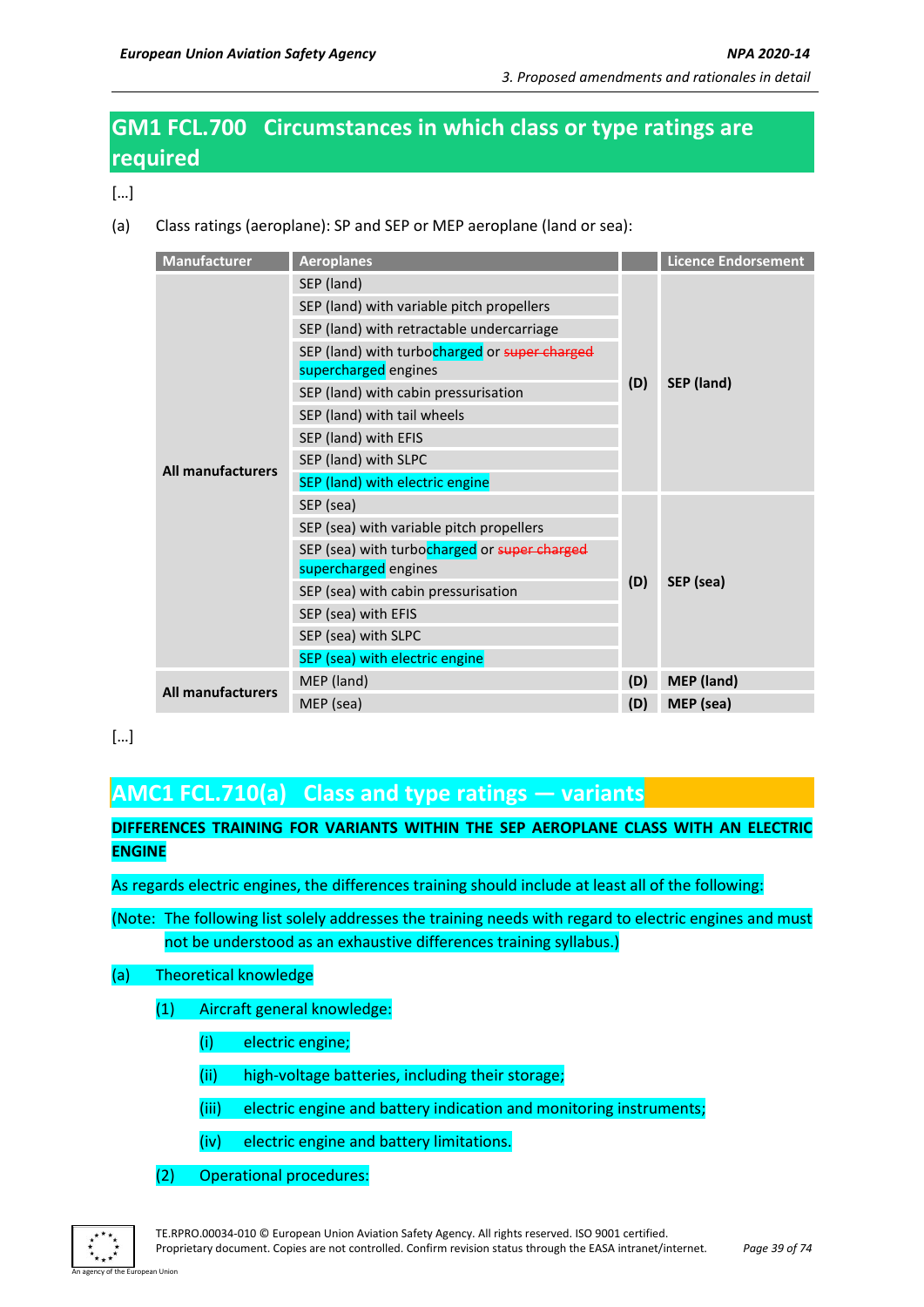- (i) electric engine and battery pre-flight inspection;
- (ii) charging of the battery;
- (iii) charging errors;
- (iv) long-term battery storage procedures and limitations;
- $(v)$  in-flight engine/energy monitoring and management;
- (vi) go-around with minimum energy;
- (vii) emergency procedures:
	- (A) engine/battery fire on the ground and in the air;
	- (B) engine/battery overheat;
	- (C) complete loss of engine power (CLOP);
	- (D) loss of cooling function;
	- (E) failure/loss of engine/battery instruments;
	- (F) in-flight engine restart procedure.
- (3) Flight planning:
	- (i) energy consumption for all phases of the flight;
	- (ii) mission and contingency planning;
	- (iii) minimum reserve energy planning.
- (b) Flight instruction:

The dual flight instruction should include the practical exercise or, in the case of emergency procedures, a simulation of all the elements listed in point (a).

# **AMC1 FCL.725(a) Requirements for the issue of class and type ratings**

#### **SYLLABUS OF THE THEORETICAL KNOWLEDGE FOR CLASS ORAND TYPE RATINGS**

- I. TMGs, SE AND ME AEROPLANES
	- (a) Detailed listing for aeroplane aircraft structure and equipment (as applicable), normal operation of systems and malfunctions:
		- (1) dimensions: minimum required runway width for 180 ° turn.
		- (2) engine, including auxiliary power unit:
			- (i) type of engine or engines;
			- (ii) in general, function of the following systems or components:
				- (A) engine;



<sup>[…]</sup>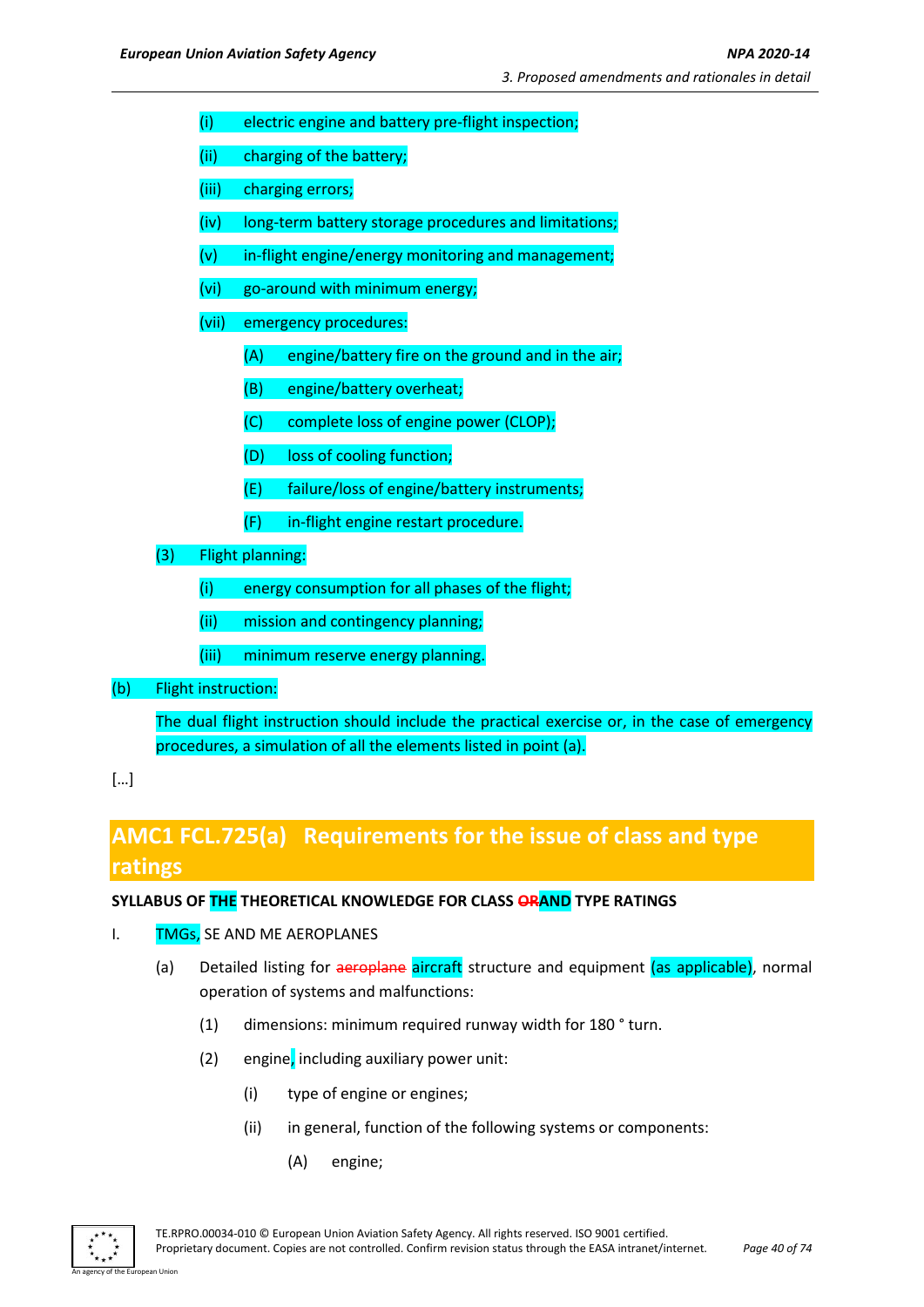- (B) auxiliary power unit;
- (C) oil system;
- (D) storage and distribution system for fuel/energy system;
- (E) ignition system;
- (F) starting system;
- (G) engine/battery cooling system;
- (GH) fire-warning and fire-extinguishing system;
- $(HI)$  generators and generator drives;
- $(H)$  power indication;
- $(\frac{JK}{J})$  reverse thrust;
- $(KL)$  water injection.
- (iii) for on piston or turbine-propeller engines, the functioning of the following systems-additionally:
	- (A) propeller system;
	- (B) feathering system.
- (iv) engine/battery controls (including starter), engine instruments and indications in the cockpit, their function, interrelation and interpretation;
- (v) engine operation, including APU, during engine start, start and engine malfunctions, procedures for normal operation in the correct sequence.
- (3) fuel/energy system (as applicable):
	- (i) location of the fuel tanks, fuel pumps, fuel lines to the engines, tank capacities, valves and measuring;
	- (ia) location of the batteries and integration into the aircraft systems;
	- (ii) location of the following systems:
		- (A) filtering;
		- (B) heating;
		- (C) fuelling and defueling/charging;
		- (D) dumping;
		- (E) venting.;

#### (F) cooling.

- (iii) in the cockpit:
	- (A)  $t$  the monitors and indicators of the fuel/energy system;
	- (B) quantity and flow indication, and interpretation.

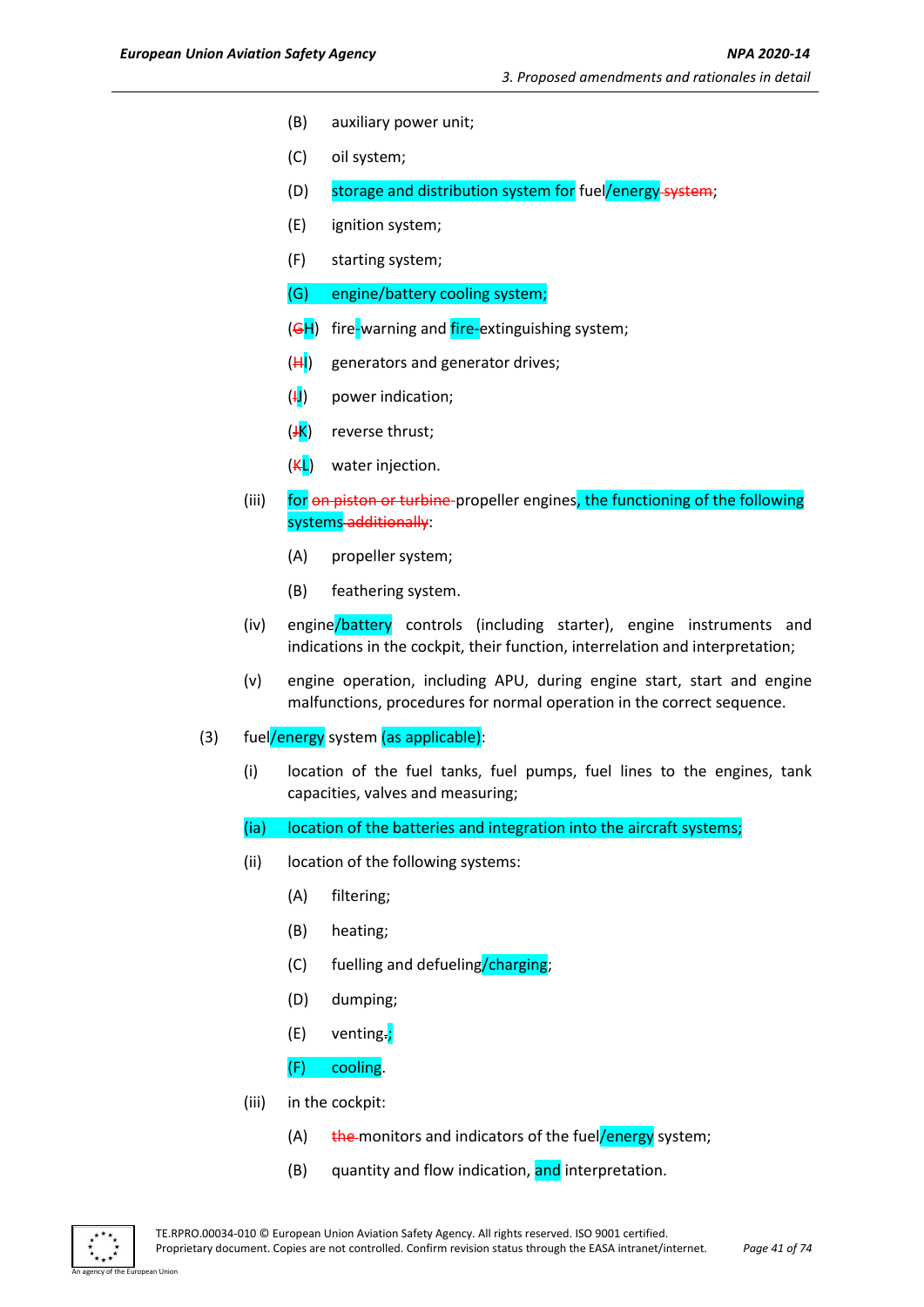- (iv) procedures:
	- (A) fuelling/charging procedures, including distribution of fuel/energy into the various tanks/batteries;
	- (B) fuel supply, fuel temperature control, and fuel dumping.
- (4) pressurisation and air conditioning:
	- (i) components of the system and protection devices;
	- (ii) cockpit monitors and indicators;
	- (iii) interpretation aboutof the operational condition;
	- (iv) normal operation of the system during start, cruise, approach and landing, air-conditioning airflow and temperature control.
- (5) ice and rain protection, windshield wipers and rain-repellent system:
	- (i) ice-protected components of the aeroplane aircraft including engines, heat sources, controls and indications;
	- (ii) operation of the anti-icing or de-icing system during take-off, climb, cruise and descent, conditions that requiring require the use of the protection systems;
	- (iii) controls and indications of the windshield wipers and rain-repellent systems operation.
- (6) hydraulic system:
	- (i) components of the hydraulic system(s), quantities and system pressure, hydraulically actuated components associated to the respective hydraulic system;
	- (ii) controls, monitors and indicators in the cockpit, function and interrelation and interpretation of indications.
- (7) landing gear:
	- (i) main components of the:
		- (A) main landing gear;
		- (B) nose landing gear;
		- (C) gear steering;
		- (D) wheel brake system, including anti-skid.
	- (ii) gear retraction and extension (including changes in trim and drag caused by gear operation);
	- (iii) required tyre pressure, or location of the relevant placard;
	- (iv) controls and indicators including warning indicators in the cockpit in relation to the retraction or extension condition of the landing gear and brakes;

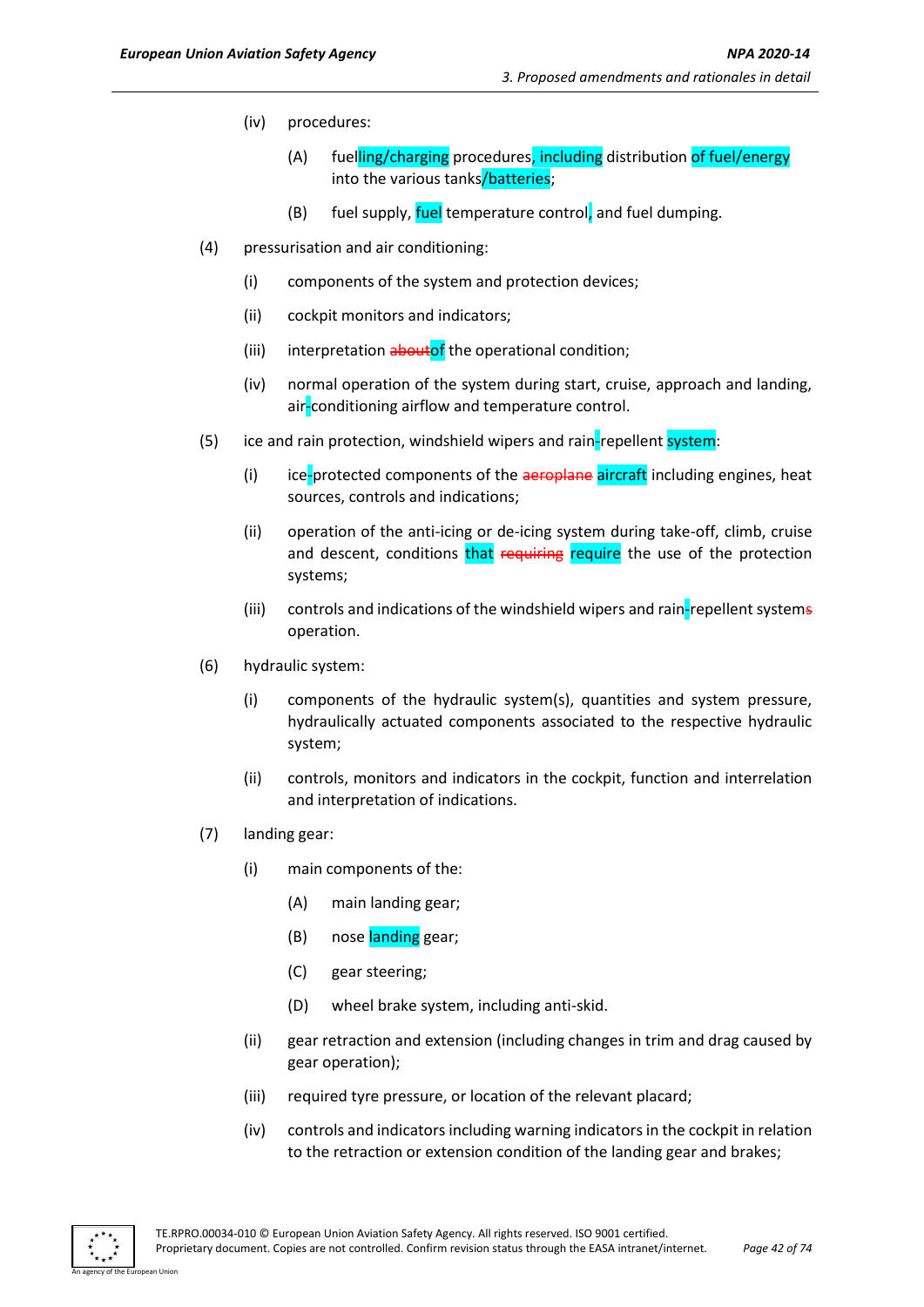- (v) components of the emergency extension system.
- (8) flight controls and high-lift devices:
	- (i) (A) aileron system;
		- (B) elevator system;
		- (C) rudder system;
		- (D) trim system;
		- (E) spoiler system;
		- (F) lift devices;
		- (G) stall warning system;
		- (H) take-off configuration warning system.;
		- (I) energy recuperation function.
	- (ii) components of the flight control system, including their functioning (from the cockpit controls to the flight control or surfaces);
	- (iii) controls, monitors and indicators, including warning indicators of the systems mentioned under (8)(i), interrelation and dependencies.
- (9) electrical power supply:
	- (i) number, power, voltage, frequency and location of the main power system (AC or DC), auxiliary power system location and external power system;
	- (ii) location of the controls, monitors and indicators in the cockpit;
	- (iii) flight instruments, communication and navigation systems, main and backup backup power sources;
	- (iv) location of vital circuit breakers;
	- (v) generator **/ voltage level convertor** operation and monitoring procedures of the electrical power supply.
- (10) flight instruments, communication, radar and navigation equipment, autoflight and flight data recorders:
	- (i) visible antennae;
	- (ii) controls and instruments of the following equipment in the cockpit during normal operation:
		- (A) flight instruments;
		- (B) flight management systems;
		- (C) radar equipment, including radio altimeter;
		- (D) communication and navigation systems;
		- (E) autopilot;

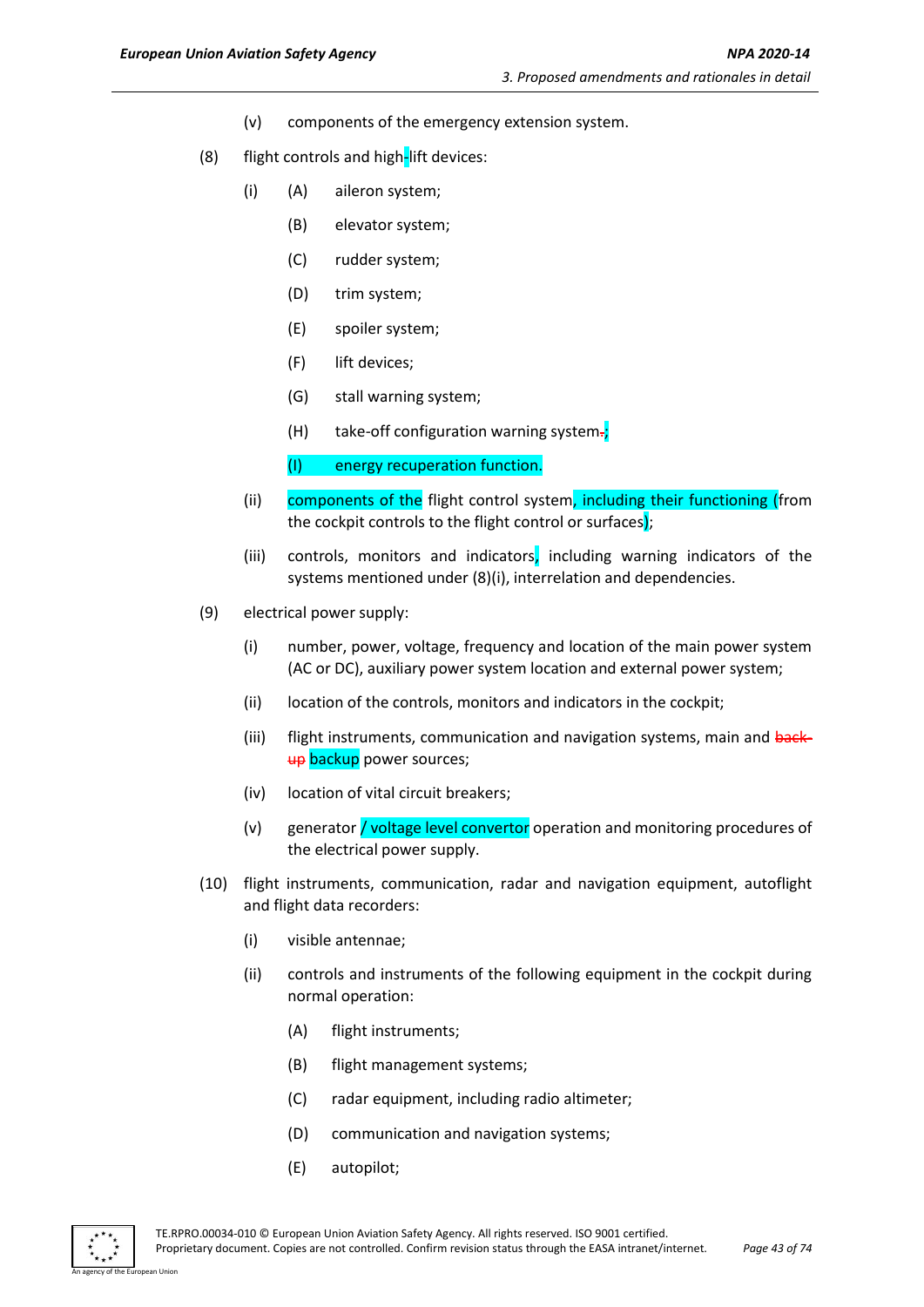- (F) flight data recorder, cockpit voice recorder and data-link data link communication recording function;
- (G) TAWS;
- (H) collision avoidance system;
- (I) warning systems; and
- (J) weather radar system, best practices for its optimum use, interpretation of displayed information.
- (11) cockpit, cabin and cargo compartment:
	- (i) operation of the exterior, cockpit, cabin and cargo compartment lighting and the emergency lighting;
	- (ii) operation of the cabin and cargo doors, stairs, windows and emergency exits;
	- (iii) main components of the oxygen system and their location, oxygen masks and operation of the oxygen systems for the crew and passengers, required amount of oxygen by means of a table or diagram.
- (12) emergency equipment operation and correct application of the following emergency equipment in the aeroplane aircraft:
	- (i) portablehandheld fire extinguisher;
	- (ii) first-aid kits;
	- (iii) portable oxygen equipment;
	- (iv) emergency ropes;
	- (v) <del>life-jacket</del>life jackets;
	- (vi) life rafts;
	- (vii) emergency transmitters;
	- (viii) crash axes;
	- (ix) megaphones;
	- (x) emergency signals.
- (13) pneumatic system:
	- (i) components of the pneumatic system, pressure source and actuated components;
	- (ii) controls, monitors and indicators in the cockpit and function of the pneumatic system;
	- (iii) vacuum system.
- (b) Limitations:
	- (1) general limitations:

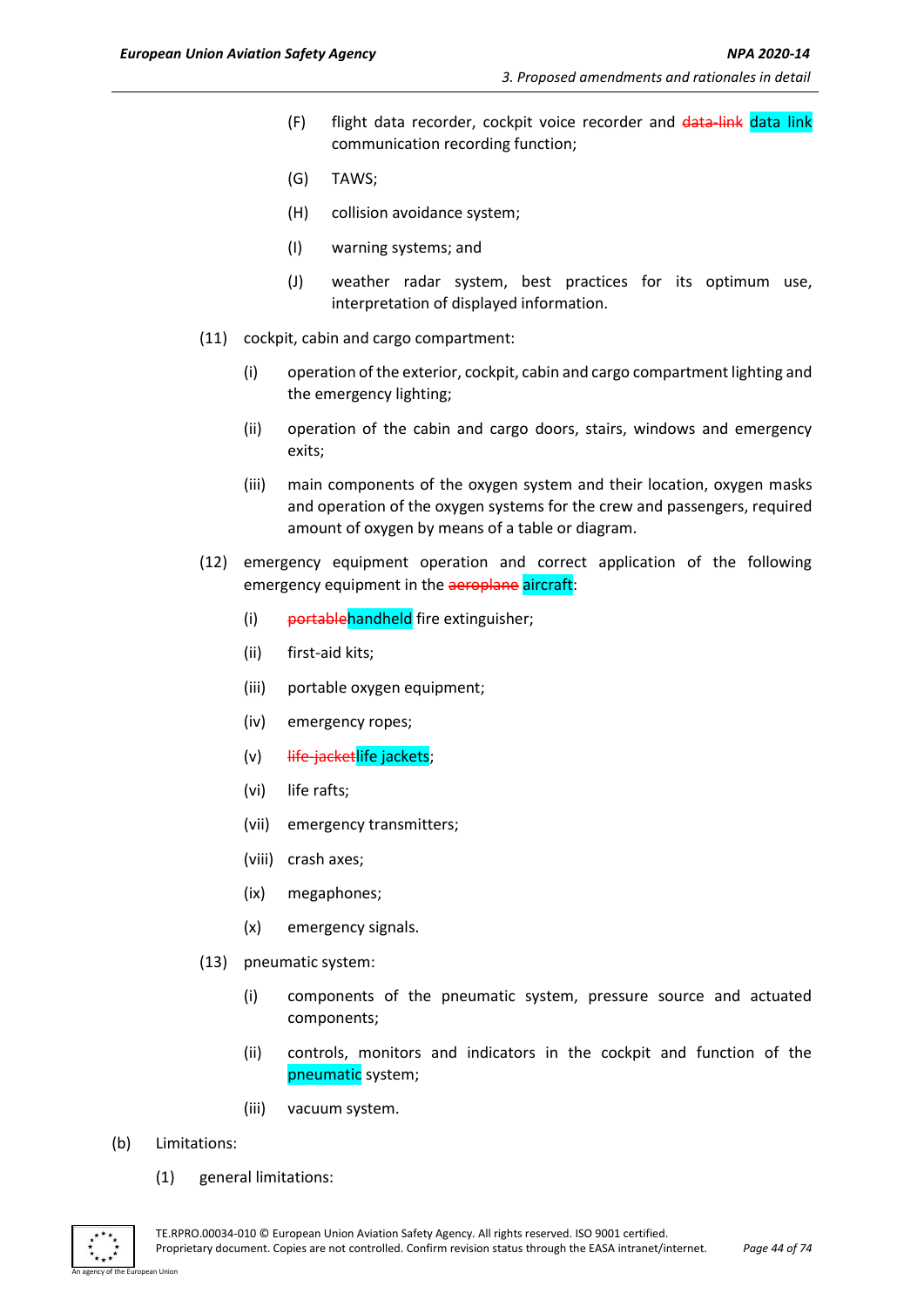- (i) certification of the aeroplane aircraft, category of operation, noise certification and maximum and minimum performance data for all flight profiles, conditions and aircraft systems:
	- (A) maximum tail and crosswind- components at take-off and landing;
	- (B) maximum speeds for flap extension  $v_{\text{fo}}$ ;
	- (C) at various flap settings  $v_{fe}$ ;
	- (D) for landing gear operation  $v_{\text{lo}}$ ,  $M_{\text{lo}}$ ;
	- (E) for extended landing gear  $v_{\text{le}}$ ,  $M_{\text{le}}$ ;
	- (F) for maximum rudder deflection  $v_a$ , M<sub>a</sub>;
	- (G) for tyres;
	- (H) one propeller feathered.
- (ii) (A) minimum control  $\frac{air}{air}$  speed- $\frac{air}{air}$  v<sub>mca</sub>;
	- (B) minimum control ground speed ground  $v_{\text{mce}}$ ;
	- (C) stall speed under various conditions  $v_{so}$ ,  $v_{s1}$ ;
	- (D) maximum speed  $v_{ne}$ , M<sub>ne</sub>;
	- (E) maximum speed for normal operation  $v_{\text{mo}}$ ,  $M_{\text{mo}}$ ;
	- (F) altitude and temperature limitations;
	- (G) stick shaker activation.
- (iii) (A) maximum airport pressure altitude, runway slope;
	- (B) maximum taxi mass;
	- (C) maximum take-off mass;
	- (D) maximum lift-off mass;
	- (E) maximum landing mass;
	- (F) zero fuel mass;
	- (G) maximum dumping speed  $v_{\text{dco}}$ , M<sub>dco</sub>,  $v_{\text{dce}}$ , M<sub>dce</sub>;
	- (H) maximum load factor during operation;
	- (I) eertificated certified range of centre of gravity.
- (2) engine limitations (as applicable):
	- (i) operating data of the engines:
		- (A) time limits and maximum temperatures;
		- (B) minimum RPMs and temperatures;
		- (C) time limits and maximum values for take-off and go-around on pressure altitude or flight altitude and temperature for:

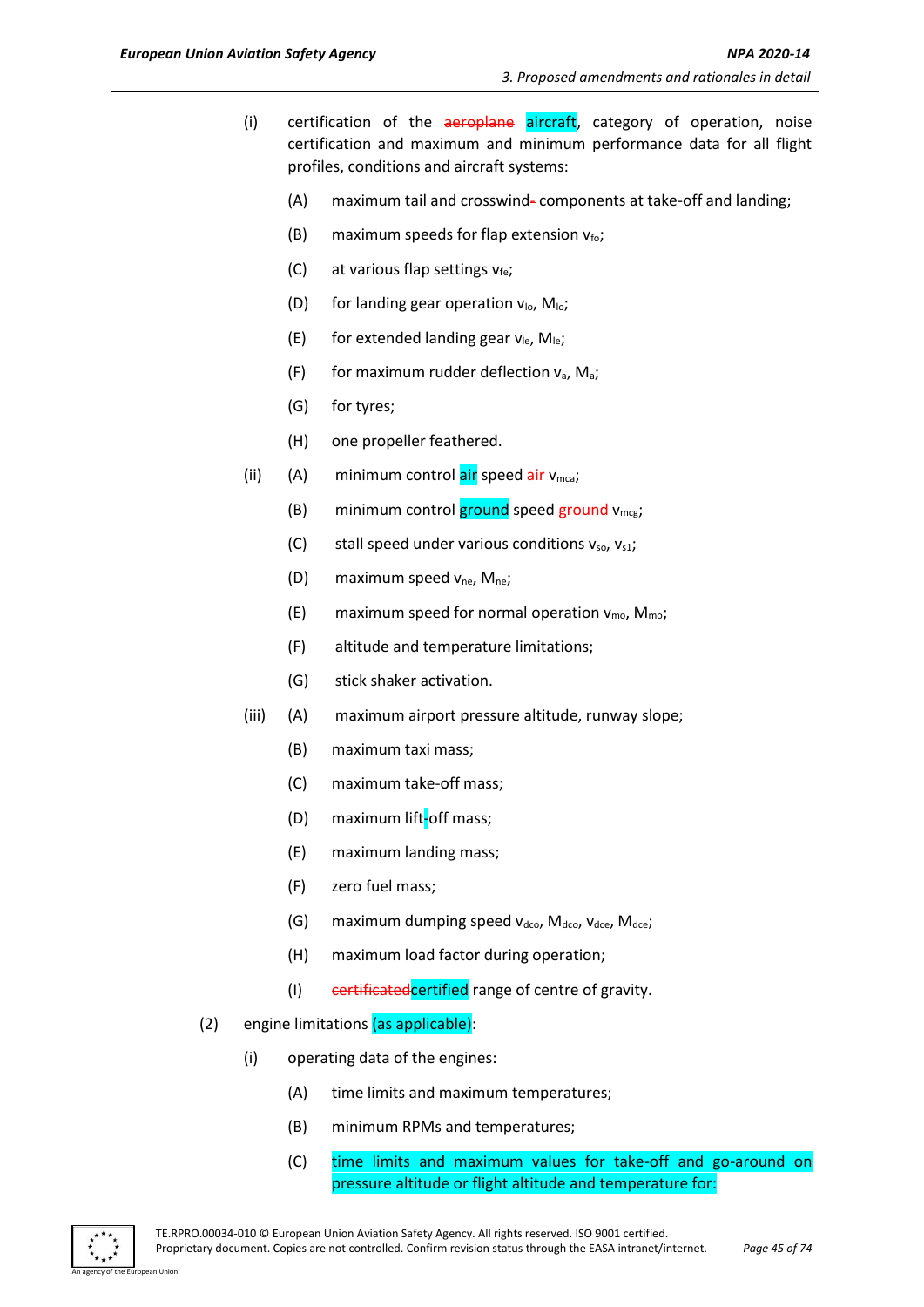- (1) maximum torque and/or;
- $(\overline{D2})$  maximum power<del> for take-off and go-around on pressure</del> altitude or flight altitude and temperature;
- $(ED)$  piston engines: certified range of mixture;
- $(FE)$  minimum and maximum oil temperature and pressure;
- $(GF)$  maximum starter time and required cooling;
- $(HG)$  time between two start attempts for engines and auxiliary power unit;
- $(H)$  for propeller: maximum RPMs of the propeller for triggering  $e^{ft}$ he automatic feathering device.
- (ii) certified oil grades.
- (3) systems' limitations (as applicable):
	- (i) operating data of the following systems:
		- (A) pressurisation, air conditioning maximum pressures;
		- (B) electrical power supply, maximum load of main power system (AC or DC);
		- (C) maximum time of **battery** power supply by battery in case of emergency;
		- (D)  $mN$ ach trim system and yaw damper speed limits;
		- (E) autopilot limitations of various modes;
		- (F) ice protection;
		- (G) speed and temperature limits of window heat;
		- (H) temperature limits of engine and wing anti-ice:

(I) maximum value of power recuperation.

(ii) fuel system: certified fuel specifications, minimum and maximum fuel pressures and fuel temperature of the fuel;

#### (iii) energy system:

- (A) minimum and maximum state of charge of the battery;
- (B) effects of temperature on the battery and battery operating temperatures;
- (C) minimum and maximum battery pack voltage;
- (D) minimum state of battery health;
- (E) maximum system power output with one or more batteries inoperative;
- (F) maximum charging power.

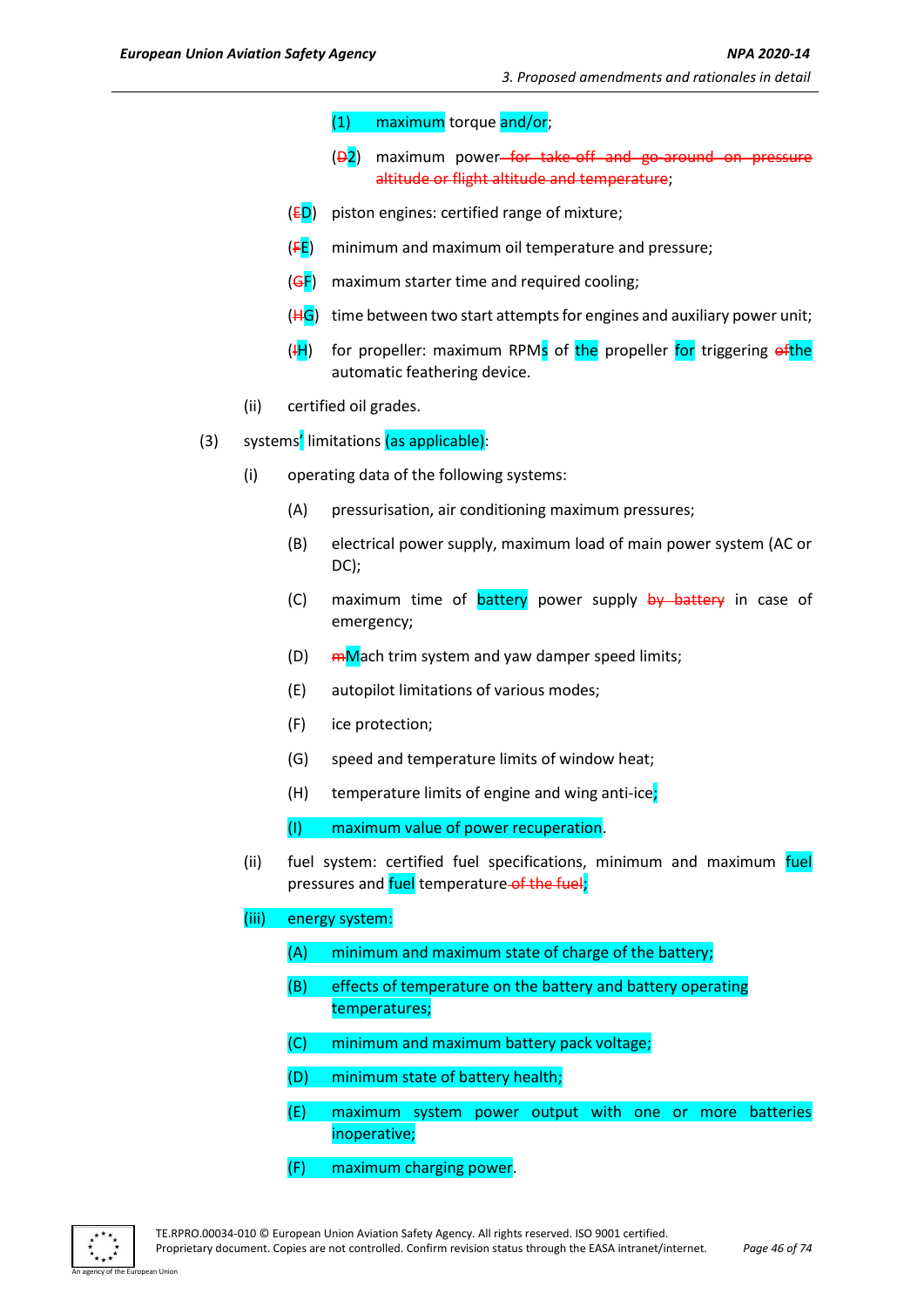- (4) minimum equipment list.
- (c) Performance, flight planning and monitoring (as applicable):
	- (1) performance calculation about speeds, gradients, masses in all conditions for takeoff, en-route, approach and landing according to the documentation available (for example for take-off  $v_1$ ,  $v_{mbe}$ ,  $v_r$ ,  $v_{\text{lof}}$ ,  $v_2$ , take-off distance, maximum take-off mass and the required stop distance) on the following factors:
		- (i) accelerate or stop distance;
		- (ii) take-off run and distance available (TORA, TODA);
		- (iii) ground temperature, pressure altitude, slope, wind;
		- (iv) maximum load and maximum mass (for example, ZFM);
		- (v) minimum climb gradient after engine failure or battery malfunction;
		- (vi) influence of snow, slush, moisture and standing water on the runway;
		- (vii) possible single or dual engine failure during cruise flight;
		- (viii) use of anti-icing systems;
		- (ix) failure of the water injection system or the anti-skid system;
		- (x) speeds at reduced thrust,  $v_1$ ,  $v_1$ <sub>red</sub>,  $v_{mbe}$ ,  $v_{mu}$ ,  $v_r$ ,  $v_{\text{lof}}$ ,  $v_2$ ;
		- (xi) safe approach speed  $v_{ref}$ , on  $v_{mca}$  and turbulent conditions;
		- (xii) effects of excessive approach speed and abnormal glideslope on the landing distance;
		- (xiii) minimum climb gradient during approach and landing;
		- (xiv) limiting values for a go-around with minimum fuel/energy;
		- (xy) maximum allowable landing mass and  $\frac{1}{2}$  the landing distance for the destination and alternate aerodrome on the following factors:
			- (A) available landing distance available;
			- (B) ground temperature, pressure altitude, runway slope and wind;
			- (C) fuel/energy consumption to destination or alternate aerodrome;
			- (D) influence of moisture-on the runway, snow, slush and standing water on the runway;
			- (E) failure of the water injection system or the anti-skid system;
			- (F) influence of thrust reverser and spoilers.
	- (2) flight planning for normal and abnormal conditions:
		- (i) optimum or maximum flight level;
		- (ii) minimum required flight altitude;
		- (iii) drift-down procedure after an engine failure during cruise flight;

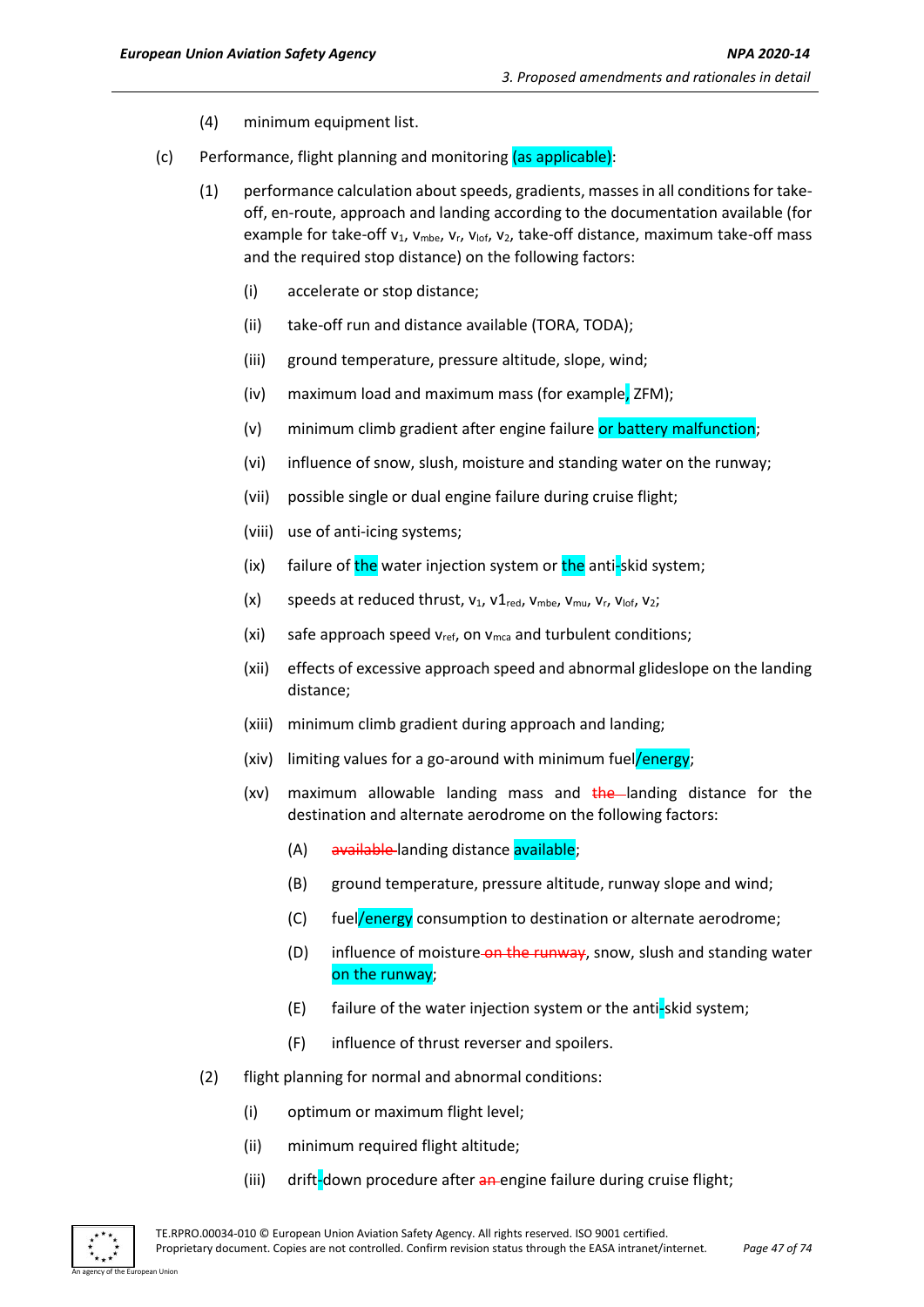- (iv) power setting of the engines during climb, cruise and holding under various circumstances, as well as the most economic cruising flight level;
- (v) calculation of a short-range or long-range flight plan;
- (vi) optimum and maximum flight level and power setting of the engines after engine failure;
- (vii) effects of battery ageing on available power.
- (3) flight monitoring.
- (d) Load and balance and servicing (as applicable):
	- (1) load and balance:
		- (i) load and trim sheet on the maximum masses for take-off and landing;
		- (ii) centre-of-gravity limits;
		- (iii) influence of fuel consumption on the centre of gravity;
		- (iv) lashing points, load clamping, maximum ground load.
	- (2) servicing on ground, servicing connections for:
		- (i) fuel/energy;
		- (ii) oil;
		- (iii) water;
		- (iv) hydraulic;
		- (v) oxygen;
		- (vi) nitrogen;
		- (vii) conditioned air;
		- (viii) electric power;
		- (ix) start air;
		- $(x)$  toilet avatory and safety regulations.
- (e) Emergency procedures (as applicable):
	- $(1)$  recognition of the situation as well as immediate memory actions in the correct sequence, and for those conditions that are recognised as emergencies by the manufacturer and the competent authority for certification:
		- (i) engine failure / battery malfunction during take-off before and after  $v_1$ , as well as in flight;
		- (ii) malfunctions of the propeller system;
		- (iii) engine/battery overheat, engine/battery fire on ground and in-flightin flight;
		- (iv) wheel-well fire;

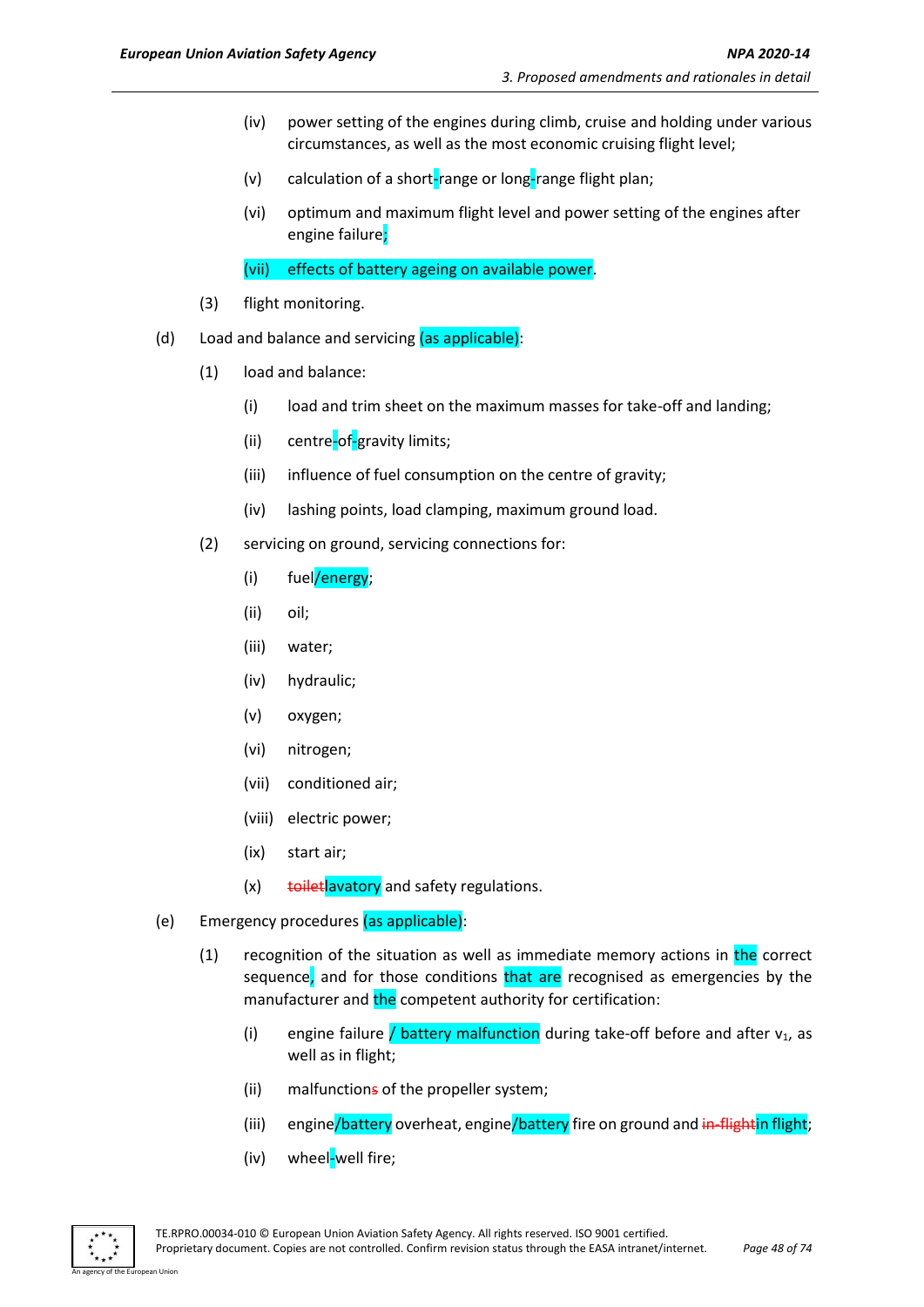- (v) electrical smoke or fire;
- (vi) rapid decompression and emergency descent;
- (vii) air-conditioning overheat, anti-ice system overheat;
- (viii) fuel pump / battery cooling system failure;
- (ix) fuel freezing overheat;
- (x) electric power failure;
- (xi) equipment cooling failure;
- (xii) flight instrument failure;
- (xiii) partial or total hydraulic failure;
- (xiv) failures at the lift devices and flight controls including boosters;
- (xv) cargo compartment smoke or fire.
- (2) actions according to the approved checklist for abnormal and emergency procedures checklist:
	- (i) engine restart in-flightin flight;
	- (ii) landing gear emergency extension;
	- (iii) application of the emergency brake system;
	- (iv) emergency extension of lift devices;
	- (v) fuel dumping;
	- (vi) emergency descent.
- (f) Special requirements for the extension of a type rating for instrument approaches down to decision heights of less than 200 ft (60 m):
	- (1) airborne and ground equipment:
		- (i) technical requirements;
		- (ii) operational requirements;
		- (iii) operational reliability;
		- (iv) fail operational;
		- (v) fail passive;
		- (vi) equipment reliability;
		- (vii) operating procedures;
		- (viii) preparatory measures;
		- (ix) operational downgrading;
		- (x) communications.

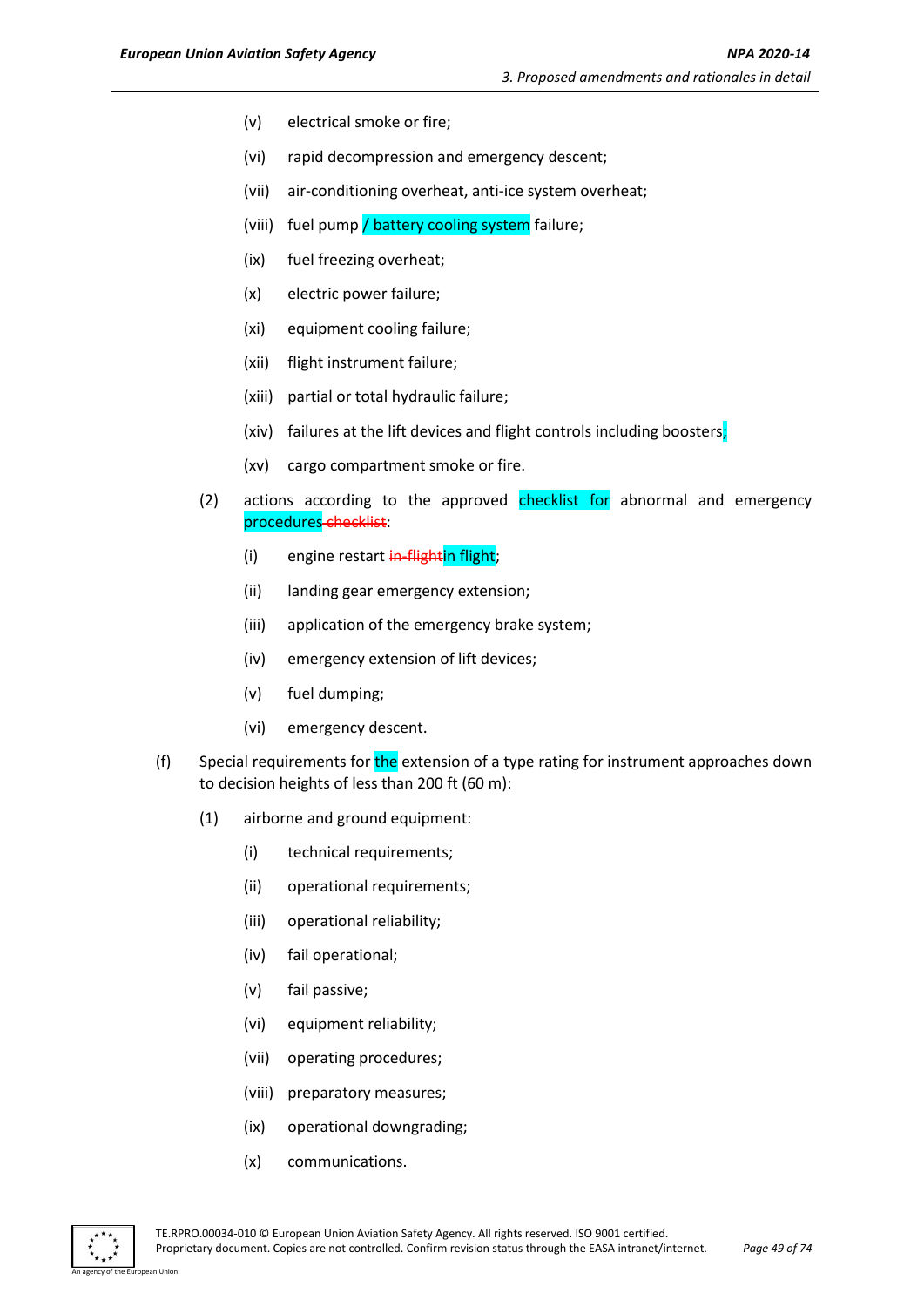- (2) procedures and limitations:
	- (i) operational procedures;
	- (ii) flight crew coordination.
- (g) Special requirements for 'glass cockpit' aeroplanes aircraft with EFIS Aadditional learning objectives:
	- (1) general rules for of aeroplanes aircraft computer hardware and software design;
	- (2) logic of all *flight* crew information and alerting systems and their limitations;
	- (3) interaction of the different aeroplane aircraft computer systems, their limitations, the possibilities of computer fault recognition, and the actions to be performed on computer failures;
	- (4) normal procedures including all flight crew coordination duties;
	- (5) aeroplane aircraft operation with different computer degradations (basic flying).
- (h) Flight management systems.
- […]

# **AMC2 FCL.725(a) Requirements for the issue of class and type ratings**

#### **TRAINING COURSE**

### **FLIGHT INSTRUCTION FOR TYPE RATINGS: HELICOPTERS**

[…]

(d) Additional types

The flight instruction (excluding the skill test) should comprise:

| <b>Helicopter types</b>                                           | ln.<br>helicopter | In helicopter and FSTD associated training Credits                                                                                       |
|-------------------------------------------------------------------|-------------------|------------------------------------------------------------------------------------------------------------------------------------------|
| SEP(H) to SEP(H) within<br>AMC1 FCL.740.H $(a)(3)(b)$             | 2 hrs             | Using FFS C/D: At least 1 hr helicopter and at least 3 hrs total<br>Using FTD 2/3: At least 1 hr helicopter and at least 4 hrs total     |
| SEP(H) to SEP(H) not<br>included in<br>AMC1 FCL.740.H $(a)(3)(b)$ | 5 hrs             | Using FFS C/D: At least 1 hr helicopter and at least 6 hrs total<br>Using FTD 2/3: At least 2 hrs helicopter and at least 7 hrs<br>total |

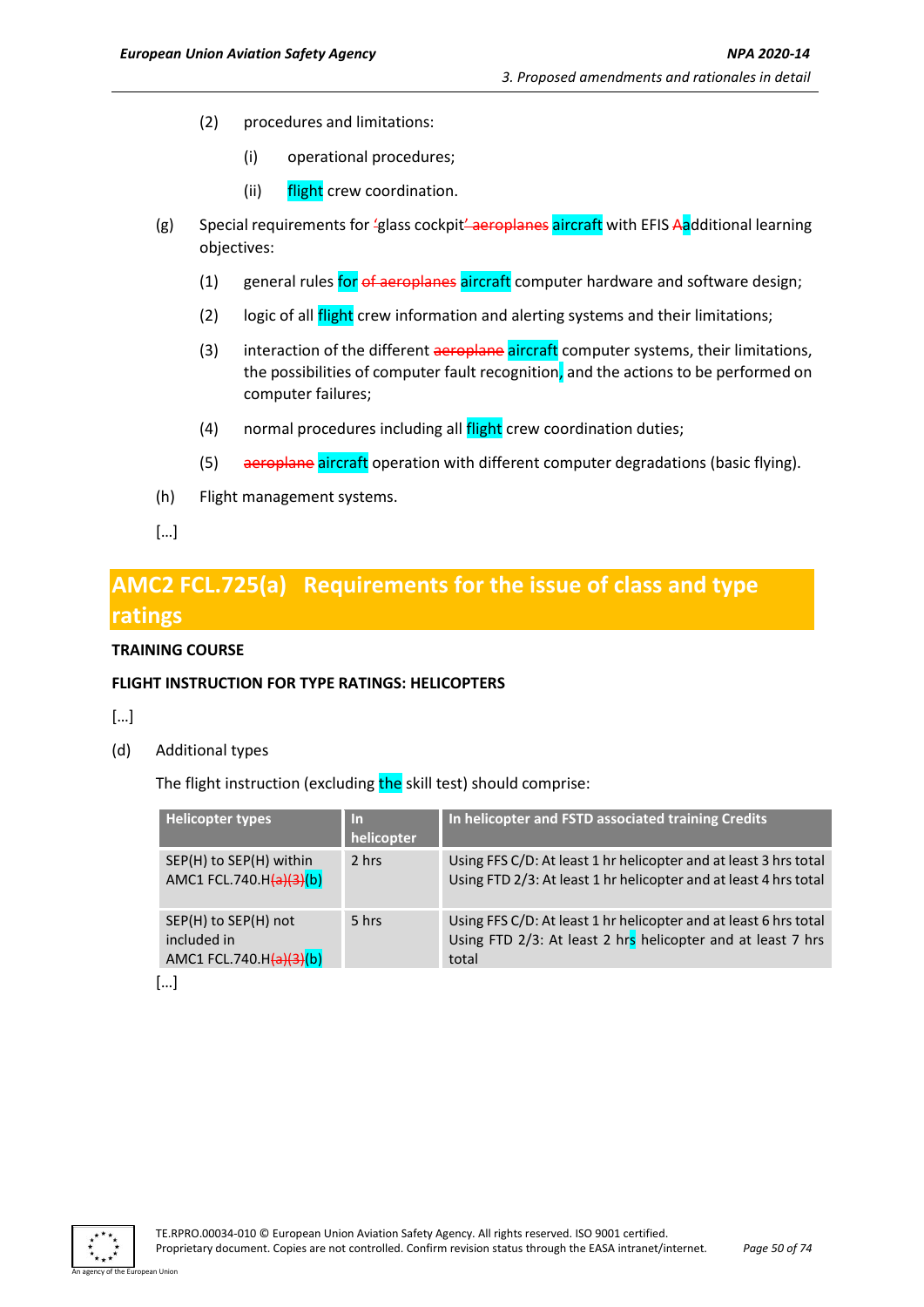# **AMC1 FCL.740.A(b)(1)(ii)(C) Revalidation of class and type ratings**

#### **CONTENT OF THE REFRESHER TRAINING**

- (a) Training flight items should be based on the exercise items of the proficiency check, as deemed relevant by the instructor, and depending on the experience of the candidate. Before the training flight takes place, The briefing the instructor should hold a briefing with the candidate. That briefing should include a discussion on all of the following:
	- (1) TEM with special emphasis on decision-making when encountering adverse meteorological conditions or unintentional IMC $<sub>7</sub>$ ;</sub>
	- $(2)$  as well as on-navigation flight capabilities.;
	- (3) recovery strategies for different stall scenarios.
- (b) The training flight items should be based on the exercise items of the proficiency check, as deemed relevant by the instructor, and depending on the experience of the candidate. In any case, stall exercises that cover different stall scenarios (as specified in Exercise 2.3 of the table in point (5) of Section B of Appendix 9) should be completed.

[…]

# **AMC1 FCL.740.H(a)(2)(ii)(B) Revalidation of type ratings helicopters**

## **CONTENT OF THE REFRESHER TRAINING — SINGLE-ENGINE PISTON (SEP) HELICOPTERS**

- (a) Before the training flight takes place, the instructor should hold a briefing with the candidate. That briefing should include a discussion on all of the following:
	- (1) TEM with special emphasis on decision-making when encountering adverse meteorological conditions or unintentional IMC;
	- (2) navigation flight capabilities;
	- (3) exercises as specified in point (b), as applicable.
- (b) The training flight items should be based on the exercise items of the proficiency check, as deemed relevant by the instructor, and depending on the experience of the candidate. In any case, the training flight items should include the following exercises from the PPL(H) flight training syllabus (AMC2 FCL.210):
	- (1) Exercise 10: Basic autorotation;
	- (2) Exercise 18 Hovering OGE and vortex ring;
	- (3) Exercise 29: Confined areas.

[…]

# **AMC1 FCL.740.H(a)(3)(b) Revalidation of type ratings helicopters**

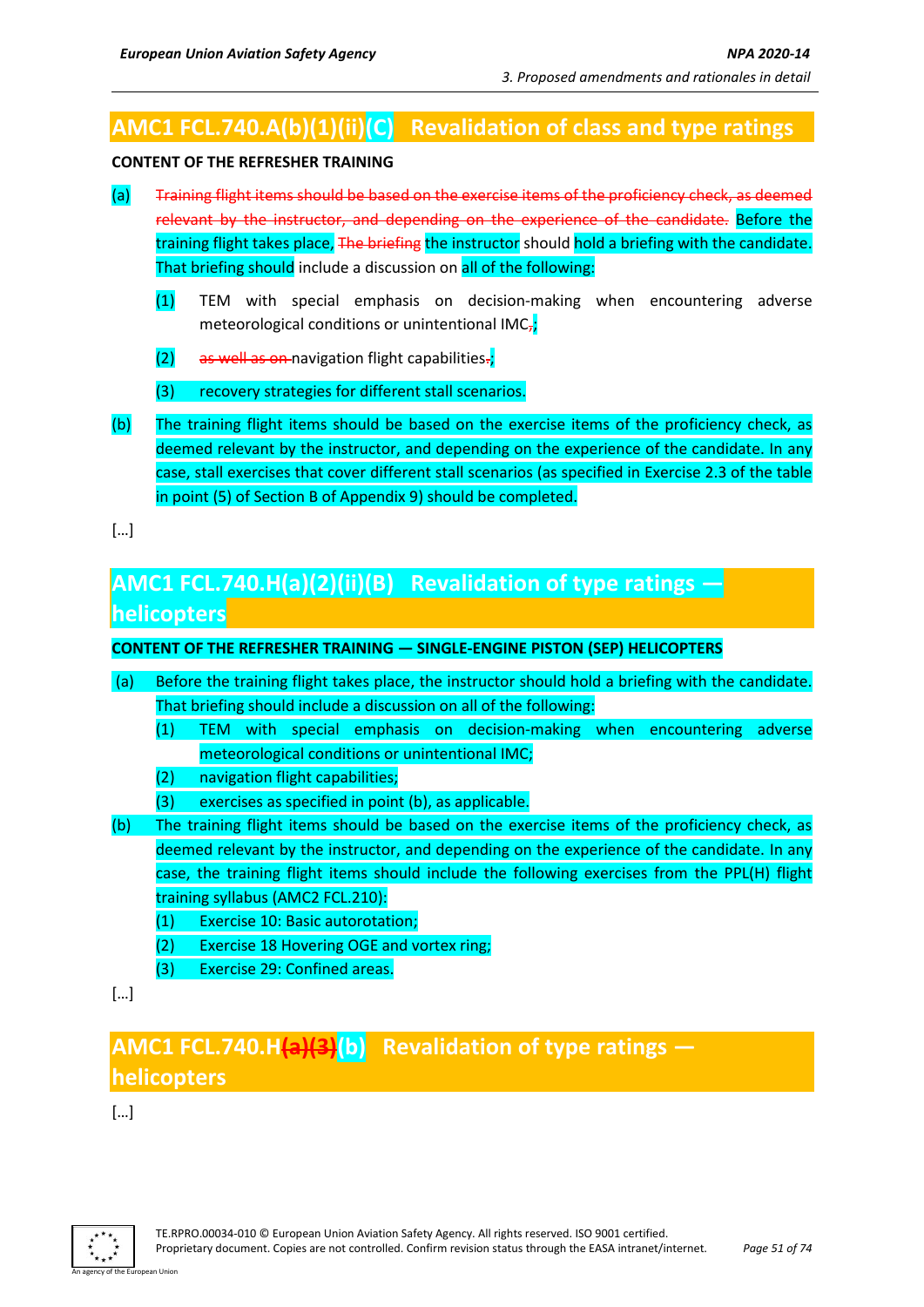# **AMC1 FCL.800 Aerobatic rating**

#### **THEORETICAL KNOWLEDGE AND FLYING TRAINING**

[…]

(c) Theoretical knowledge

The theoretical knowledge syllabus should cover the revision or explanation of:

- […]
- (3) limitations applicable to the specific aircraft category (and type):
	- (i) air speed limitations (aeroplane, or TMG and sailplane, as applicable);

[…]

- (d) Flying training
	- […]
	- (1) confidence manoeuvres and recoveries
		- […]
		- (iv) engine restart in-flight (in case of unintentional engine stop during an aerobatic manoeuvre if applicable);
	- […]

# **AMC1 FCL.810(a) Night rating**

- […]
- (d) Flying training

The exercises of the night rating flight training syllabus should be repeated as necessary until the student pilot achieves a safe and competent standard has developed the necessary competence to safely operate the aircraft under visual flight rules at night.

- (1) The flight training required by point FCL.810(a)(1)(ii) should follow the syllabus set out in point (4) below In all cases, exercises 4 to 7 of the night rating flight syllabus should be completed in an aeroplane or TMG.
- (2) Additional training may be completed in an FSTD(A), in order to allow for more efficient training in the aircraft. For exercises 1 to 3, up to 50 % of the required flight training may be completed in an FSTD(A). However, each item of exercises 1 to 3 should be completed in an aeroplane or TMG in flight.
- […]
- (4) Night rating flight training syllabus The flying exercises should comprise:

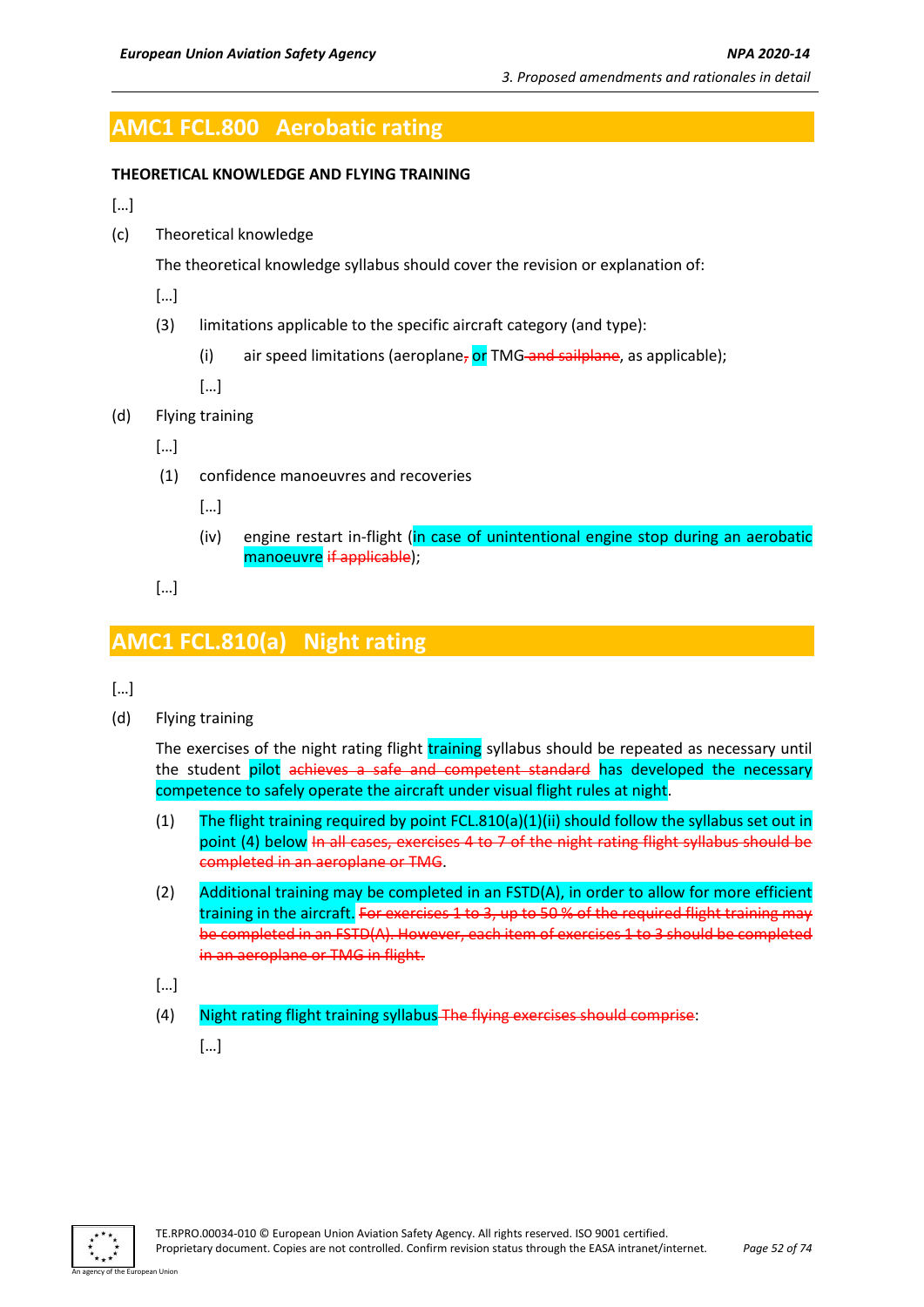# **GM1 FCL.810 Night rating**

### **SOLO FLIGHTS DURING NIGHT RATING TRAINING COURSES**

Solo flights, as required by point FCL.810, should take place only under the conditions established by the ATO or the DTO to ensure the safe conduct of these flights, considering, for example:

- (a) the rapid change of weather;
- (b) the reduced usability of the aerodrome;
- (c) the need for diversion to an alternate aerodrome;
- (d) other exceptional conditions.

[…]

## **AMC1 FCL.830 Sailplane Cloud Flying Rating**

*The entire AMC is deleted.*

# **AMC2 FCL.830 Sailplane Cloud Flying Rating**

*The entire AMC is deleted.*

[…]

# **GM1 FCL.900 Instructor certificates**

#### **GENERAL**

- (a) Nine instructor categories are recognised:
	- (1) FI certificate: aeroplane (FI(A)), helicopter (FI(H))<sub>7</sub> and airship (FI(As))<del>, sailplane (FI(S)) and</del> balloon (FI(B));

[…]

## **AMC1 FCL.935 Assessment of competence**

### **GENERAL**

[…]

(d) During the assessment of competence, the applicant occupies the seat that is normally occupied by the instructor (instructors seat if in an FSTD, or pilot seat if in an aircraft), except in the case of balloons. The examiner, another instructor or, for MPA in an FFS, a real crew member under instruction, functions as the 'student'. The applicant is required to explain the relevant exercises and to demonstrate their conduct to the 'student', where appropriate. ThereafterFollowing that, the 'student' executes the same manoeuvres (if the 'student' is the examiner or another instructor, this can include typical mistakes  $\theta^{\text{f}}$ inexperienced students make). The applicant is expected to correct the mistakes orally or, if necessary, by intervening physically.

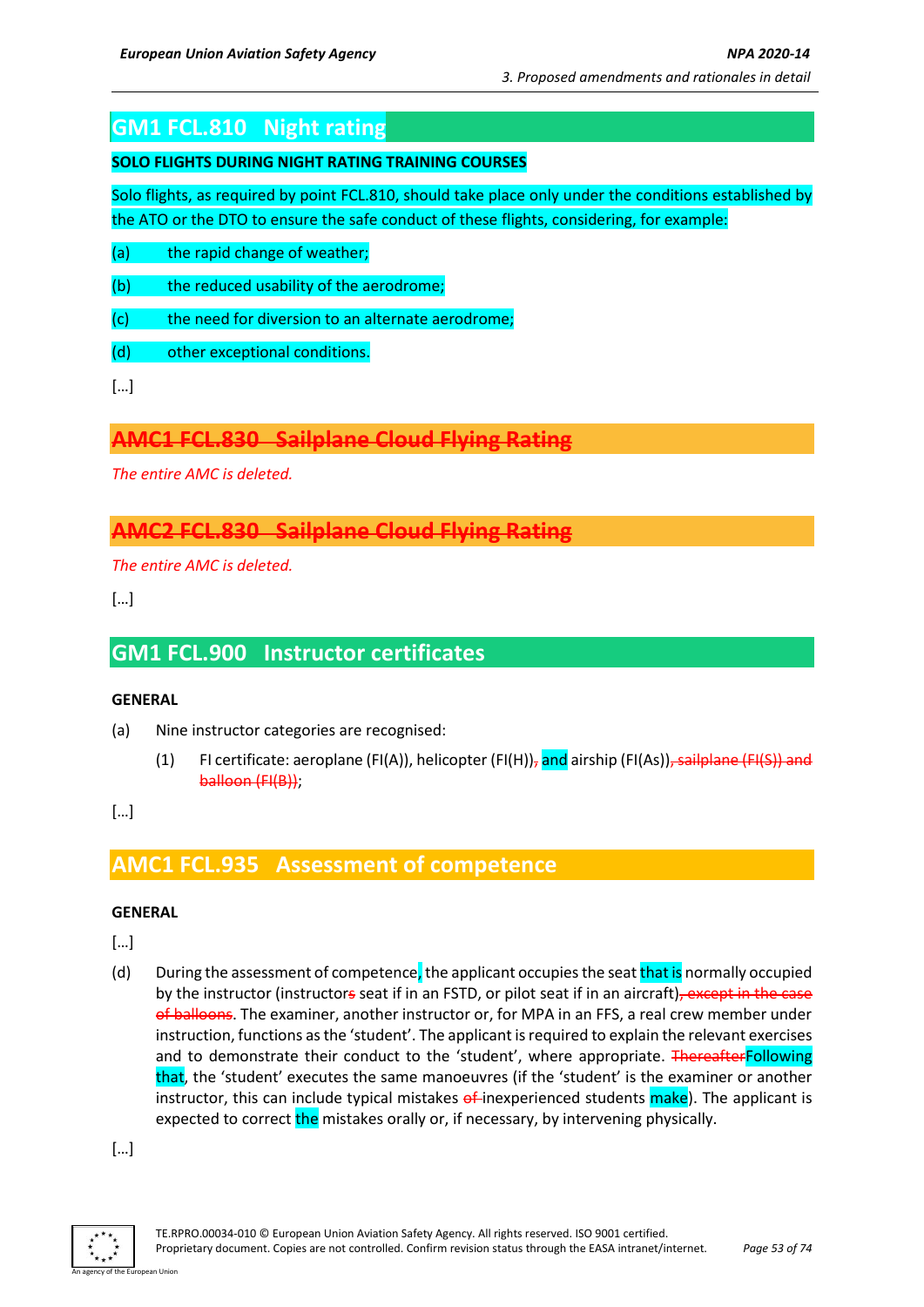# **AMC5 FCL.935 Assessment of competence**

#### **REPORT FORMS FOR THE INSTRUCTROR CERTIFICATES**

(a) Assessment of competence form for the FI, IRI and CRI certificates:

[…]

|  | Applicant's personal particulars: |
|--|-----------------------------------|
|--|-----------------------------------|

[…]

| 3                  | Pre-course flight experience                                                                   |                                                                                                                   |                                     |                        |
|--------------------|------------------------------------------------------------------------------------------------|-------------------------------------------------------------------------------------------------------------------|-------------------------------------|------------------------|
| Total flying hours | <b>PIC</b><br><b>SEP or TMG hours</b><br>hours in instructor<br>training<br>course<br>aircraft | <b>SEP</b><br><b>Hours</b><br>in<br>instructor training<br>course aircraft in<br>the<br>preceding<br>-6<br>months | flight<br>Instrument<br>instruction | Cross-country<br>hours |
|                    |                                                                                                |                                                                                                                   |                                     |                        |

[…]

*Points (b) and (c) of this AMC are deleted.*

[…]

## **AMC2 FCL.930.FI FI Training course**

*The entire AMC is deleted.*

[…]

# **AMC1 FCL.940.FI; FCL.940.IRI Revalidation and renewal**

*After the heading 'FI CERTIFICATE: REVALIDATION AND RENEWAL FORM', the following points are deleted:*

- *(D) SAILPLANE INSTRUCTIONAL FLYING EXPERIENCE*
- *(E) BALLOONS*

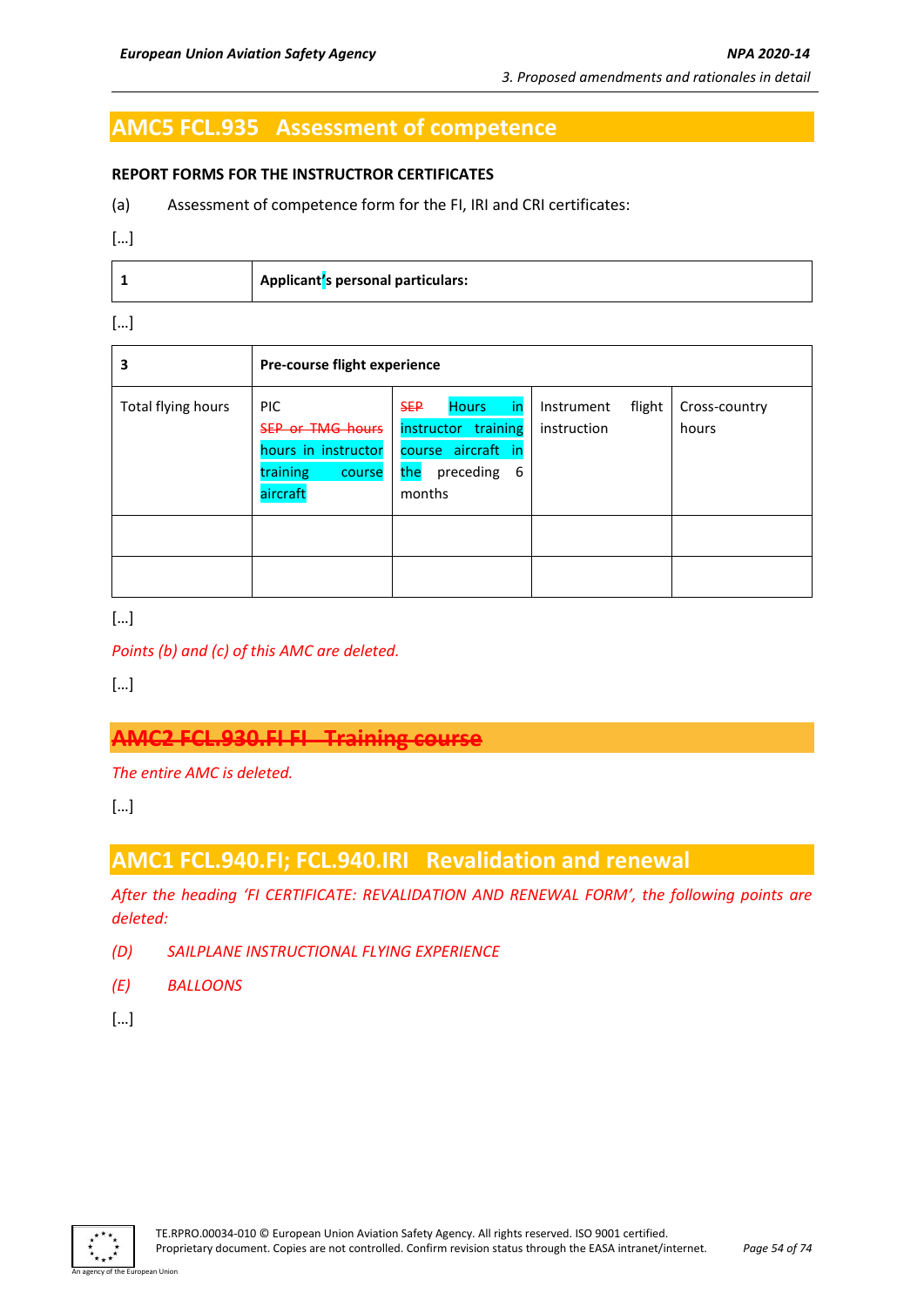# **AMC1 FCL.930.CRI CRI Ttraining course**

[…]

**Part 3**

[…]

**Exercise 56: UPRT**

[…]

# **AMC1 FCL.1015 Examiner standardisation**

### **GENERAL**

(a) The competent authority mayshould provide the course itself or through an arrangement with an ATO or, in the case of examiners for sailplanes and balloons, with a DTO.

This arrangement should clearly state that the ATO or the DTO is acting acts under the management system of the competent authority.

[…]

(c) The competent authority, or the ATO or the DTO should determine any further training required before presenting the candidate for the examiner assessment of competence.

[…]

## **GM1 FCL.1015 Examiner standardisation**

(a) An examiner should plan per day not more than:

- (2) four tests or checks relating to the LAPL, SPL or BPL;
- […]
- (b) An examiner should plan at least 2 hours for a LAPL, **SPL or BPL**, 3 hours for a PPL, CPL, IR or class rating test or checks, and at least 4 hours for instructor certificates, MPL, ATPL or MP type rating tests or checks, including preflight briefing and preparation, conduct of the test, check or assessment of competence, debriefing, evaluation of the applicant and documentation.
- (c) For the conduct of the test, check or assessment of competence, without additional activities specified in point (b), the following values may be used as guidance:
	- $(1)$  45 minutes for a LAPL(B) or BPL and SP class ratings VFR only;
	- (2) 60 minutes for an extension of commercial privileges for the BPL ;
	- $(23)$  90 minutes for LAPL(A) or  $LAPL(H)$ , PPL(A) or  $PPL(H)$  and CPL(A) or  $CPL(H)$ , including navigation section;
	- $(34)$  60 minutes for a PPL(As) and CPL(As);
	- $(45)$  60 minutes for IR, EIR BIR, instructor certificates, and SP type or class ratings; and
	- $(56)$  120 minutes for MPL, ATPL and MP type ratings.

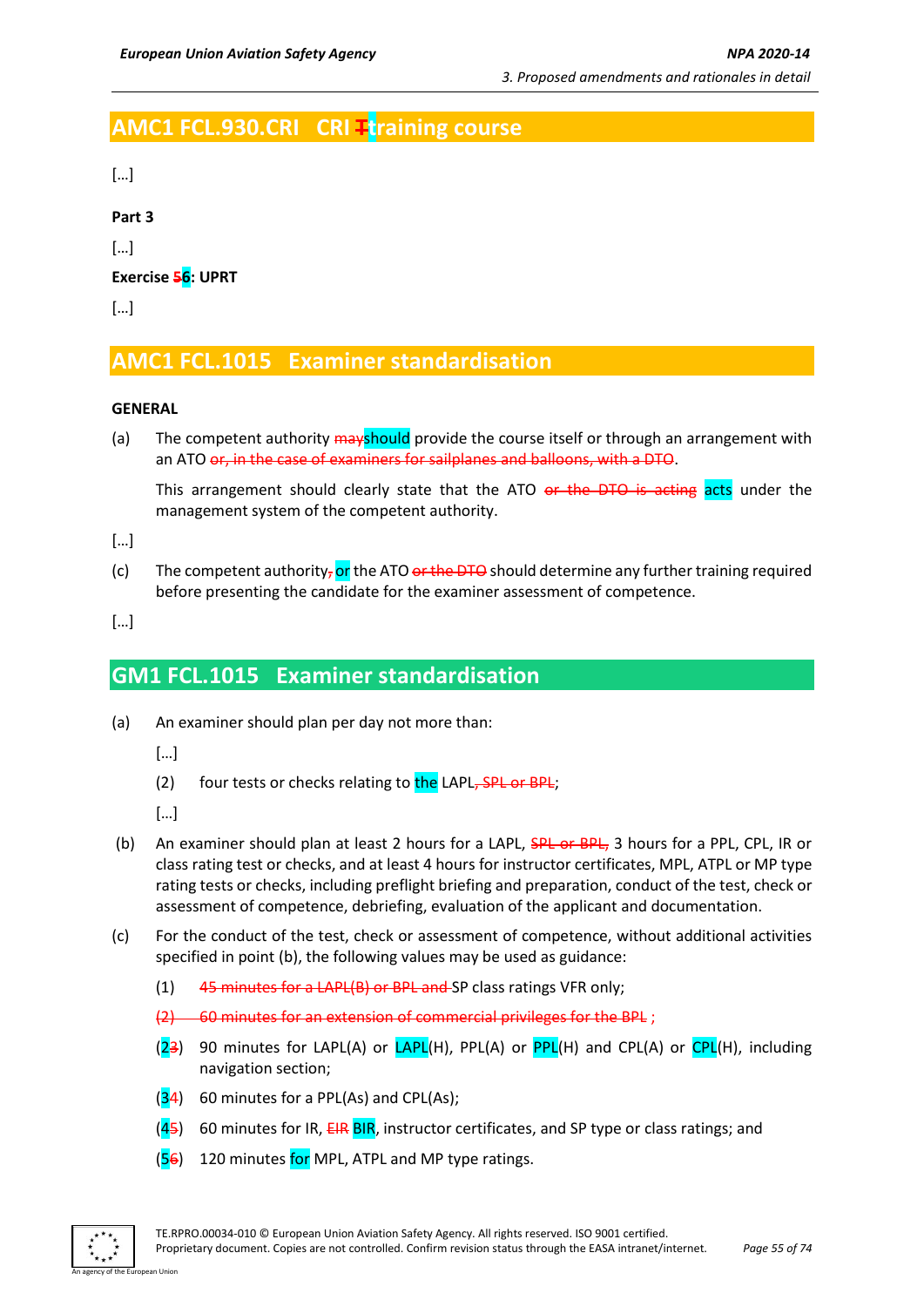(d) For the LAPL(S) and SPL test or check flight the flight time must be sufficient to allow that all the items in each test or check section can be fully completed. If not all the items can be completed in one flight, additional flights have to be done.

[…]

# **GM1 FCL.1015(a); FCL.1025(b)(2)**

*The entire GM is deleted.*

 $[...]$ 

# **AMC1 FCL.1030(b)(3) Conduct of skill tests, proficiency checks and assessments of competence**

#### **OBLIGATIONS FOR EXAMINERS' APPLICATION AND REPORT FORMS**

Common application and report forms for examiners can be found:

(a) For skill tests or proficiency checks for the issue, revalidation or renewal of LAPL, **BPL, SPL,** PPL, CPL and IR, in AMC1 to Appendix 7;

[…]

# **AMC1 to Appendix 7 IR skill test**

#### **LAPL, BPL, SPL, PPL, CPL, IR SKILL TEST AND PROFICIENCY CHECK APPLICATION AND REPORT FORM**

| <b>APPLICATION AND REPORT FORM</b>                                                         |                                                   |               |                               |                               |                     |
|--------------------------------------------------------------------------------------------|---------------------------------------------------|---------------|-------------------------------|-------------------------------|---------------------|
| LAPL, BPL, SPL, PPL, CPL, IR SKILL TEST AND PROFICIENCY CHECK<br>Applicant's last name(s): |                                                   |               |                               |                               |                     |
|                                                                                            |                                                   |               |                               |                               |                     |
| Applicant's first name(s):                                                                 |                                                   |               | LAPL: $A \square$ $H \square$ |                               | لتنك<br>$B_{\perp}$ |
| Signature of applicant:                                                                    |                                                   |               | <b>BPL:</b>                   |                               | $SPL: \Box$         |
| Type of licence*:                                                                          |                                                   |               | $PPL: A \square H \square$    |                               | As $\Box$           |
| Licence number*:                                                                           |                                                   |               | $CPL: A \square H \square$    |                               | As $\Box$           |
| State:                                                                                     |                                                   |               |                               | IR: A <sub>1</sub><br>$H\Box$ | As $\Box$           |
| Details of the flight<br>$\mathbf{1}$                                                      |                                                   |               |                               |                               |                     |
|                                                                                            | Group, eClass, type of aircraft:<br>Registration: |               |                               |                               |                     |
| Aerodrome or site:                                                                         | Take-off time:                                    | Landing time: |                               | Flight time:                  |                     |
|                                                                                            |                                                   |               |                               |                               |                     |
|                                                                                            |                                                   |               |                               |                               |                     |
|                                                                                            |                                                   |               |                               |                               |                     |
|                                                                                            |                                                   |               |                               |                               |                     |
|                                                                                            |                                                   |               |                               |                               | Total flight time:  |
| <b>Result of the test</b><br>$\overline{2}$                                                |                                                   |               |                               |                               |                     |

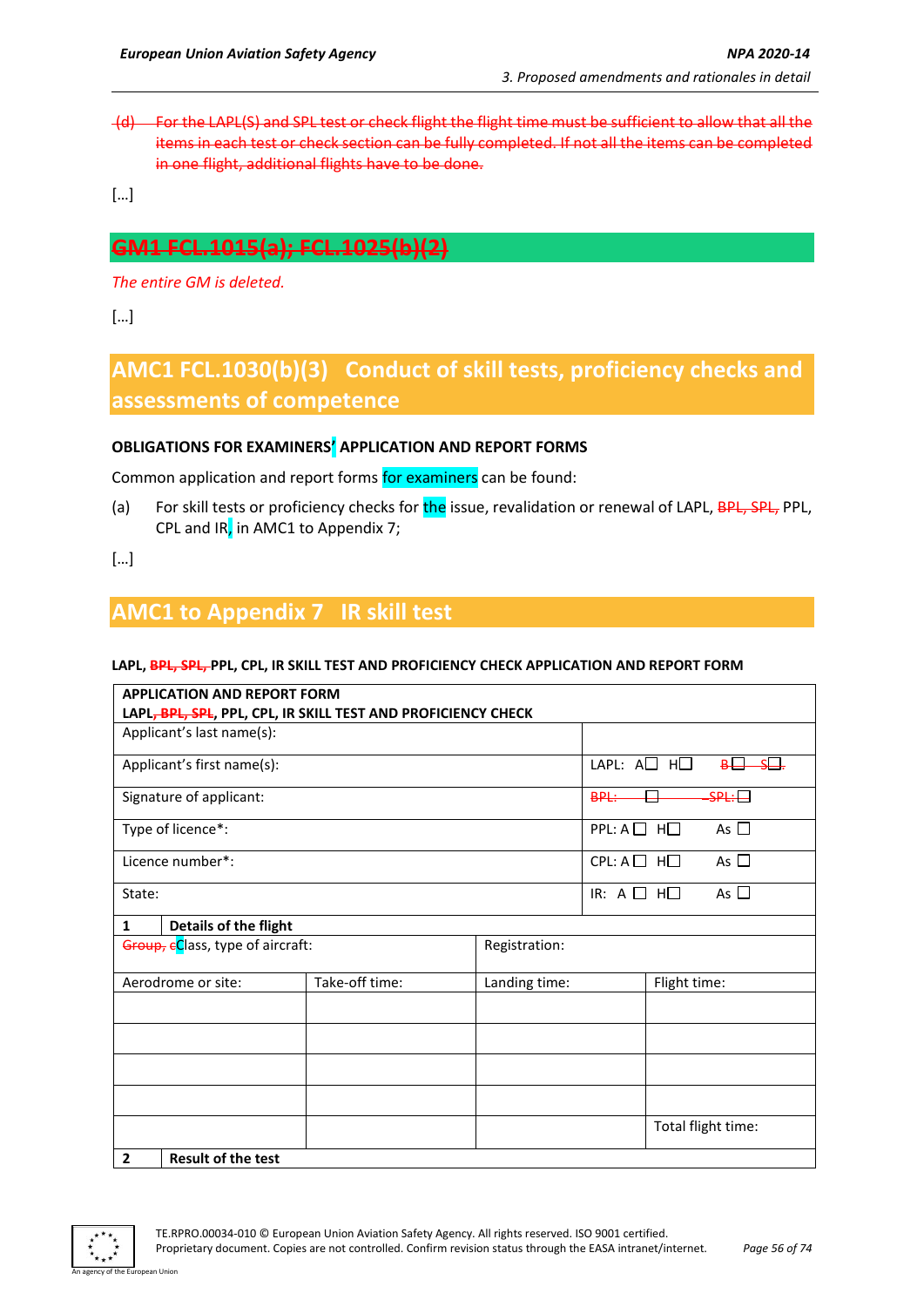|      | Skill test details:              |      |   |                             |  |
|------|----------------------------------|------|---|-----------------------------|--|
|      |                                  |      |   |                             |  |
|      |                                  |      |   |                             |  |
|      |                                  |      |   |                             |  |
|      |                                  |      |   |                             |  |
| Pass |                                  | Fail | П | Partial pass<br>П           |  |
| 3    | <b>Remarks</b>                   |      |   |                             |  |
|      |                                  |      |   |                             |  |
|      |                                  |      |   |                             |  |
|      |                                  |      |   |                             |  |
|      |                                  |      |   |                             |  |
|      |                                  |      |   |                             |  |
|      |                                  |      |   |                             |  |
|      |                                  |      |   |                             |  |
|      |                                  |      |   |                             |  |
|      |                                  |      |   |                             |  |
|      |                                  |      |   |                             |  |
|      | Location and date:               |      |   |                             |  |
|      |                                  |      |   |                             |  |
|      | Examiner's certificate number *: |      |   | Type and number of licence: |  |
|      |                                  |      |   |                             |  |
|      | Signature of examiner:           |      |   | Name(s) in capital letters: |  |
|      |                                  |      |   |                             |  |

*\* if applicable*

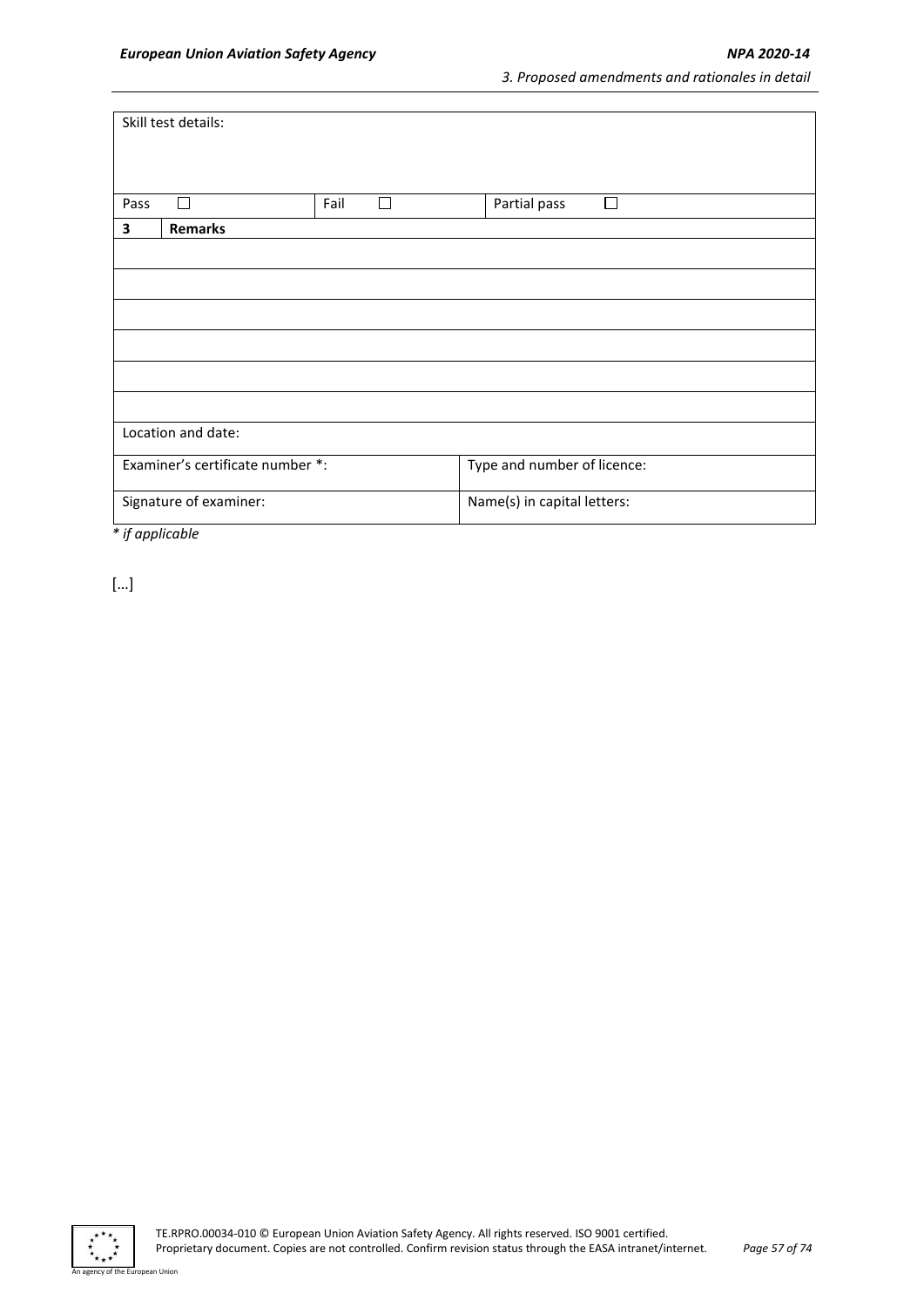# **AMC AND GM TO ANNEX VII (PART-ORA)**

# **GM1 ORA.ATO.110(d) Personnel requirements**

(a) Before allowing an FI that is experienced as specified in point FCL.905.FI(h)(3) to supervise SPIC flights during an IR training course, the ATO should consider at least the following factors:

(1) the experience of the FI;

- (2) the experience of the student pilot;
- (3) the nature and complexity of the SPIC flight to be performed;
- (4) the complexity and characteristics of the training aircraft or FSTD; and
- (5) the prevailing weather conditions.
- (b) The ATO should identify the hazards related to the SPIC supervision and apply appropriate mitigation measures to reduce the associated risks.

[...]

**Rationale** 

#### **AMC & GM TO ANNEX I (PART-FCL)**

#### **(1) Deletion of the AMC and GM related to balloon and sailplane flight crew licensing**

With the amendments introduced by Commission Implementing Regulation (EU) 2020/359<sup>15</sup>, the flight crew licensing requirements for balloon and sailplane pilots have been removed from Annex I (Part-FCL). Consequently, the AMC and GM to Annex I (Part-FCL) need to be updated respectively. Hence, unless otherwise specified in the subsequent points, the following AMC and GM are amended or deleted (in whole or parts of them), with the sole purpose of removing text that refers to balloon and sailplane flight crew licensing:

- AMC1 FCL.015
- AMC1 FCL.050
- $-$  GM1 FCL.060(b)(1)
- AMC1 FCL.115; FCL.120
- AMC1 FCL.125; FCL.235
- AMC2 FCL.125, FCL.235
- AMC1 FCL.140.A; FCL.140.S; FCL.740.A(b)(1)(ii)
- AMC1 FCL.110.S
- AMC1 FCL.110.S; FCL.210.S
- AMC1 FCL.135.S; FCL.205.S(a)
- $-$  AMC1 FCL.140.S(c)(1)
- AMC1 FCL.110.B
- AMC1 FCL.110.B; FCL.210.B
- AMC1 FCL.130.B; FCL.220.B
- AMC1 FCL.135.B; FCL.225.B
- AMC2 FCL.135.B; FCL.225.B
- AMC3 FCL.135.B; FCL.225.B

— AMC3 FCL.210; FCL.215

- $-$  AMC1 FCL.140.B(b)(1)
- AMC1 FCL.205.S(b)
- AMC1 FCL.205.B(b)
- AMC1 FCL.225.B(B)
- AMC1 FCL.230.B(c)(1)
- AMC1 FCL.800
- AMC2 FCL.830
- GM1 FCL.900
- AMC1 FCL.935
- AMC5 FCL.935
- AMC2 FCL.930.FI
- AMC1 FCL.940.FI; FCL.940.IRI
- AMC1 FCL.1015
- GM1 FCL.1015
- AMC1 FCL.1030(b)(3)
- AMC1 Appendix 7

An agency of the European Union

<sup>15</sup> Commission Implementing Regulation (EU) 2020/359 of 4 March 2020 amending Regulation (EU) No 1178/2011 laying down technical requirements and administrative procedures related to civil aviation aircrew pursuant to Regulation (EC) No 216/2008 of the European Parliament and of the Council (OJ L 67, 5.3.2020, p. 82) [\(https://eur-lex.europa.eu/legal](https://eur-lex.europa.eu/legal-content/EN/TXT/?uri=CELEX%3A32020R0359&qid=1604658615933)[content/EN/TXT/?uri=CELEX%3A32020R0359&qid=1604658615933\)](https://eur-lex.europa.eu/legal-content/EN/TXT/?uri=CELEX%3A32020R0359&qid=1604658615933).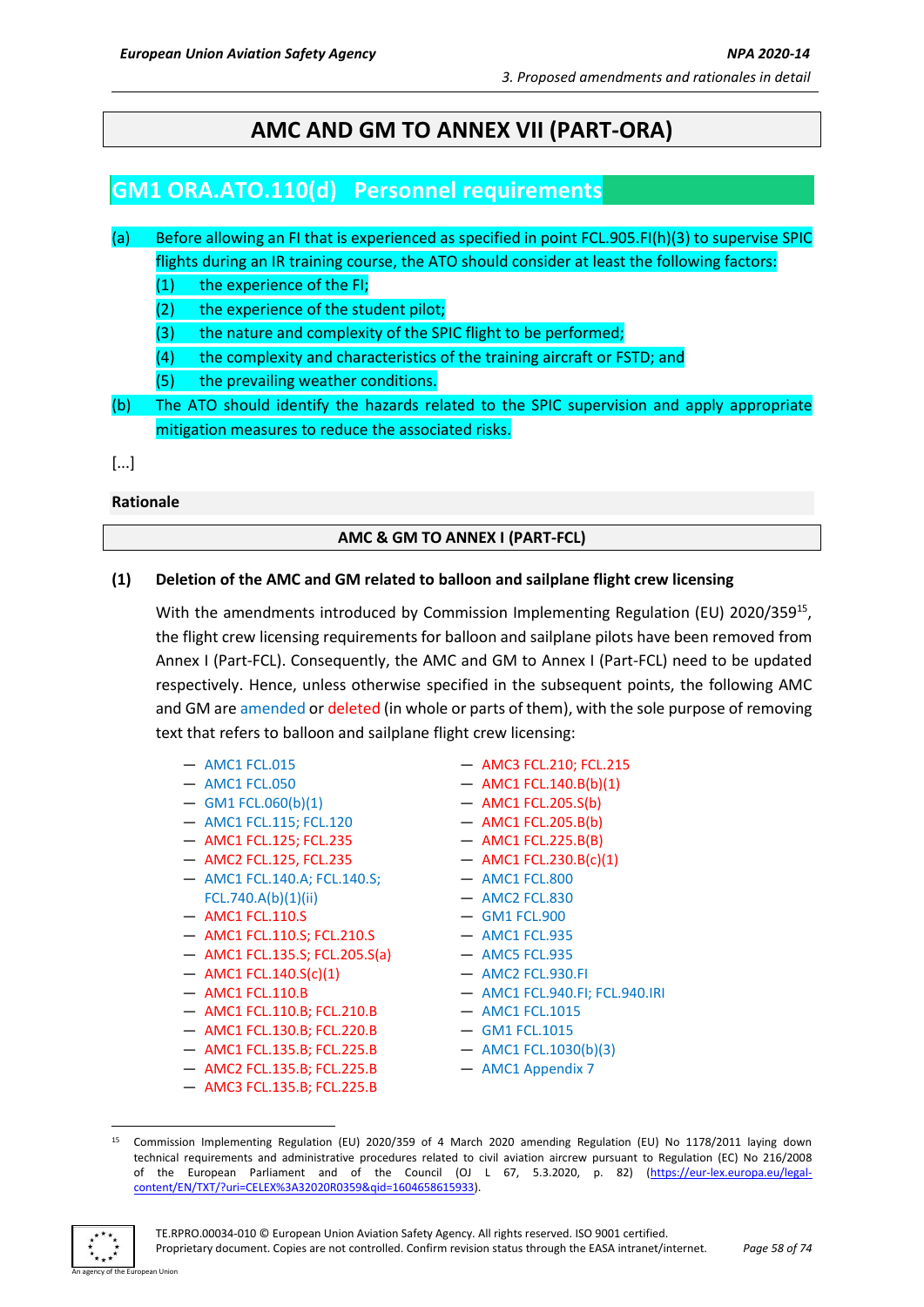### **(2) Amendments to GM1 FCL.010** *Definitions*

In the context of the revised scope of the SEP aeroplane class rating, as proposed with this NPA (see amendments to Article 2 and related rationale as well as related further amendments to Part-FCL), as regards aeroplanes, the term 'SEP' is redefined to mean 'single-engine single-pilot'. In this regard, 'SEP' does no longer refer to 'piston', to be in line with the new definition of the term 'SEP aeroplane' in Article 2.

As regards helicopters, the term 'SEP' continues to mean 'single-engine piston'.

### **(3) Addition of AMC1 FCL.020** *Student pilot*

In the context of the amendments to point FCL.020 (see Section 3.1 of this NPA), this new AMC illustrates the need for additional training in cases where SEP aeroplane variants with different engine types are used for dual instruction and solo flights during an LAPL training course or a PPL training course.

## **(4) Amendments to AMC1 FCL.050** *Recording of flight time*

Point (b)(1)(ii) of this AMC is amended to clarify that (student) pilots can log their flight time of successful skill tests and proficiency checks as PIC time.

Point (i)(10) is amended to reflect both the new 'SEP aeroplane' terminology and the newly introduced option for revalidation training flights for SEP helicopter type ratings with an instructor (see amendments to point FCL.740.H, as proposed in Chapter 3.1 of this NPA).

## **(5) Amendments to AMC1 FCL.060(b)(5)** *Recent experience*

This AMC is amended only to update references in the context of restructuring point FCL.740.H (see Chapter 3.1 of this NPA).

### **(6) Amendments to AMC1 FCL.115** *LAPL(A) — Training course*

Based on a safety recommendation addressed to EASA and on subsequent input from the EASA GA Roadmap, Exercise 11 of the LAPL(A) flight training syllabus is revised to better clarify that training manoeuvres at the incipient spin stage should only be conducted in training aircraft that are certified for such manoeuvres (initial spinning). The revised text (new 'Note 2') also foresees that in case of unavailability of such training aircraft, Exercise 11 should be conducted in the form of repeated discussions between instructor and student, addressing this scenario and the related recovery strategies. In the context of this revision, the 'excessive 45 °' wing drop is replaced by a 'significant' wing drop that should allow the student to get hands-on experience in such a flight condition.

Exercise 14 is revised by adding an additional note to outline the necessity for dual conversion training in case preceding dual flight instruction flights and subsequent solo flights are carried out in aeroplanes with different engine types (electric and piston engines). The opportunity is also taken to fully align the wording of Exercise 14 of the LAPL(A) syllabus with that of Exercise 14 of the PPL(A) syllabus.

As the LAPL(A) is a licence for motor-powered aircraft, TMG privileges associated with an LAPL(A) do not include gliding privileges. Hence, Exercise 19 of this AMC, related to stopping and restarting the engine of a TMG in flight intentionally, was identified to be not appropriate

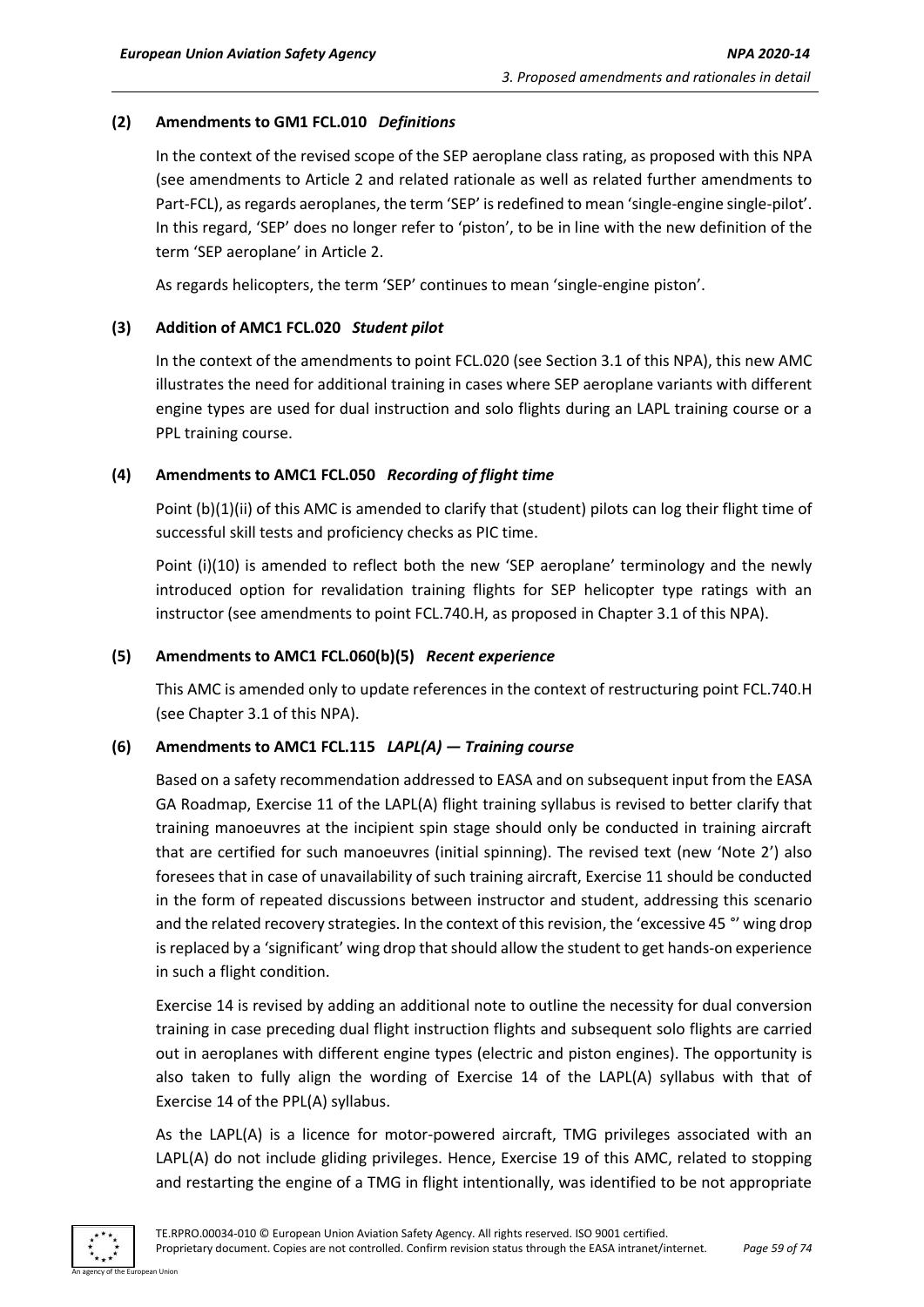for the LAPL(A) training syllabus and is therefore deleted. Instead, in-flight engine restarting procedures (after an engine failure) are added to the list of emergency scenarios in Exercise 12/13.

#### **(7) Amendments to AMC1 FCL.115.A** *LAPL(A) — Training course*

With ED Decision 2020/005/R of 18 March 2020, the so far existing AMC2 FCL.110.A was inadvertently renamed 'AMC1 FCL.115.A', although point FCL.115.A does not exist. Hence, this AMC reference is corrected and also further detailed, by referring to point (c) of point FCL.110 (new reference: 'AMC1 FCL.110.A(c)'). The term 'flight test' is replaced by 'flight assessment', consistently with the amendment to point FCL.110.A (see Chapter 3.1 of this NPA).

## **(8) Addition of AMC1 FCL.135.A(b)** *LAPL(A) — Extension of privileges to another class or variant of aeroplane*

When extending their privileges to a SEP variant with an electric engine, both LAPL(A) and PPL(A) holders should undergo the same differences training. Hence, point FCL.135.A(b) and point FCL.710(a) are complemented with new identical text (see Chapter 3.1 of this NPA). Consequently, this new AMC solely refers to the differences training items related to electric engines, as set out in newly added AMC1 FCL.710(a) (see Rationale #16).

## **(9) Amendments to AMC1 FCL.140.A; FCL.140.S; FCL.740.A(b)(1)(ii)** *Recency and revalidation requirements*

The content of this AMC is transferred at implementing rule level (new point FCL.035(a)(4)<sup>16</sup>). Hence, this AMC is no longer necessary and can be deleted.

#### **(10) Amendments to AMC1 FCL.140.A; FCL.140.H; FCL.140.S; FCL.140.B** *Recency requirements*

Since point FCL.140.A is revised in line with point FCL.740.A(b)(1)(ii) (as regards the LAPL(A) refresher training flight), this AMC is revised in line with the amendments made to AMC1 FCL.740.A(b)(1)(ii). Please refer to Rationale #19 as regards these amendments.

In itsrevised form, this AMC now contains aeroplane-specific text. Hence, the reference to point FCL.140.H in the title is deleted, and a new separate AMC on this subject with helicopter-specific context is introduced for point FCL.140.H (see newly added AMC1 FCL.140.H(a)(2), as proposed with this NPA). Additionally, in the context of deleting the balloon and sailplane flight crew licensing requirements and the related AMC and GM from the Part-FCL regulatory framework, also the references to points FCL.140.S and FCL.140.B are deleted from the title.

#### **(11) Amendments to AMC1 FCL.110.H** *LAPL(H) — Experience requirements and crediting*

The term 'flight test' is replaced by 'flight assessment', consistently with the amendment to point FCL.110.H (see Chapter 3.1 of this NPA).

<sup>&</sup>lt;sup>16</sup> The draft amendments to Part-FCL were positively voted at the EASA Committee in October 2020.

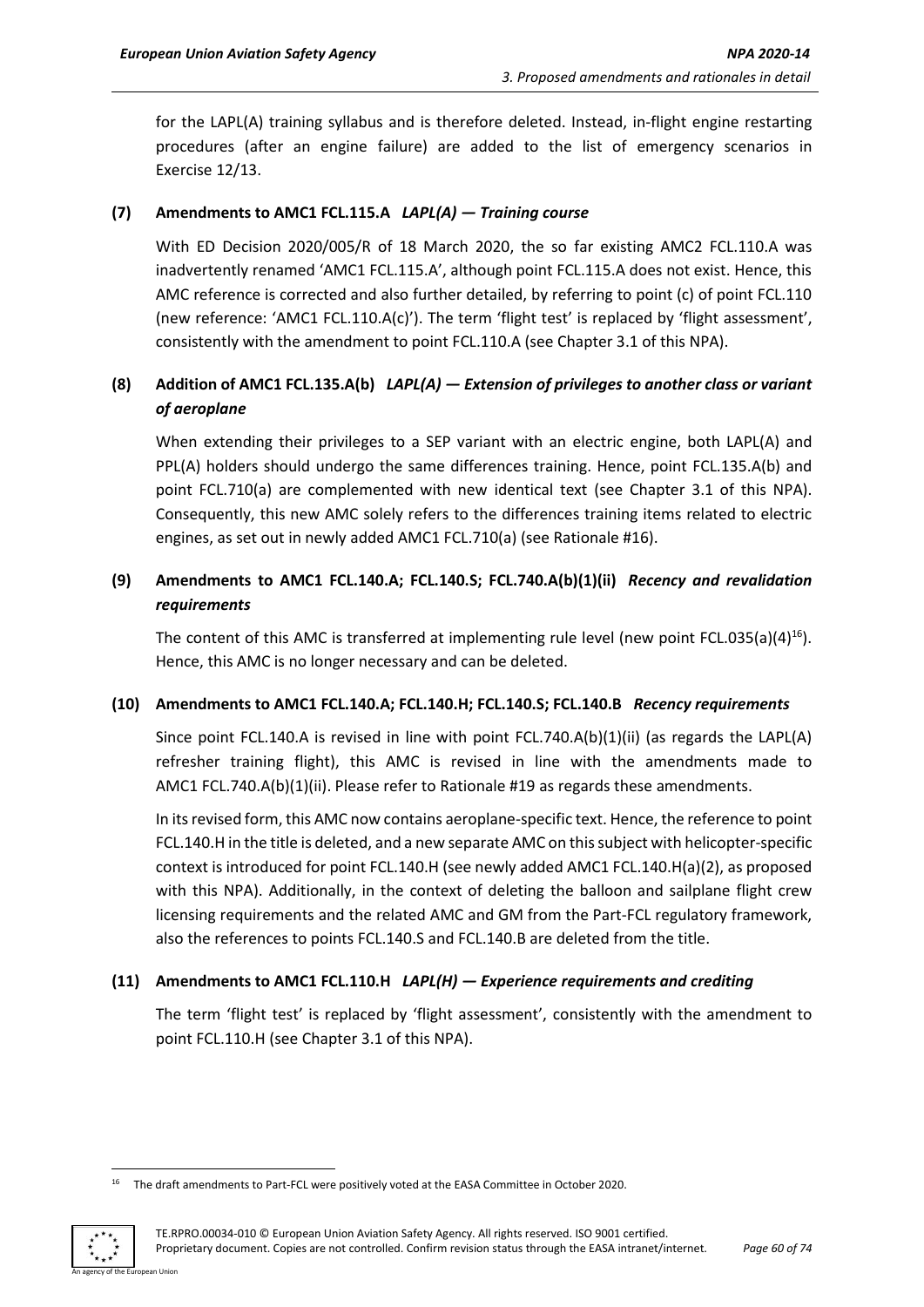## **(12) Addition of AMC1 FCL.140.H(a)(2)** *LAPL(H) — Recency requirements*

In the context of the amendments to point FCL.140.H (see Chapter 3.1 of this NPA) and the amendments specified in Rationale #10, this new AMC illustrates the LAPL(H) refresher training flight elements, based on recommendations and input from the EASA Rotorcraft Safety Roadmap.

#### **(13) Amendments to AMC1 FCL.210** *PPL(A) training course*

Exercises 11, 12/13 and 14 of the PPL(A) flight training syllabus are amended consistently with the amendments to Exercises 11, 12/13 and 14 of the LAPL(A) flight training syllabus in AMC1 FCL.115 (see Rationale #6). The opportunity is also taken to fully align the wording of Exercise 14 of the PPL(A) syllabus with that of Exercise 14 of the LAPL(A) syllabus.

#### **(14) Addition of GM1 FCL.210.A(a)** *PPL(A) — Experience requirements and crediting*

This GM is introduced to explain the possibilities that result from the amendment to the introductory sentence of point FCL.210.A(a) (replacing 'flight instruction' by 'flight time', see Chapter 3.1 of this NPA). The aeroplane night rating training and the PPL(A) skill test may be completed within the total 45-hour flight time.

#### **(15) Amendments to GM1 FCL.700** *Circumstances in which class or type ratings are required*

In the context of the revised scope of the SEP aeroplane class rating, as proposed with this NPA, the tables in this GM are amended to cover new aeroplane variants with electric engines.

### **(16) Addition of AMC1 FCL.710(a)** *Class and type ratings — variants*

This newly added AMC illustrates the necessary training items for the differences training in a SEP aeroplane variant with an electric engine. As indicated in the introductory sentence of this new AMC as well as in a note, this list solely addresses the training needs related to electric engines and must not be understood as an exhaustive differences training syllabus.

### **(17) Amendments to AMC1 FCL.725(a)** *Requirements for the issue of class and type ratings*

In the heading of point 'I. SE AND ME AEROPLANES', the term 'TMGs' is added, since this syllabus for the theoretical knowledge instruction for class and type ratings (SE and ME aeroplanes) is also relevant for the TMG class rating. Subsequently, the term 'aeroplane' in the syllabus is replaced by the general term 'aircraft'. The context of aeroplanes and TMGs will still be clear from the heading. Additionally, numerous text improvements and clarifications are made to the training syllabus.

Apart from these editorial changes, the syllabus is revised to also reflect the training needs as regards aeroplanes with electric engines.

#### **(18) Amendments to AMC2 FCL.725(a)** *Requirements for the issue of class and type ratings*

This AMC is amended only to update the references in the context of restructuring point FCL.740.H (see Chapter 3.1 of this NPA).

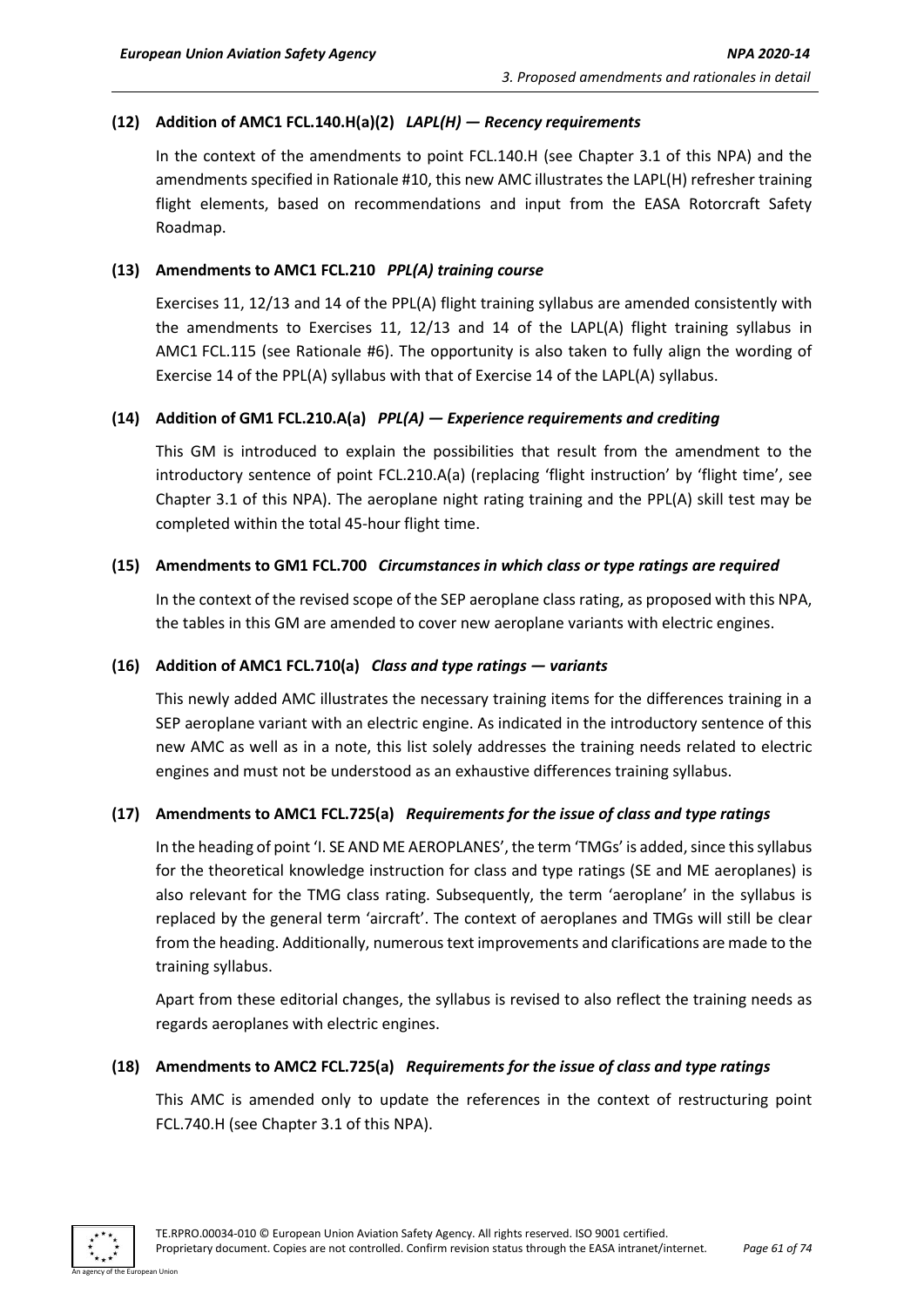## **(19) Amendments to AMC1 FCL.740.A(b)(1)(ii)** *Revalidation of class and type ratings*

Commission Implementing Regulation (EU) 2018/1974 of 14 December 2018 introduced, as an amendment to Annex I (Part-FCL), a regulatory framework for upset prevention and recovery training (UPRT) that is integrated in the various stages of the professional career of an aeroplane pilot. When developing these UPRT requirements in the context of RMT.0581 and RMT.0582 'Loss of Control Prevention and Recovery Training' in order to establish compliance with the ICAO Standards, EASA considered to additionally address UPRT for GA at a later stage<sup>17</sup>. Subsequently, based on an internal review and discussions within the EASA GA Roadmap Task Force, it was decided that for the initial LAPL(A) and PPL(A) training it is not necessary to introduce additional requirements or training exercises, since slow flight and stall exercises are already sufficiently included in the existing training syllabi as well as skill test and proficiency check programmes. However, following these reviews and discussions, it was also concluded that when revalidating a class rating with experience and a training flight instead of a proficiency check, such a dual training flight should focus on particular scenarios that are the main cause of accidents in GA, i.e. loss of control after a stall (e.g. during final turns onto final approach). This way, a pilot will be able to maintain and refresh the competence they gained during the initial licence training related to stall recovery scenarios. Hence, apart from the amendments to point FCL.740.A(b)(1)(ii) (see Chapter 3.1 of this NPA), the structure of this related AMC is revised and additional text is introduced to include different stall exercises in the context of the refresher training flight.

### **(20) Addition of AMC1 FCL.740.H(a)(2)(ii)(B)** *Revalidation of type ratings — helicopters*

In the context of introducing the possibility to revalidate a single-engine piston helicopter type rating with experience and a refresher training flight in point FCL.740.H (see Chapter 3.1 of this NPA), this newly added AMC illustrates the training elements for the refresher training flight, consistently with the content of the newly added AMC1 FCL.140.H(a)(2) (see Rationale #12).

### **(21) Amendments to AMC1 FCL.740.H(a)(3)** *Revalidation of type ratings — helicopters*

The title of this AMC is updated in the context of restructuring point FCL.740.H (see Chapter 3.1 of this NPA).

### **(22) Amendments to AMC1 FCL.800** *Aerobatic training*

Following the deletion of the sailplane flight crew licensing requirements from Annex I (Part-FCL), point FCL.800 still applies to motor-powered aerobatic training only. Hence, the phrase 'if applicable' in point (d)(1)(iv) (exercise on engine restart in flight) is deleted. Instead, new wording clarifies that even in motor-powered aerobatic flight training, engine restart procedures need to be trained in the context of possible unintentional engine stops during aerobatic manoeuvres.

<sup>17</sup> Refer to EASA Opinion No 06/2017 'Loss of control prevention and recovery training' [\(https://www.easa.europa.eu/sites/default/files/dfu/Opinion%20No%2006-2017.pdf\)](https://www.easa.europa.eu/sites/default/files/dfu/Opinion%20No%2006-2017.pdf).

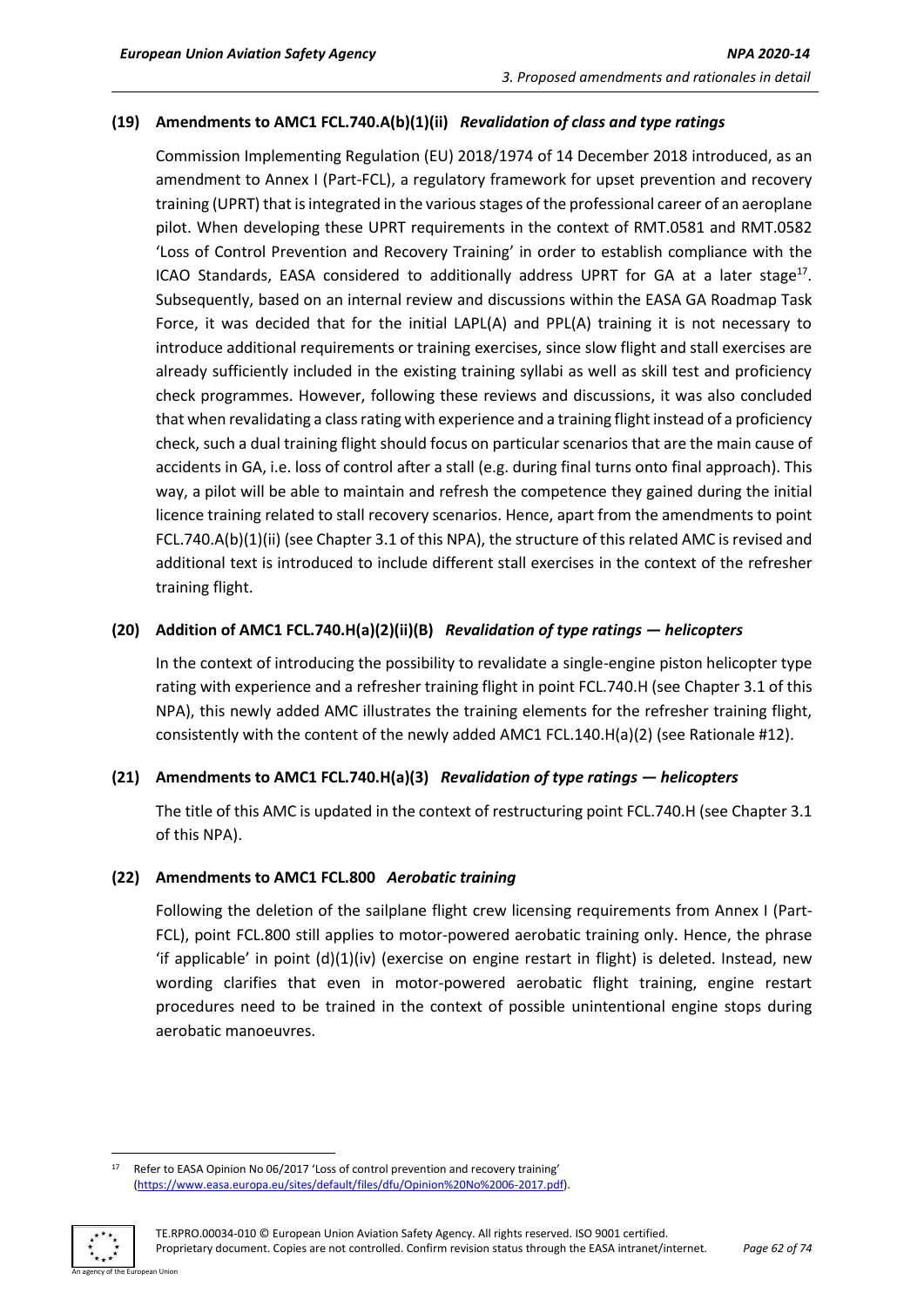## **(23) Amendments to AMC1 FCL.810(a)** *Night rating*

Based on input received from a Member State and subsequent discussions with the EASA Advisory Bodies<sup>18</sup>, point (d) of AMC1 FCL.810(a) is aligned with the content of point FCL.810(a) and clarifies now that the full 5 hours of flight instruction, as required by point FCL.810(a)(1)(ii), need to be completed in the aircraft. Apart from that, 'additional' training (not counting towards those 5 hours of flight instruction) may be completed in an FSTD(A) in order to ensure more efficient training in the aircraft.

### **(24) Addition of GM1 FCL.810** *Night rating*

This newly added GM contains elements that should be considered in the context of student pilot solo flights during night rating training courses and is introduced based on Member State input received during the development of EASA Opinion No 05/2017 'Amendments to Commission Regulation (EU) No 1178/2011'<sup>19</sup>.

#### **(25) Amendments to AMC5 FCL.935** *Assessment of competence*

The content of the report form is updated consistently with the revision of the prerequisites for the FI(A) training course in point FCL.915.FI(b)(3) (see Chapter 3.1 of this NPA).

#### **(26) Amendments to AMC1 FCL.930.CRI** *CRI training course*

In Part 3 of this AMC, a new exercise on upset prevention and recovery training (UPRT) was introduced with ED Decision 2020/005/R of 18 March 2020 as 'Exercise 5', although an 'Exercise 5' exists already (flight on asymmetric power). This editorial error is now corrected by renaming the new UPRT exercise 'Exercise 6'.

### **ANNEX VII (PART-ORA)**

### **(27) Addition of GM1 ORA.ATO.110(d)** *Personnel requirements*

In the context of the introduction of the basic instrument rating (BIR) with amending Commission Implementing Regulation (EU) 2020/359, the conditions for an FI(A) certificate to include instructional privileges for an instrument rating (IR) or a BIR in point FCL.905.FI(h) have been revised. FI(A) certificate holders that do not have completed yet 200 hours of flight time under instrument flight rules (IFR) are now allowed to already provide training in FSTDs and to supervise SPIC flights, only during both approved IR or BIR training courses at an ATO. In this context, and based on input received from the EASA Advisory Bodies, this newly added GM illustrates the criteria for ATOs to consider when involving such FI(A) certificate holders for the supervision of SPIC training flights.

<sup>19</sup> <https://www.easa.europa.eu/document-library/opinions/opinion-052017>



<sup>18</sup> Aircrew TeB meeting, September 2020.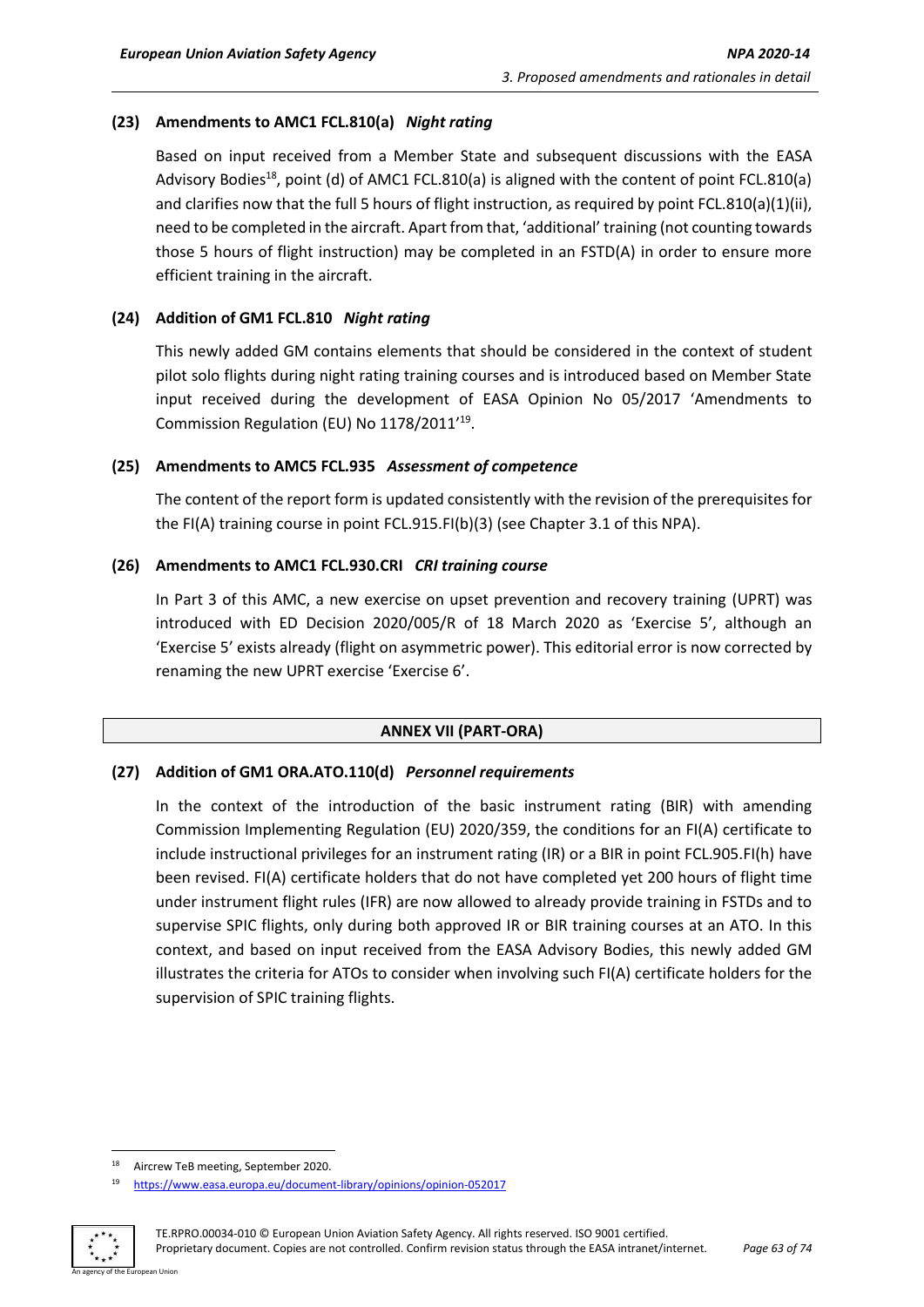## <span id="page-63-0"></span>**4. Impact assessment (IA)**

The present IA has been prepared mainly for one element which is an integral part of the scope of RMT.0678, i.e. aircraft propulsion systems.

## **4.1. What is the issue**

As regards aircraft propulsion systems, Commission Regulation (EU) No 1178/2011 currently addresses conventional propulsion systems, thus hindering or excluding the use of electric propulsion. However, there is a certain number of new small aircraft with electric propulsion (e.g. single-engine aeroplanes so far equipped with piston engines and mainly to be used in  $GA)^{20}$ . However, since currently Annex I (Part-FCL) does not address aeroplanes with electric engines, the flexibility provisions of the Basic Regulation are applied by several Member States (MSs) (for instance, Slovenia, Italy, France, Switzerland) in order to allow the operation and maintenance of as well as the flight crew licensing for these new electric-propulsion aeroplanes. These exemptions are also triggered by the strong prospects as well as the demand (from industry and national governments) to have hybrid propulsion and eventually fully electric aircraft included in the regulatory framework of Annex I (Part-FCL).

Looking at the issue from the perspective of the total system approach, EASA has already established a strategy for amending the current regulatory framework in the aviation domains to incorporate new technologies related to electric and hybrid propulsion. In October 2019, a Best Intervention Strategy for Electric Propultion was drafted and shared with the EASA Advisory Bodies, mapping out the approach to address the issue systematically across all the affected aviation domains.

The current RMT and the related IA analyse the need to address the issue of adapting the existing flight crew licencing rules to the new technologies, mainly from the perspective of small GA aircraft:

- The abbreviation for 'single-engine piston (SEP) aeroplane' isredefined to include single-engine aeroplanes (class ratings) with different types of engines.
- The training, testing and checking requirements for SEP aeroplane class ratings need to be amended to consider the use of such aeroplanes with different types of power plants by competent pilots/instructors/examiners.

The need to act on this issue has another important driver, namely the EASA Roadmap for General Aviation Issue 2<sup>21</sup>, which highlighted the high priority GA has within the scope of the EASA activities in the coming years.

In the EPAS for 2020–2024, the integration of new technologies and concepts is a strategic priority, while citing electric and hybrid propulsion for aircraft as example of such new emerging technologies. There is a considerable market potential with subsequent positive effects on societal and employment aspects. The environmental benefits for Europe are also potentially significant in terms of reduction of both engine exhaust gas and noise emissions.

<sup>21</sup> <https://www.easa.europa.eu/domains/general-aviation/general-aviation-road-map>



<sup>&</sup>lt;sup>20</sup> The first single-pilot single-engine electric aircraft was certified by EASA on 10 June 2020.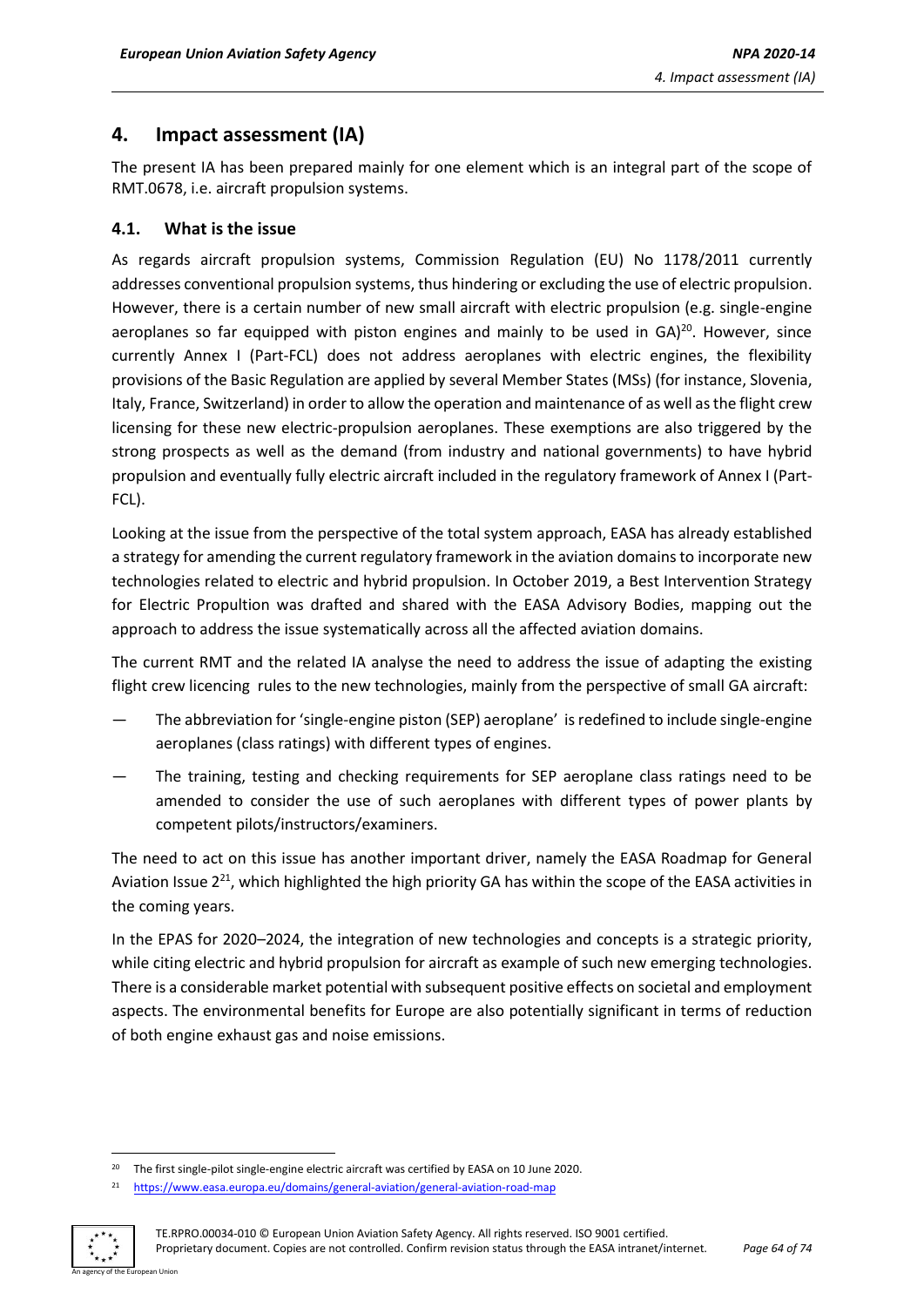#### **4.1.1. Who is affected**

The following stakeholders are affected by the amendments proposed with this RMT:

- (a) EASA and the competent authorities of those Member States where new electric aircraft will be operated;
- (b) training organisations: declared training organisations (DTOs) and approved training organisations (ATOs) — approximately 1 115 training organisations in the EASA MSs<sup>22</sup>;
- (c) non-commercial operators in the EASA MSs;
- (d) pilots that hold privileges to fly single-engine piston aeroplanes (in the EASA MSs, approximately 80 000 are non-professional pilots).

#### **4.1.2. How could the issue/problem evolve**

The lack of adaptation to new technologies would have a considerably negative impact on the competitiveness of the EU industry from a worldwide perspective.

Futhermore, Article 87 'Environmental protection' of the Basic Regulation defines clear objectives for EASA, i.e. 'to prevent siginificant harmful effects on climate, environment and human health'. European citizens are expressing a growing concern about climate change — and electric and hybrid propulsion is supposed to be a promising element that would significantly reduce aviation environmental footprint by reducing  $CO<sub>2</sub>$  emissions, local air pollutants and noise. As a reminder, 95 % of aviation external costs<sup>23</sup> are due to its carbon footprint and well-to-tank emissions<sup>24</sup>.

#### **4.1.3. Interfaces with other EASA rulemaking tasks/activities**

Following an analysis of the ongoing EASA RMTs, RMT.0678 'Simpler, lighter and better Part-FCL requirements for general aviation' interfaces with the following RMTs:

- RMT.0731 'New air mobility<sup>'25</sup> for electric and hybrid propulsion which is limited to continuing airworthiness requirements for all types of aircraft;
- RMT.0230 'Regulatory framework to accommodate unmanned aircraft systems in the European aviation system' <sup>26</sup>, which now also addresses manned e-VTOL electric propulsion aspects related to the ADR, ATM/ANS, FCL and AIR OPS domains;
- RMT.0573 'Fuel procedures and planning' <sup>27</sup>, which addresses a first set of AIR OPS electric propulsion-related requirements that are not covered by RMT.0230;
- RMT.0727 'Alignment of Part 21 of Regulation (EU) No 748/2012 with Regulation (EU) 2018/1139 (including simple and proportionate rules for GA)<sup>'28</sup> on environmental protection requirements regarding electric and hybrid propulsion emissions and noise, and

<sup>28</sup> <https://www.easa.europa.eu/document-library/terms-of-reference-and-group-compositions/tor-rmt0727>



<sup>22</sup> EASA standardisation data for 2019.

<sup>&</sup>lt;sup>23</sup> Transport activities give rise to environmental impacts and accidents. In contrast to the benefits, the costs of these effects are generally not borne by the transport users. The internalisation of external costs means making such effects part of the decision-making process of transport users.

<sup>24</sup> [https://ec.europa.eu/transport/themes/sustainable-transport/internalisation-transport-external-costs\\_en](https://ec.europa.eu/transport/themes/sustainable-transport/internalisation-transport-external-costs_en)

<sup>25</sup> <https://www.easa.europa.eu/document-library/terms-of-reference-and-group-compositions/tor-rmt0731>

<sup>26</sup> <https://www.easa.europa.eu/document-library/terms-of-reference-and-group-compositions/tor-rmt0230>

<sup>27</sup> <https://www.easa.europa.eu/document-library/terms-of-reference-and-group-compositions/tor-rmt0573>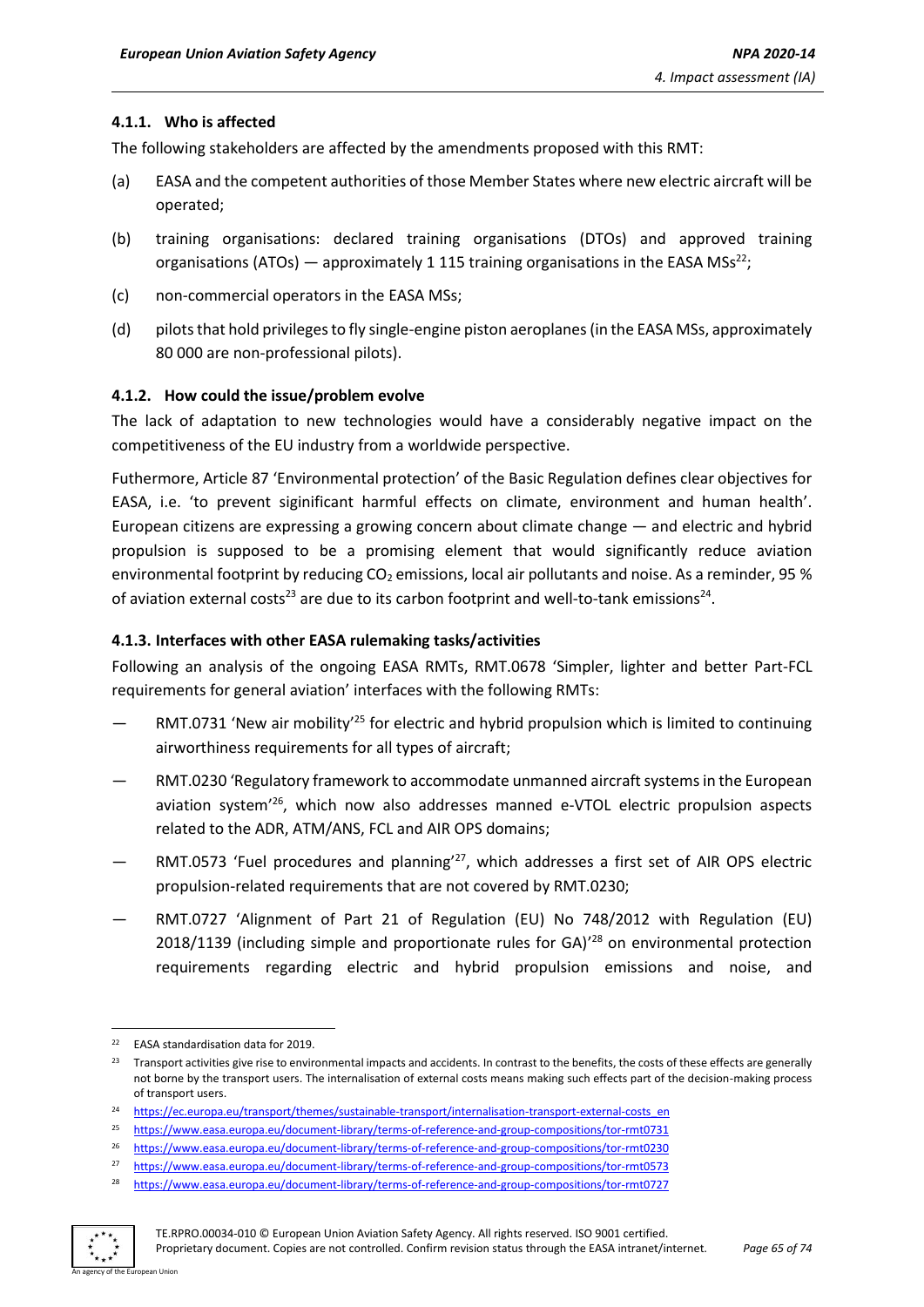RMT.0514 'Implementation of the latest CAEP amendmentsto ICAO Annex 16 Volumes I, II, and III<sup>'29</sup> (CAEP/10 'Climate change, emissions and noise'); and

 $-$  RMT.0581 and RMT.0582 'Loss of Control Prevention and Recovery Training<sup>'30</sup> (with regard to the impact assessment performed for the GA domain).

## **4.2. What we want to achieve — objectives**

The general objective of this proposal supports the objectives established by the Basic Regulation: 'improve the competitiveness of the Union's aviation industry and contribute to a high, uniform level of environmental protection'.

The operational objective is to facilitate the use of small GA electric-propulsion aeroplanes (singleengine) as regards their safe and environmentally friendly operation while introducing training requirements and the recognition of class rating qualifications for pilots that are involved in the operation of such aeroplanes.

### **4.3. How it could be achieved — options**

#### **Table 1: Selected policy options**

| Title<br>No                                                                                      | Description                                                                                                                                                                                                                                                                                                                                                                                                                                                                                                                                                                                                                                                                                                                                                                                                                        |
|--------------------------------------------------------------------------------------------------|------------------------------------------------------------------------------------------------------------------------------------------------------------------------------------------------------------------------------------------------------------------------------------------------------------------------------------------------------------------------------------------------------------------------------------------------------------------------------------------------------------------------------------------------------------------------------------------------------------------------------------------------------------------------------------------------------------------------------------------------------------------------------------------------------------------------------------|
| Option 0 No policy<br>change                                                                     | Baseline scenario. GA operations with electric-propulsion aeroplanes are<br>not possible due to the lack of regulatory requirements for pilot training.                                                                                                                                                                                                                                                                                                                                                                                                                                                                                                                                                                                                                                                                            |
| Enable flying of<br>Option 1<br>electric-<br>propulsion<br>single-piston<br>aeroplanes for<br>GA | This option proposes amending Commission Regulation (EU) No<br>1178/2011 and the related AMC and GM to enable the operation of small,<br>electric-propulsion aeroplanes for GA, meaning:<br>- the abbreviation for 'single-engine piston' (SEP) aeroplanes to be<br>redefined to constitute an umbrella term for small single-engine<br>aeroplanes with different types of power plants;<br>- the current training requirements for a single-engine piston class<br>to be complemented to offer<br>need<br>rating<br>competent<br>pilots/instructors/examiners the possibility to use aeroplanes with<br>different types of power plants.<br>The proposed amendments take into consideration the mitigating<br>measures from the exemption notifications filed so far by some Member<br>States for electric-propulsion aeroplanes. |

<sup>30</sup> <https://www.easa.europa.eu/document-library/terms-of-reference-and-group-compositions/tor-rmt0581-and-rmt0582>



<sup>29</sup> <https://www.easa.europa.eu/document-library/terms-of-reference-and-group-compositions/tor-rmt0514>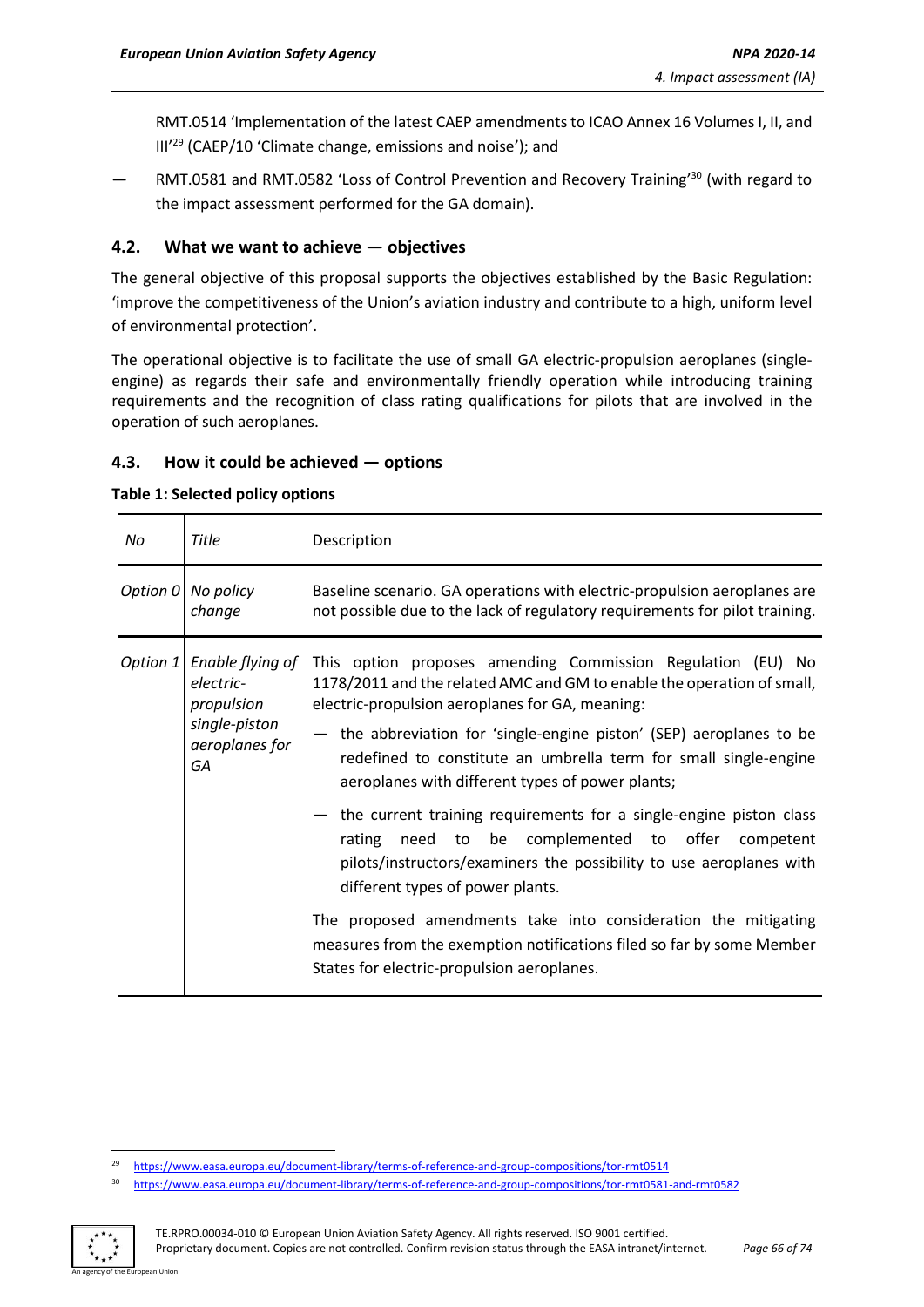### **4.4. Methodology and data**

This IA has been performed using the following data sources:

- EASA BIS for Electric Propulsion,
- EASA standardisation data for 2019,
- EASA data regarding the certification of single-engine piston aeroplanes.

The IA has been developed as a qualitative analysis, mainly due to the issue being non-controversial and the proposed way forward.

#### **4.5. What are the impacts**

#### **4.5.1. Safety impact**

#### *Option 0 — No policy change*

No impact.

#### *Option 1 — Enable flying of electric-propulsion single-piston aeroplanes for GA*

By largely using the existing regulatory framework for comparable single-pilot single-engine aeroplanes with conventional piston engines (with the necessary adaptations with regard to electric engines), an equivalent level of safety as is in place today for such conventional single-engine piston aeroplanes is provided for.

#### **Table 2: Safety impacts per option**

| <b>Criterion</b> | Option 0   | Option 1                                                                                                     |
|------------------|------------|--------------------------------------------------------------------------------------------------------------|
|                  | Do nothing | Enable flying of electric-propulsion<br>single-piston aeroplanes for GA                                      |
| Safety           | No change  | Equivalent level of safety in respect of<br>existing FCL requirements for single-engine<br>piston aeroplanes |

#### **4.5.2. Environmental impact**

#### *Option 0 — No policy change*

No impact.

#### *Option 1 — Enable flying of electric-propulsion single-piston aeroplanes for GA*

Allowing the operation of aircraft with electric propulsion will support in establishing aviation activities with less air pollution and aircraft noise (an electric engine produces less noise compared to a conventional piston engine). In this context, the use of electric and hybrid propulsion systems has the potential to reduce the aviation environmental footprint. Nevertheless, there is not yet a conclusive study taking into consideration the entire life cycle of electric aircraft.

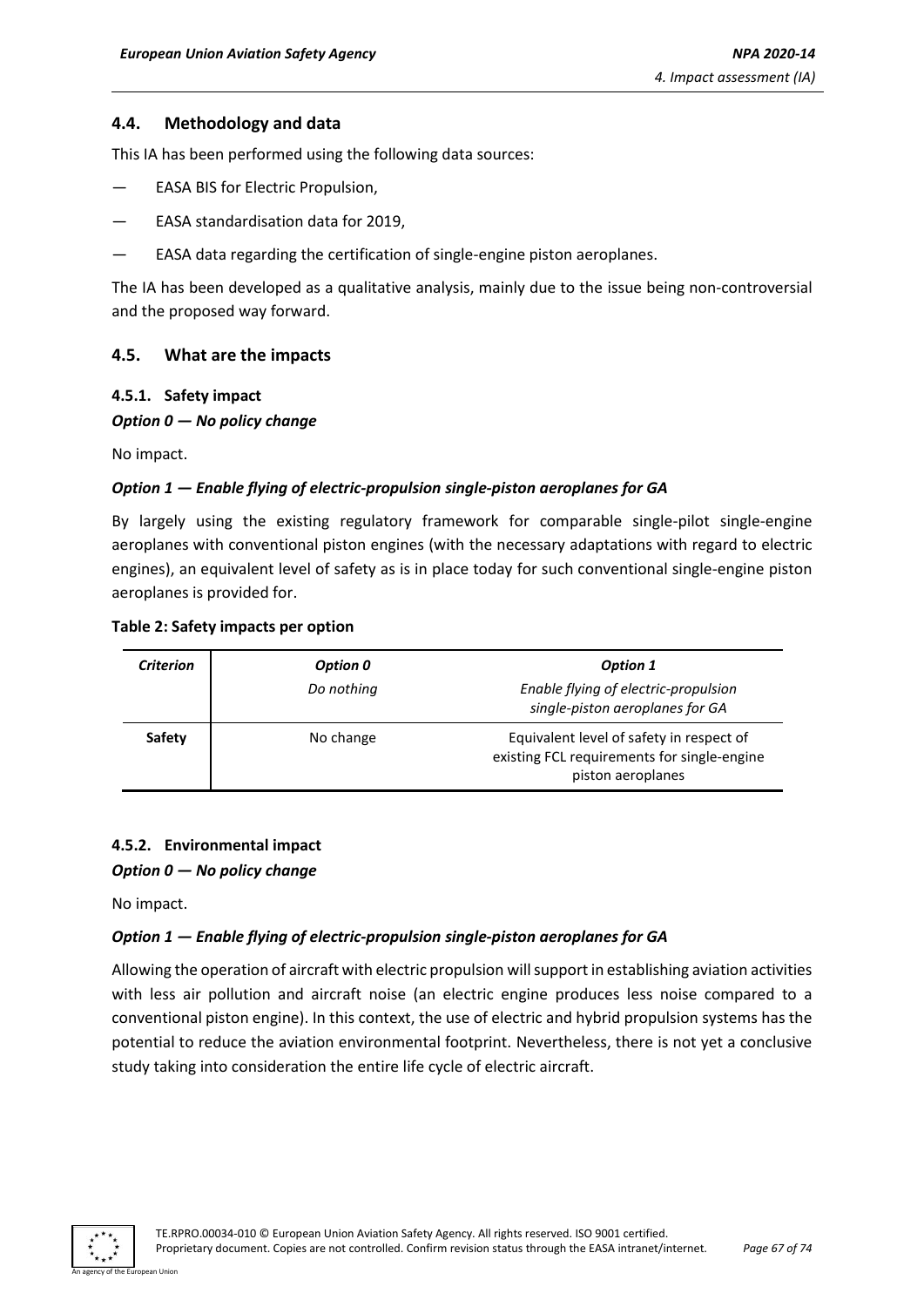#### **Table 2: Environmental impacts per option**

| Criterion          | Option 0   | <b>Option 1</b>                                                             |
|--------------------|------------|-----------------------------------------------------------------------------|
|                    | Do nothing | Enable flying of electric-propulsion<br>single-piston aeroplanes for GA     |
| <b>Environment</b> | No change  | Less air pollution and aircraft noise during<br><b>GA flight operations</b> |
|                    |            | The entire aircraft life-cycle environmental<br>impact not yet established  |

## **4.5.3. Social impact**

#### *Option 0 — No policy change*

No impact.

### *Option 1 — Enable flying of electric-propulsion single-piston aeroplanes for GA*

Pilots with SEP class ratings would benefit from the possibility to obtain additional privileges for operating electric GA aeroplanes and to extend the privileges of their class rating already held to aeroplanes with electric propulsion, by completing the respective differences training. It would also be possible to initially obtain a pilot licence (LAPL or PPL) in an electric aircraft.

Instructors with privileges to instruct in SEP aeroplanes would benefit from the possibility to extend their instructional privileges to include training in electric aeroplanes.

Competent authorities would need to ensure that their staff are qualified to verify the compliance of the training programmes with the new dedicated training requirements of Annex I (Part-FCL) for electric aeroplanes.

| <b>Criterion</b> | Option 0   | <b>Option 1</b>                                                                          |
|------------------|------------|------------------------------------------------------------------------------------------|
|                  | Do nothing | Enable flying of electric-propulsion<br>single-piston aeroplanes for GA                  |
| <b>Social</b>    | No change  | Positive impact on existing and new pilots<br>who want to operate electric GA aeroplanes |
|                  |            | Obtaining additional privileges / a pilot<br>licence in an electric GA aeroplane         |

#### **Table 3: Social impacts per option**

## **4.5.4. Economic impact** *Option 0 — No policy change*

No impact.

### *Option 1 — Enable flying of electric-propulsion single-piston aeroplanes for GA*

According to an expert judgement, pilots would benefit from obtaining class rating privileges for electric aeroplanes at costs which are expected to be lower in the long term compared to class rating privileges for conventional piston aircraft, as regards the direct operational costs that need to be borne by them:

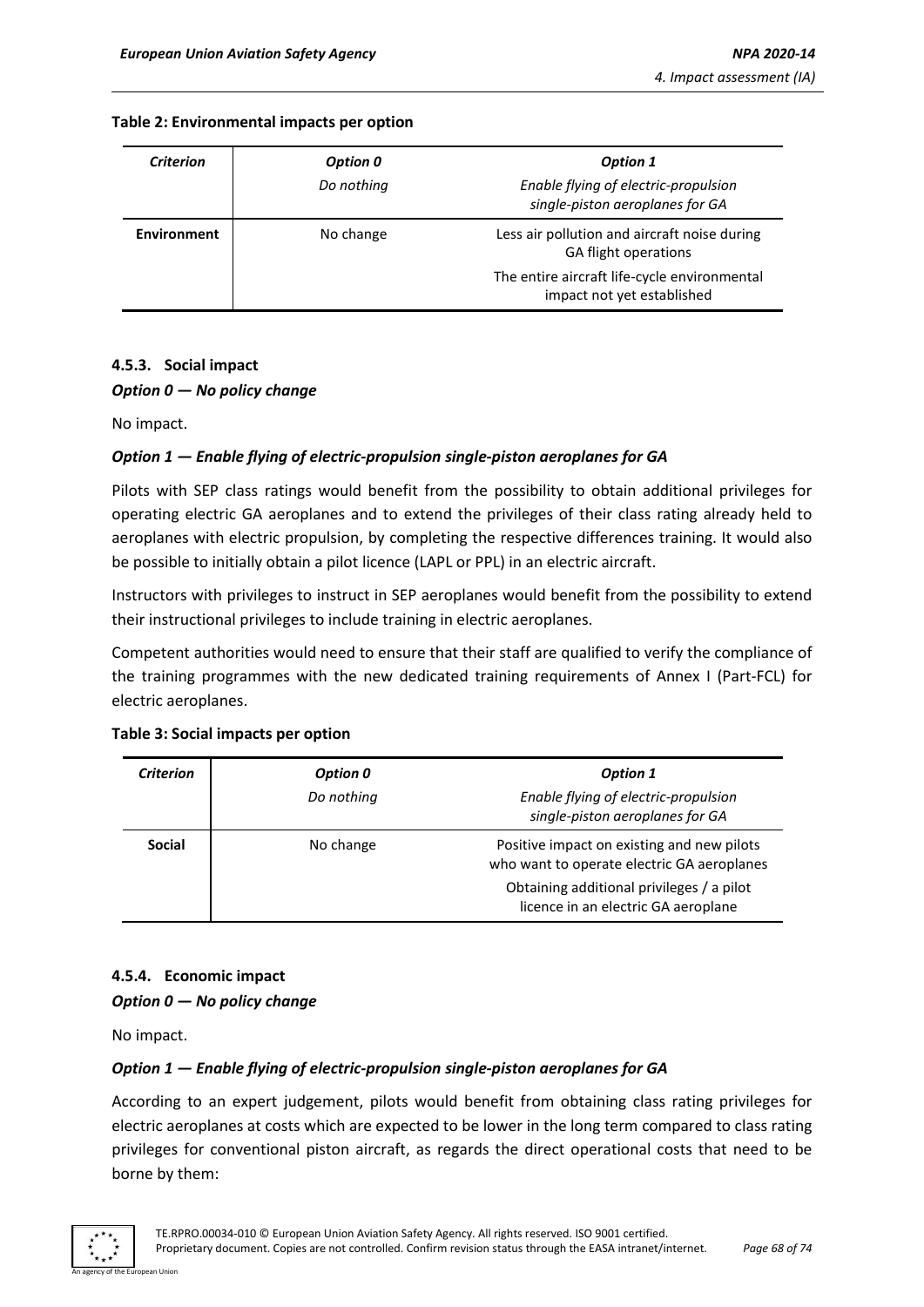- lower maintenance costs for the aeroplane (less time needed for an inspection with no material costs (no change of oil filters, plugs, etc.);
- less costs for the propulsion of the aeroplane (kWh price and consumption result in lower costs per flight hour, compared to the average combustible fuel consumption of conventional SEP aeroplanes and related costs).

Nevertheless, other costs related to the infrastructure needed for the operation of electric aeroplanes (e.g. setting up and operating the facilities for charging the batteries) have not been considered.

#### **Question to stakeholders**

## **Do you confirm the assumptions above on the lower cost for obtaining class rating privileges for electric aeroplanes?**

*Note: Training organisations are invited to answer this question.*

Overall, within the EU, a training market will develop for pilot training, checking and testing as regards electric aeroplanes based on new privileges for pilots/instructors/examiners to fly this new aeroplane type or train other pilots to fly it.

#### *Training organisations*

- To change and complement their training programmes with the additional bridge-training requirements for single-piston electric-propulsion aeroplanes.
- To train instructors who need to obtain the privileges in the electric variant of the SEP class rating and are entitled to instruct on this type of aircraft.

As a result of the above considerations, the introduction of electric propulsion for aircraft will change the cost to be borne by pilots for obtaining a SEP class rating.

#### *Competent authorities*

One-off costs for competent authorities to train the relevant staff that will need to verify the compliance of the training programmes for electric aeroplanes with the new dedicated training requirements of Annex I (Part-FCL) for electric aeroplanes. Such costs are expected to incur, at the beginning, only in those countries where electric aeroplanes are already operated and, subsequently, in all EASA MSs.

#### *Pilots*

It is expected that the costs that pilots have to bear for obtaining class rating privileges for electric aeroplanes would be less in the long term than the current costs for obtaining class rating privileges for conventional piston aeroplanes (see arguments above). Therefore, Option 1 is considered economically beneficial.

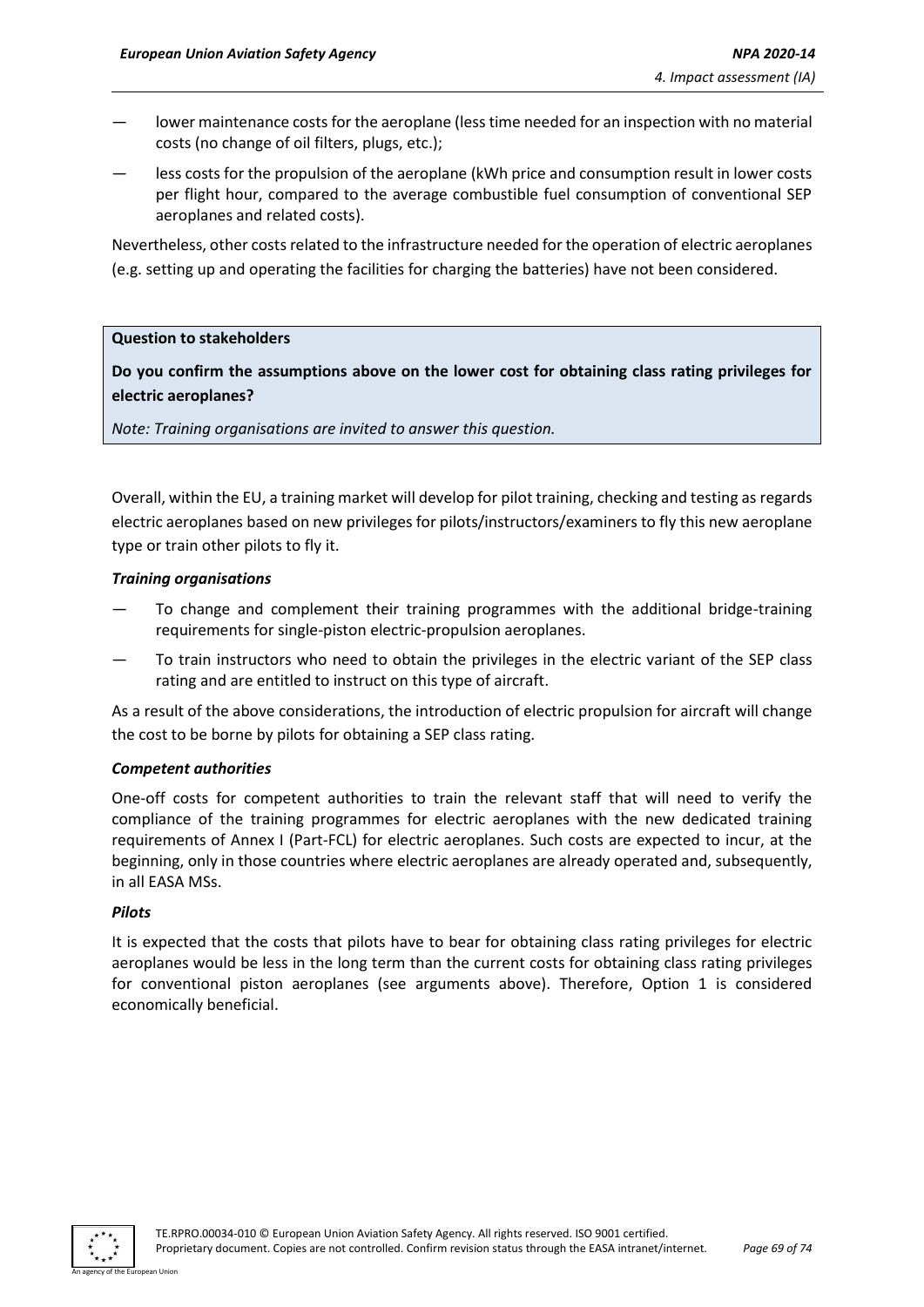#### **Table 3: Economic impacts per option**

| <b>Criterion</b> | Option 0   | <b>Option 1</b>                                                                                                                                                                     |
|------------------|------------|-------------------------------------------------------------------------------------------------------------------------------------------------------------------------------------|
|                  | Do nothing | Enable flying of electric-propulsion<br>single-piston aeroplanes for GA                                                                                                             |
| <b>Economic</b>  | No change  | For the aviation industry: a training market in<br>Europe will develop for pilot training,<br>checking and testing as regards electric<br>aeroplanes                                |
|                  |            | For pilots: potentially a cost reduction for<br>pilots to obtain class rating privileges for<br>electric aeroplanes compared to current costs<br>for conventional piston aeroplanes |

### **4.6. Comparison of options and conclusion**

Based on the analysis above, it is concluded that the proposed Option 1 is beneficial as it would facilitate the use of small GA electric-propulsion aeroplanes (single-engine) as regards their safe and environmentally friendly operation while introducing training requirements and the recognition of class rating qualifications for pilots that are involved in the operation of such aeroplanes. The table below summarises the impacts of the analysed options.

| <b>Criterion</b>   | Option 0   | <b>Option 1</b>                                                                                                                                                                     |
|--------------------|------------|-------------------------------------------------------------------------------------------------------------------------------------------------------------------------------------|
|                    | Do nothing | Enable flying of electric-propulsion<br>single-piston aeroplanes for GA                                                                                                             |
| <b>Safety</b>      | No change  | Equivalent level of safety in respect of<br>existing FCL requirements for single-engine<br>piston aeroplanes                                                                        |
| <b>Environment</b> | No change  | Less air pollution and aircraft noise during GA<br>flight operations                                                                                                                |
|                    |            | The entire life cycle environmental impact not<br>yet established                                                                                                                   |
| Social             | No change  | Positive impact on existing and new pilots<br>who want to operate electric aeroplanes                                                                                               |
|                    |            | Obtaining additional privileges / a pilot<br>licence in an electric aeroplane                                                                                                       |
| Economic           | No change  | For the aviation industry: a training market in<br>Europe will develop for pilot training,<br>checking and testing as regards electric<br>aeroplanes                                |
|                    |            | For pilots: potentially a cost reduction for<br>pilots to obtain class rating privileges for<br>electric aeroplanes compared to current costs<br>for conventional piston aeroplanes |

#### **Table 5: Summary of the benefits and costs of proposed Option 1**

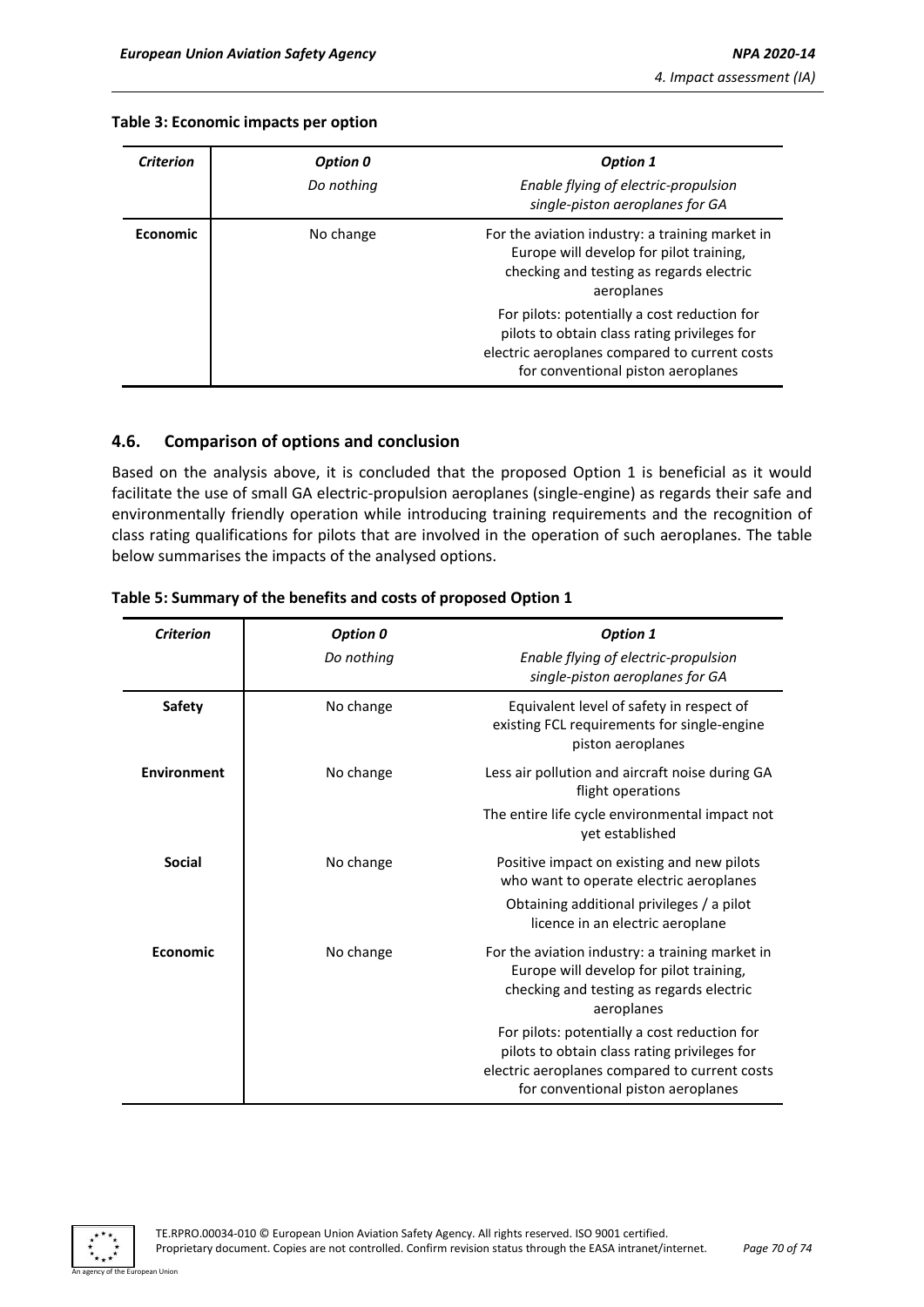## **4.7. Monitoring and evaluation**

It is suggested that the number of electric-propulsion aircraft and the number of PPL(A) pilots who obtain class rating privileges for electric aeroplanes be monitored. This information is currently not collected by the EASA standardisation information system and, therefore, it should be collected by other means, e.g. through a survey that may be organised 2 years after the rules are in place. Nevertheless, this data might also be subject to regular data collection through standardisation inspections after some years of implementation of the rules and maturity of the market for small GA electric-propulsion aeroplanes.

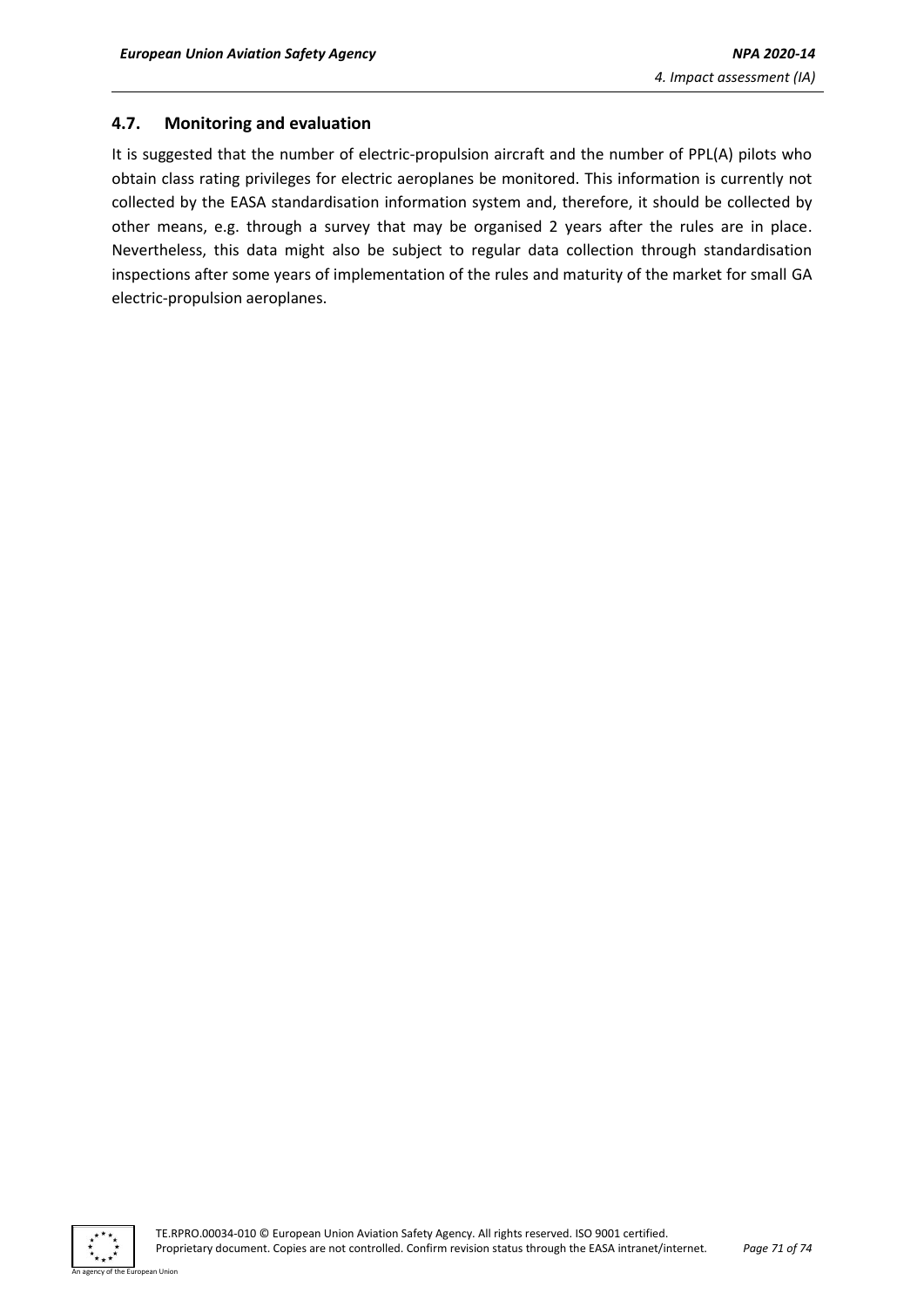# **5. Proposed actions to support implementation**

— Focused communication for Advisory Body meeting(s) (MAB/SAB/TeB/TEC/COM)

*(Advisory Body members)*



an Union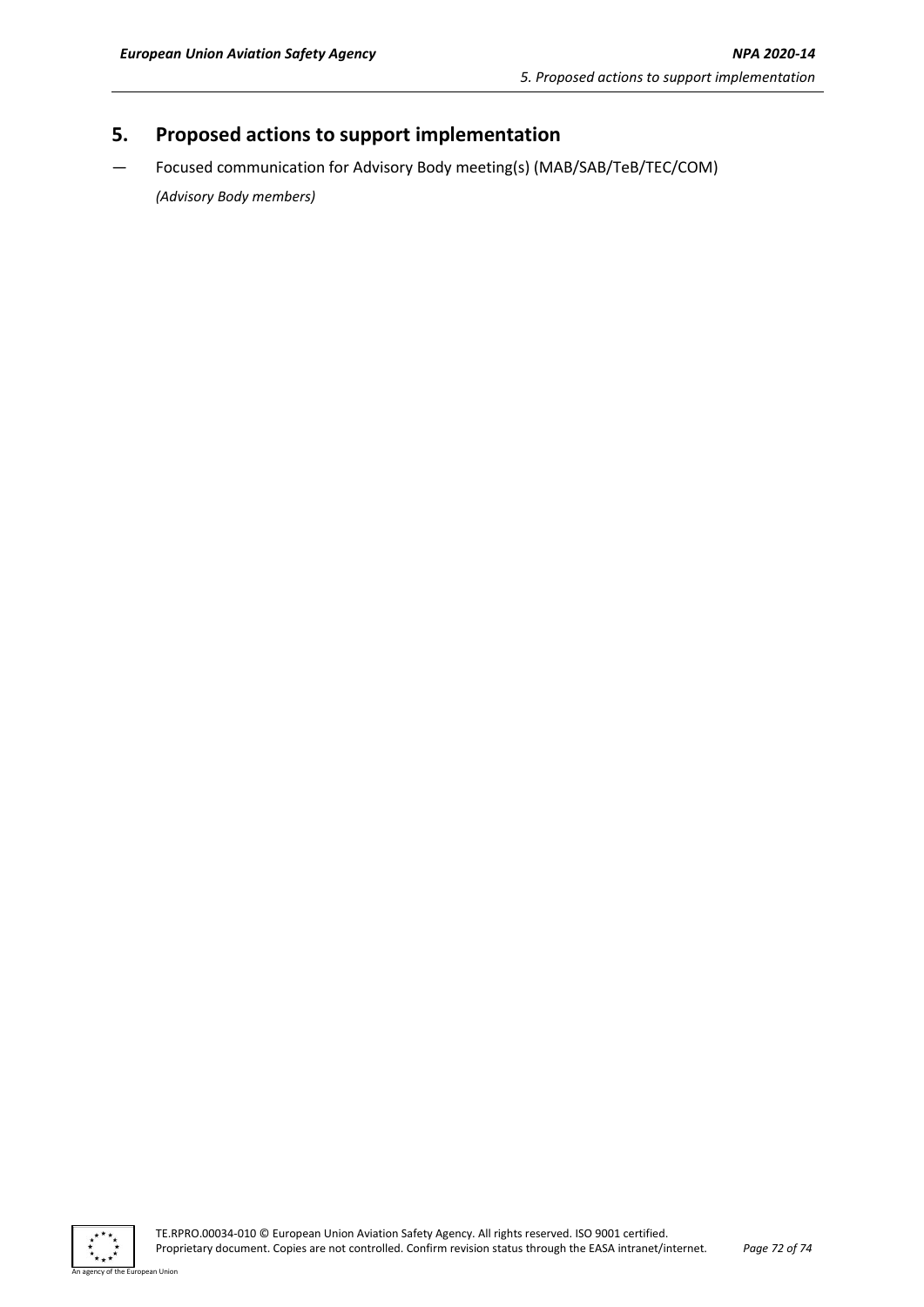## **6. References**

## **6.1. Affected regulations**

— Commission Regulation (EU) No 1178/2011 of 3 November 2011 laying down technical requirements and administrative procedures related to civil aviation aircrew pursuant to Regulation (EC) No 216/2008 of the European Parliament and of the Council (OJ L 311, 25.11.2011, p. 1)

## **6.2. Affected decisions**

- Decision No 2011/016/R of the Executive Director of the European Aviation Safety Agency of 15 December 2011 on Acceptable Means of Compliance and Guidance Material to Commission Regulation (EU) No 1178/2011 of 3 November 2011 laying down technical requirements and administrative procedures related to civil aviation aircrew pursuant to Regulation (EC) No 216/2008 of the European Parliament and of the Council ('Acceptable Means of Compliance and Guidance Material to Part-FCL')
- Decision No 2012/007/R of the Executive Director of the Agency of 19th April 2012 on Acceptable Means of Compliance and Guidance Material to Commission Regulation (EU) No 1178/2011 of 3 November 2011 laying down technical requirements and administrative procedures related to civil aviation aircrew pursuant to Regulation (EC) No 216/2008 of the European Parliament and of the Council ('Acceptable Means of Compliance and Guidance Material to Part-ORA')